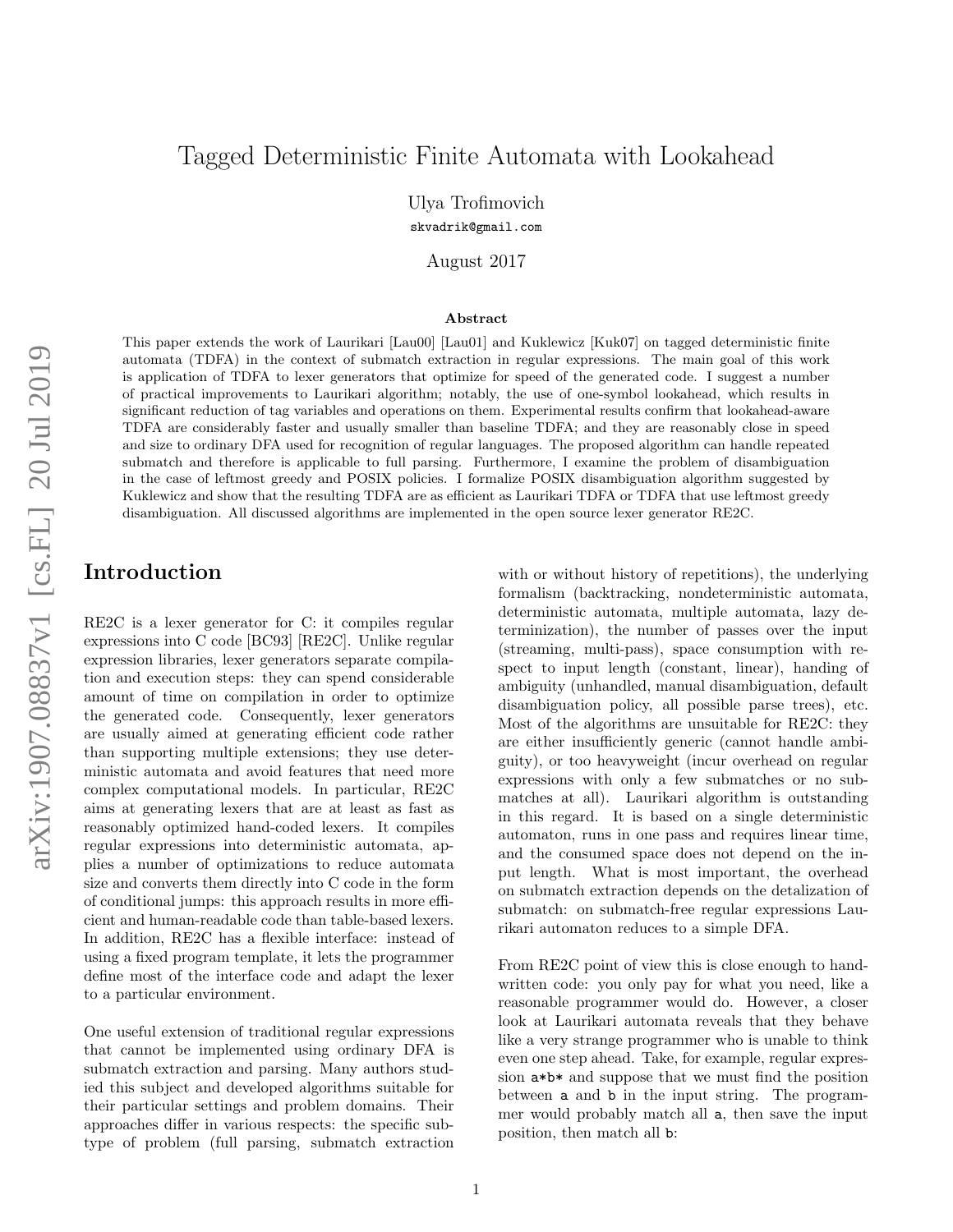```
while (**s++ == 'a') ;
p = s;while (**s++ == 'b') ;
```
And this corresponds to automaton behavior:

```
p = s;while (**s++ == 'a') p = s;while (**s++ == 'b') ;
```
This behavior is correct (it yields the same result), but strangely inefficient: it repeatedly saves input position after every a, while for the programmer it is obvious that there is nothing to save until the first non-a. One might object that the C compiler would optimize out the difference, and it probably would in simple cases like this. However, the flaw is common to all Laurikari automata: they ignore lookahead when recording submatches. But they don't have to; with a minor fix we can teach them to delay recording until the right lookahead symbol shows up. This minor fix is my first contribution.

Another problem that needs attention is disambiguation. The original paper [Lau01] claims to have POSIX semantics, but it was proved to be wrong [LTU]. Since then Kuklewicz suggested a fix for Laurikari algorithm that does have POSIX semantics [Regex-TDFA], but he never formalized the resulting algorithm. The informal description [Kuk07] is somewhat misleading as it suggests that Kuklewicz automata require additional run-time operations to keep track of submatch history and hence are less efficient than Laurikari automata. That is not true, as we shall see: all the added complexity is related to determinization, while the resulting automata are just the same (except they have POSIX semantics). Kuklewicz did not emphasize this, probably because his implementation constructs TDFA lazily at run-time. I formalize Kuklewicz algorithm; this is my second contribution.

Finally, theory is no good without practice. Even lookahead-aware automata contain redundant operations which can be reduced by basic optimizations like liveness analysis and dead code elimination. The overall number of submatch records can be minimized using technique similar to register allocation. I suggest another tweak of Laurikari algorithm that makes optimizations particularly easy and show that they are useful even in the presence of an optimizing C compiler. RE2C implementation of submatch extraction is the motivation and the main goal of this work.

The rest of this paper is arranged as follows. We start with theoretical foundations and gradually move towards practical algorithms. Section 1 revises the basic definition of regular expressions. In section 2 we extend it with tags and define ambiguity with respect to submatch extraction. In section 3 we convert regular expressions to nondeterministic automata and in

section 4 study various algorithms for  $\epsilon$ -closure construction. Section 5 tackles disambiguation problem; we discuss leftmost greedy and POSIX policies and the necessary properties that disambiguation policy should have in order to allow efficient submatch extraction. Section 6 is the main part of this paper: it describes determinization algorithm. Section 7 highlights some practical implementation details and optimizations. Section 8 concerns correctness testing and benchmarks. Finally, section 9 contains conclusions and section 10 points directions for future work.

## 1 Regular expressions

Regular expressions are a notation that originates in the work of Kleene "Representation of Events in Nerve Nets and Finite Automata" [Kle51] [Kle56]. He used this notation to describe regular events: each regular event is a set of definite events, and the class of all regular events is defined inductively as the least class containing basic events (empty set and all unit sets) and closed under the operations of sum, product and iterate. Kleene showed that regular events form exactly the class of events that can be represented by McCulloch-Pitts nerve nets or, equivalently, finite automata. However, generalization of regular events to other fields of mathematics remained an open problem; in particular, Kleene raised the question whether regular events could be reformulated as a deductive system based on logical axioms and algebraic laws. This question was thoroughly investigated by many authors (see [Koz94] for a historic overview) and the formalism became known as the algebra of regular events or, more generally, the Kleene algebra  $\mathcal{K} = (K, +, \cdot, *, 1, 0)$ . Several different axiomatizations of Kleene algebra were given; in particular, Kozen gave a finitary axiomatization based on equations and equational implications and sound for all interpretations [Koz94]. See also [Gra15] for extensions of Kleene algebra and generalization to the field of context-free languages.

The following definition of regular expressions, with minor notational differences, is widely used in literature (see e.g. [HU90], page 28, or [SS88], page 67):

Definition 1. Regular expression (RE) over finite alphabet  $\Sigma$  is one of the following:

> $\emptyset$ ,  $\epsilon$  and  $\alpha \in \Sigma$  (*atomic* RE)  $(e_1|e_2)$ , where  $e_1, e_2$  are RE over  $\Sigma$  (sum)  $(e_1e_2)$ , where  $e_1, e_2$  are RE over  $\Sigma$  (*product*)  $(e^*)$ , where e is a RE over  $\Sigma$  (*iteration*)

The usual assumption is that iteration has precedence over product and product has precedence over sum, and redundant parentheses may be omitted.  $\emptyset$  and  $\epsilon$  are special symbols not included in the alphabet  $\Sigma$  (they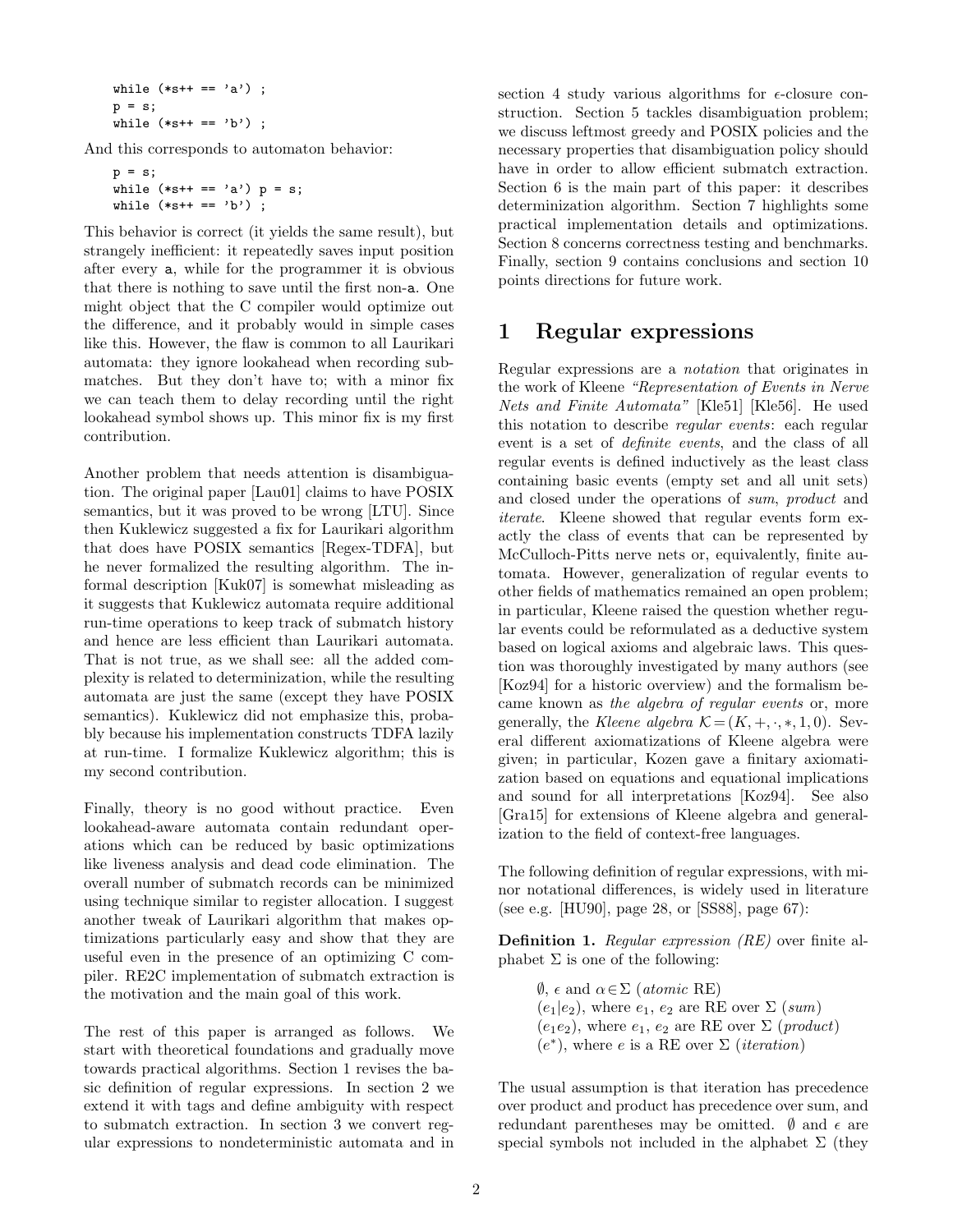correspond to 1 and 0 in the Kleene algebra). Since RE are only a notation, their exact meaning depends on the particular interpretation. In the standard interpretation RE denote languages: sets of strings over the alphabet of RE.

Let  $\epsilon$  denote the *empty string* (not to be confused with RE  $\epsilon$ ), and let  $\Sigma^*$  denote the set of all strings over  $\Sigma$ (including the empty string  $\epsilon$ ).

**Definition 2.** Language over  $\Sigma$  is a subset of  $\Sigma^*$ .

**Definition 3.** Union of two languages  $L_1$  and  $L_2$  is  $L_1 \cup L_2 = \{x \mid x \in L_1 \vee x \in L_2\}$ 

**Definition 4.** Product of two languages  $L_1$  and  $L_2$  is  $L_1 \cdot L_2 = \{x_1x_2 \mid x_1 \in L_1 \wedge x_2 \in L_2\}$ 

Definition 5. n-Th Power of language L is

$$
L^n = \begin{cases} \{ \epsilon \} & \text{if } n = 0 \\ L \cdot L^{n-1} & \text{if } n > 0 \end{cases}
$$

**Definition 6.** *Iterate* of language L is  $L^* = \bigcup_{i=1}^{\infty}$  $\bigcup_{n=0}L^n$ .

Definition 7. (Language interpretation of RE) RE denotes a language over Σ:

$$
\mathcal{L}[\![\emptyset]\!] = \emptyset
$$
\n
$$
\mathcal{L}[\![\epsilon]\!] = \{\epsilon\}
$$
\n
$$
\mathcal{L}[\![\alpha]\!] = \{\alpha\}
$$
\n
$$
\mathcal{L}[\![e_1|e_2]\!] = \mathcal{L}[\![e_1]\!] \cup \mathcal{L}[\![e_2]\!]
$$
\n
$$
\mathcal{L}[\![e_1e_2]\!] = \mathcal{L}[\![e_1]\!] \cdot \mathcal{L}[\![e_2]\!]
$$
\n
$$
\mathcal{L}[\![e^*]\!] = \mathcal{L}[\![e]\!]^*
$$

Other interpretations are also possible; one notable example is the type interpretation, in which RE denote sets of parse trees [BT10] [Gra15]. This is close to what we need for submatch extraction, except that we are interested in partial parse structure rather than full parse trees.

**Definition 8.** Language L over  $\Sigma$  is regular iff exists RE e over  $\Sigma$  such that L is denoted by  $e: \mathcal{L}[\![e]\!] = L$ .

For the most useful RE there are special shortcuts:

$$
e^n \n\begin{array}{r}\n\text{for } e \ldots e \\
e^{n,m} \quad \text{for } e^n | e^{n+1} | \ldots | e^{m-1} | e^m \\
e^n \quad \text{for } e^e^* \\
e^? \quad \text{for } e | \epsilon\n\end{array}
$$

## 2 Tagged extension

In short, tags are position markers attached to the structure of RE. The idea of adding such markers is not new: many RE flavors have *capturing groups*, or the lookahead operator, or pre- and post-context operators; all of them are used for submatch extraction of some sort.<sup>1</sup> Laurikari used the word tag. He did not define tags explicitly; rather, he defined automata with tagged transitions. We take a slightly different approach, inspired by [BT10], [Gra15] and a number of other publications. First, we define an extension of RE: tagged RE, and two interpretations: S-language that ignores tags and T-language that preserves them. T-language has the bare minimum of information necessary for submatch extraction; in particular, it is less expressive than parse trees or types that are used for RE parsing. Then we define *ambiguity* and *disam*biguation policy in terms of relations between the two interpretations. Finally, we show how T-language can be converted to tag value functions used by Laurikari and argue that the latter representation is insufficient as it cannot express ambiguity in certain RE.

In tagged RE we use generalized repetition  $e^{n,m}$  (where  $0 \leq n \leq m \leq \infty$  instead of iteration  $e^*$  as one of the three base operations. The reason for this is the following: bounded repetition cannot be expressed in terms of union and product without duplication of RE, and duplication may change semantics of submatch extraction. For example, POSIX RE  $(a(b?)$   $\{2\}$  contains two submatch groups (aside from the whole RE), but if we rewrite it as  $(a(b?))(a(b?))$ , the number of submatch groups will change to four. Generalized repetition, on the other hand, allows to express all kinds of iteration without duplication.

Definition 9. Tagged regular expression (TRE) over disjoint finite alphabets  $\Sigma$  and T is one of the following:

 $\emptyset$ ,  $\epsilon$ ,  $\alpha \in \Sigma$  and  $t \in T$  (*atomic* TRE)  $(e_1|e_2)$ , where  $e_1, e_2$  are TRE over  $\Sigma$ , T (sum)  $(e_1e_2)$ , where  $e_1, e_2$  are TRE over  $\Sigma$ , T (product)  $(e^{n,m})$ , where e is a TRE over  $\Sigma$ , T and  $0 \leq n \leq m \leq \infty$  (repetition)

As usual, we assume that repetition has precedence over product and product has precedence over sum, and redundant parentheses may be omitted. Additionally, the

 $1$ Position markers in RE are sometimes used in a different sence: Watson mentions the *dotted* RE [Wat93] that go back to DeRemers's construction of DFA, which originates in LR parsing invented by Knuth. The dot itself is the well-known LR item which separates the already parsed and yet unparsed parts of the rule.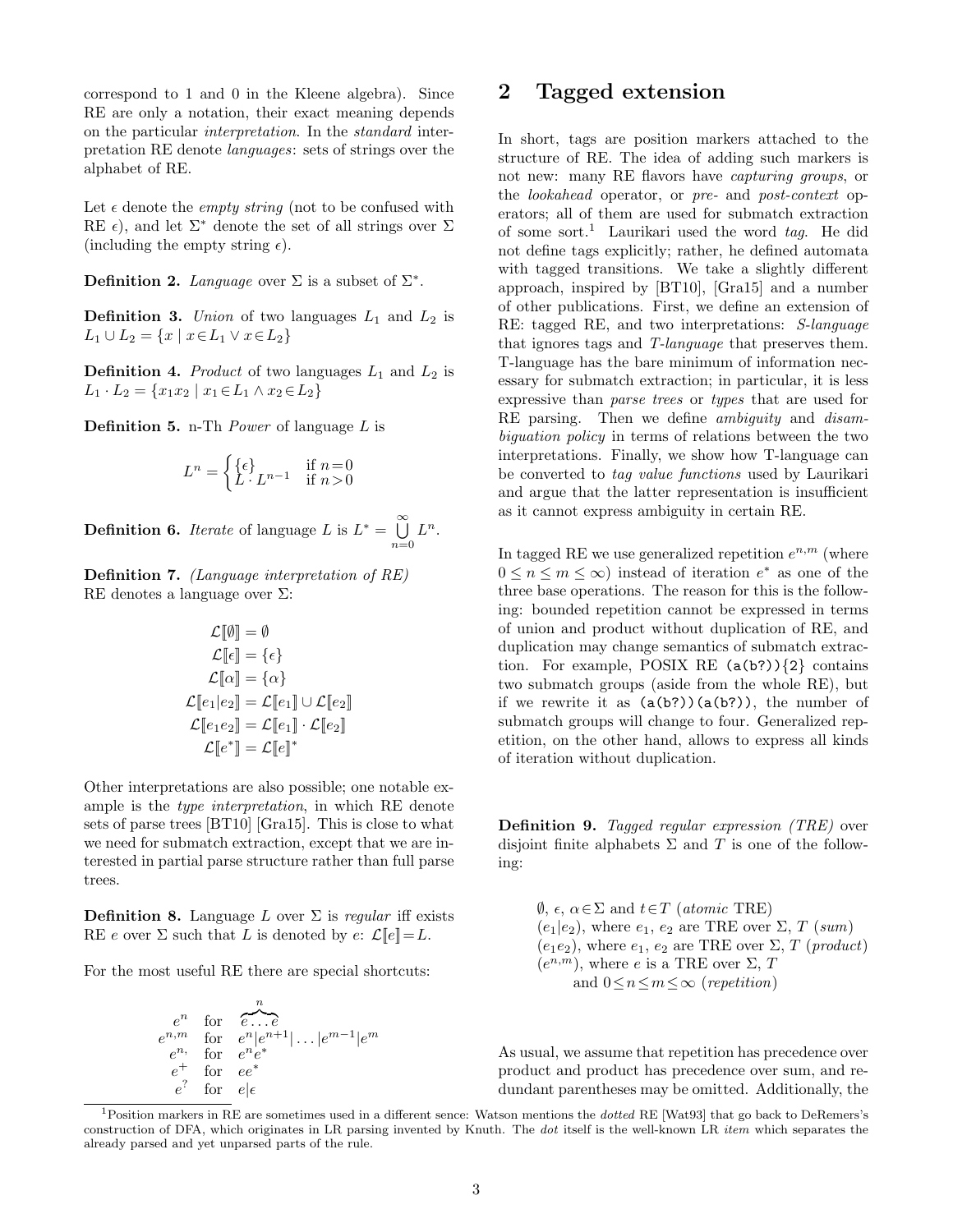following shorthand notation may be used:

$$
\begin{array}{ccc}\ne^* & \text{for} & e^{0,\infty} \\
e^+ & \text{for} & e^{1,\infty} \\
e^? & \text{for} & e^{0,1} \\
e^n & \text{for} & e^{n,n}\n\end{array}
$$

**Definition 10.** TRE over  $\Sigma$ , T is well-formed iff all tags in it are pairwise different and  $T = \{1, \ldots, |T|\}.$ We will consider only well-formed TRE.

If we assume that tags are aliases to  $\epsilon$ , then every TRE over  $\Sigma$ , T is a RE over  $\Sigma$ : intuitively, this corresponds to erasing all submatch information. We call this S-language interpretation (short from "sigma" or "source"), and the corresponding strings are  $S\text{-}strings$ :

Definition 11. (S-language interpretation of TRE) TRE over  $\Sigma$ , T denotes a language over  $\Sigma$ :

$$
\mathcal{S}[\![\emptyset]\!] = \emptyset
$$
  
\n
$$
\mathcal{S}[\![\epsilon]\!] = \{\epsilon\}
$$
  
\n
$$
\mathcal{S}[\![\alpha]\!] = \{\alpha\}
$$
  
\n
$$
\mathcal{S}[\![t]\!] = \{\epsilon\}
$$
  
\n
$$
\mathcal{S}[\![e_1|e_2]\!] = \mathcal{S}[\![e_1]\!] \cup \mathcal{S}[\![e_2]\!]
$$
  
\n
$$
\mathcal{S}[\![e_1e_2]\!] = \mathcal{S}[\![e_1]\!] \cdot \mathcal{S}[\![e_2]\!]
$$
  
\n
$$
\mathcal{S}[\![e^{n,m}]\!] = \bigcup_{i=n}^{m} \mathcal{S}[\![e]\!]^i
$$

On the other hand, if we interpret tags as symbols, then every TRE over  $\Sigma$ , T is a RE over the joined alphabet  $\Sigma \cup T$ . This interpretation retains submatch information; however, it misses one important detail: negative submatches. Negative submatches are implicitly encoded in the structure of TRE: we can always deduce the *absence* of tag from its *presence* on alternative branch of TRE. To see why this is important, consider POSIX RE  $(a(b)?)*$  matched against string aba. The outermost capturing group matches twice at offsets 0, 2 and 2, 3 (opening and closing parentheses respectively). The innermost group matches only once at offsets 1, 2; there is no match corresponding to the second outermost iteration. POSIX standard demands that the value on the last iteration is reported: that is, the absence of match. Even aside from POSIX, one might be interested in the whole history of submatch. Therefore we will rewrite TRE in a form that makes negative submatches explicit (by tracking tags on alternative branches and inserting negative tags at all join points). Negative tags are marked with bar, and T denotes the set of all negative tags.

**Definition 12.** Operator  $\mathcal X$  rewrites TRE over  $\Sigma$ , T

to a TRE over  $\Sigma$ ,  $T \cup \overline{T}$ :

$$
\mathcal{X}(\emptyset) = \emptyset
$$
  
\n
$$
\mathcal{X}(\epsilon) = \epsilon
$$
  
\n
$$
\mathcal{X}(\alpha) = \alpha
$$
  
\n
$$
\mathcal{X}(t) = t
$$
  
\n
$$
\mathcal{X}(e_1|e_2) = \mathcal{X}(e_1)\chi(e_2) | \mathcal{X}(e_2)\chi(e_1)
$$
  
\n
$$
\mathcal{X}(e_1e_2) = \mathcal{X}(e_1)\mathcal{X}(e_2)
$$
  
\n
$$
\mathcal{X}(e^{n,m}) = \begin{cases} \mathcal{X}(e)^{1,m} | \chi(e) & \text{if } n=0 \\ \mathcal{X}(e)^{n,m} & \text{if } n \ge 1 \end{cases}
$$

where 
$$
\chi(e) = \overline{t_1} \dots \overline{t_n}
$$
, such that  
 $t_1 \dots t_n$  are all tags in  $e$ 

Definition 13. (T-language interpretation of TRE) TRE over  $\Sigma$ , T denotes a language over  $\Sigma \cup T \cup T$ :  $\mathcal{T}[\![e]\!] = \mathcal{L}[\![\widetilde{e}]\!]$ , where  $\widetilde{e}$  is a RE syntactically identical to TRE  $\mathcal{X}(e)$ .

The language over  $\Sigma \cup T \cup \overline{T}$  is called T-language (short from "tag" or "target"), and its strings are called Tstrings. For example:

$$
\mathcal{T}[\beta](\alpha 1)^{0,2}] = \mathcal{T}[\beta \bar{1}]((\alpha 1)^{1,2}|\bar{1})] =
$$
  
\n
$$
= \mathcal{T}[\beta \bar{1}] \cup \mathcal{T}[(\alpha 1)^{1,2}] \cup \mathcal{T}[\bar{1}] =
$$
  
\n
$$
= \mathcal{T}[\beta] \cdot \mathcal{T}[\bar{1}] \cup \mathcal{T}[\alpha 1] \cup \mathcal{T}[\alpha 1] \cdot \mathcal{T}[\alpha 1] \cup \{\bar{1}\} =
$$
  
\n
$$
= \{\beta \bar{1}\} \cup \{\alpha 1\} \cup \{\alpha 1 \} \cup \{\bar{1}\} =
$$
  
\n
$$
= \{\beta \bar{1}, \bar{1}, \alpha 1, \alpha 1\alpha 1\}
$$

**Definition 14.** The *untag* function  $S$  converts Tstrings into S-strings:  $S(\gamma_0 \dots \gamma_n) = \alpha_0 \dots \alpha_n$ , where:

$$
\alpha_i = \begin{cases} \gamma_i & \text{if } \gamma_i \in \Sigma \\ \epsilon & \text{otherwise} \end{cases}
$$

It is easy to see that for any TRE e,  $\mathcal{S}[\![e]\!]$  is exactly the same language as  $\{S(x) \mid x \in \mathcal{T}[\ell]\}\$ . Moreover, the relation between S-language and T-language describes exactly the problem of submatch extraction: given a TRE e and an S-string  $s \in \mathcal{S}[[e]]$ , find the corresponding T-string  $x \in \mathcal{T}[e]$  (in other words, translate a string from S-language to T-language). However, there might be multiple such T-strings, in which case we speak of ambiguity.

**Definition 15.** T-strings  $x$  and  $y$  are ambiguous iff  $x \neq y$  and  $S(x)=S(y)$ .

We can define equivalence relation  $\simeq$  on the Tlanguage: let  $x \simeq y \Leftrightarrow S(x) = S(y)$ . Under this relation each equivalence class with more than one element forms a maximal subset of pairwise ambiguous T-strings.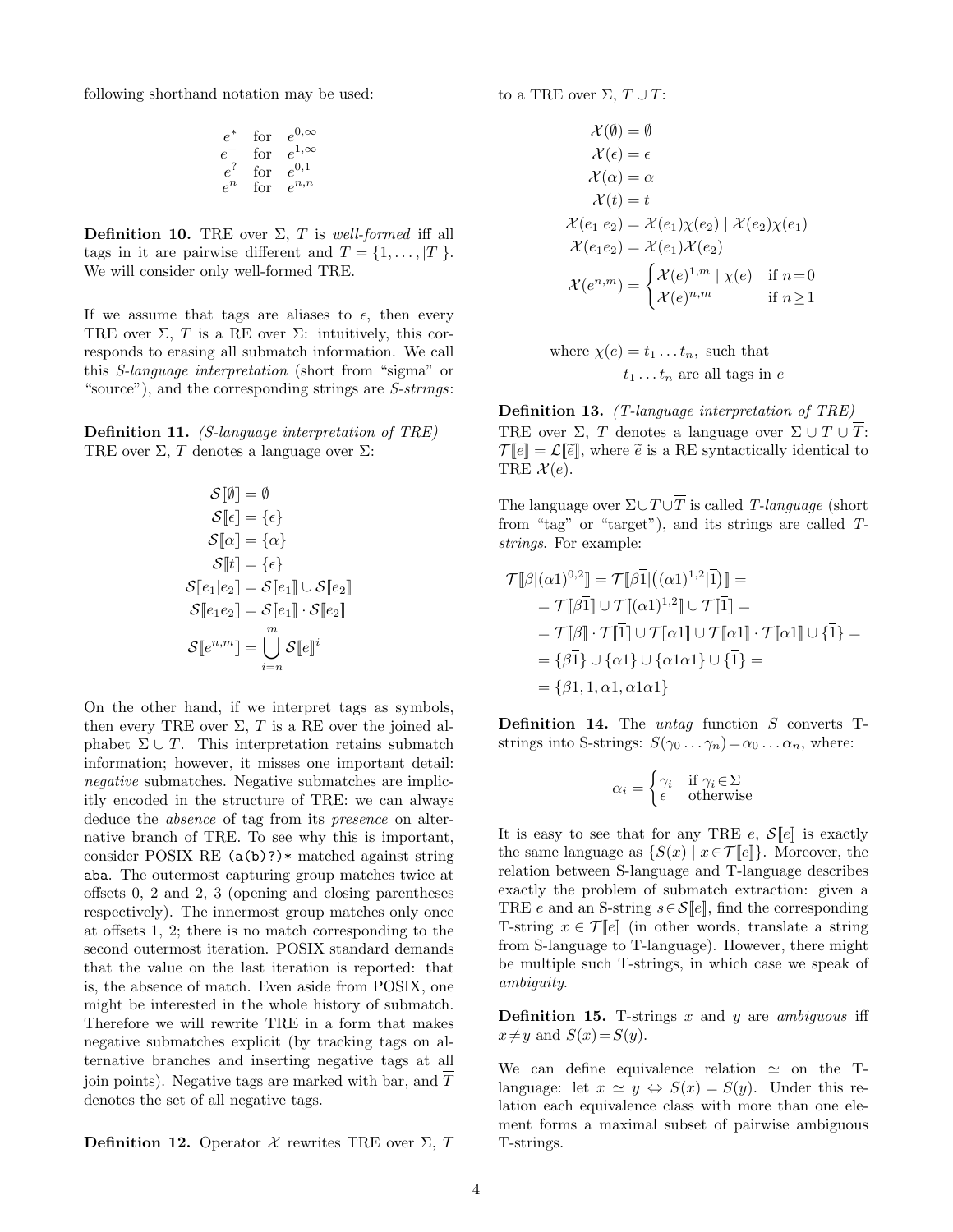Definition 16. For a TRE *e* disambiguation policy is a strict partial order  $\prec$  on  $L = \mathcal{T}[\![e]\!]$ , such that for each subset of pairwise ambiguous T-strings it is total (∀ ambiguous  $x, y \in L$ : either  $x \prec y$  or  $y \prec x$ , and the minimal T-string in this subset exists ( $\exists x \in L : \forall y \in L$ ) ambiguous  $x, y : x \prec y$ ).

We will return to disambiguation in section 5.

In practice obtaining submatch results in a form of a Tstring is inconvenient. A more practical representation is the tag value function used by Laurikari: a separate list of offsets in the input string for each tag. Tag value functions can be trivially reconstructed from T-strings. However, the two representations are not equivalent; in particular, tag value functions have a weaker notion of ambiguity and fail to capture ambiguity in some TRE, as shown below. Therefore we use T-strings as a primary representation and convert them to tag value functions after disambiguation.

**Definition 17.** Decomposition of a T-string  $x =$  $\gamma_1 \dots \gamma_n$  is a tag value function  $H: T \to (\mathbb{N} \cup \{0, \varnothing\})^*$ that maps each tag to a string of offsets in  $S(x)$ :  $H(t) = \varphi_1^t \dots \varphi_n^t$ , where:

$$
\varphi_i^t = \begin{cases} \varnothing & \text{if } \gamma_i = \bar{t} \\ |S(\gamma_1 \dots \gamma_i)| & \text{if } \gamma_i = t \\ \epsilon & \text{otherwise} \end{cases}
$$

Negative submatches have no exact offset: they can be attributed to any point on the alternative path of TRE. We use a special value  $\varnothing$  to represent them (it is semantically equivalent to negative infinity).

For example, for a T-string  $x = \alpha 12\beta 2\beta \alpha 12$ , possibly denoted by TRE  $(\alpha 1(2\beta)^*)^*$ , we have  $S(x) = \alpha \beta \beta \alpha$  and tag value function:

$$
H(t) = \begin{cases} 1 & \text{if } t = 1 \\ 1 & 2 \varnothing \end{cases}
$$
 if  $t = 2$ 

Decomposition is irreversible in general: even if we used a real offset instead of ∅, we no longer know the relative order of tags with equal offsets. For example, TRE  $(1(34)^{1,3}2)^2$ , which may represent POSIX RE  $(1,3)$  {2}, denotes ambiguous T-strings  $x =$ 1343421342 and  $y = 1342134342$ . According to POSIX, first iteration has higher priority than the second one, and repeated empty match, if optional, should be avoided, therefore  $y \prec x$ . However, both x and y decompose to the same tag value function:

$$
H(t) = \begin{cases} 0.0 & \text{if } t = 1 \\ 0.0 & \text{if } t = 2 \\ 0.00 & \text{if } t = 3 \\ 0.00 & \text{if } t = 4 \end{cases}
$$

Moreover, consider another T-string  $z = 134213434342$ denoted by this RE. By the same reasoning  $z \prec x$  and

 $y \prec z$ . However, comparison of tag value functions cannot yield the same result (since  $x, y$  have the same tag value function and  $z$  has a different one). In practice this doesn't cause disambiguation errors as long as the minimal T-string corresponds to the minimal tag value function, but in general the order is different.

Decomposition can be computed incrementally in a single left-to-right pass over the T-string:  $\alpha_i$  in definition 14 and  $\varphi_i^t$  in definition 17 depend only on  $\gamma_j$  such that  $j \leq i$ .

## 3 From TRE to automata

Both S-language and T-language of the given TRE are regular, and in this perspective submatch extraction reduces to the problem of translation between regular languages. The class of automata capable of performing such translation is known as finite state transducers  $(FST)$  (see e.g. [Ber13], page 68). TNFA, as defined by Laurikari in [Lau01], is a nondeterministic FST that decomposes output strings into tag value functions and then applies disambiguation. Our definition is different in the following aspects. First, we apply disambiguation before decomposition (for the reasons discussed in the previous section). Second, we do not consider disambiguation policy as an attribute of TNFA: the same TNFA can be simulated with different policies, though not always efficiently. Third, we include information about TRE structure in the form of prioritized  $\epsilon$ -transitions: it is used by some disambiguation policies. Finally, we add negative tagged transitions.

Definition 18. Tagged Nondeterministic Finite Automaton (TNFA) is a structure  $(\Sigma, T, P, Q, F, q_0, \Delta)$ , where:

- $\Sigma$  is a finite set of symbols (*alphabet*)
- $T$  is a finite set of tags
- P is a finite set of *priorities*
- Q is a finite set of states
- $F \subseteq Q$  is the set of final states

 $q_0 \in Q$  is the *initial* state

 $\Delta = \Delta^{\Sigma} \sqcup \Delta^{\epsilon}$  is the *transition* relation, where:

$$
\Delta^{\Sigma} \subseteq Q \times \Sigma \times \{\epsilon\} \times Q
$$
  

$$
\Delta^{\epsilon} \subseteq Q \times (P \cup \{\epsilon\}) \times (T \cup \overline{T} \cup \{\epsilon\}) \times Q
$$

and all  $\epsilon$ -transitions from the same state have different priorities:  $\forall (x, r, \epsilon, y), (\tilde{x}, \tilde{r}, \epsilon, \tilde{y}) \in \Delta^{\epsilon}: x =$ <br> $\tilde{x} \wedge u - \tilde{u} \rightarrow r \neq \tilde{x}$  $\widetilde{x} \wedge y = \widetilde{y} \Rightarrow r \neq \widetilde{r}.$ 

TNFA construction is similar to Thompson NFA construction, except for priorities and generalized repetition. For the given TRE e over  $\Sigma$ , T, the corresponding TNFA is  $\mathcal{N}(e) = (\Sigma, T, \{0, 1\}, Q, \{y\}, x, \Delta)$ , where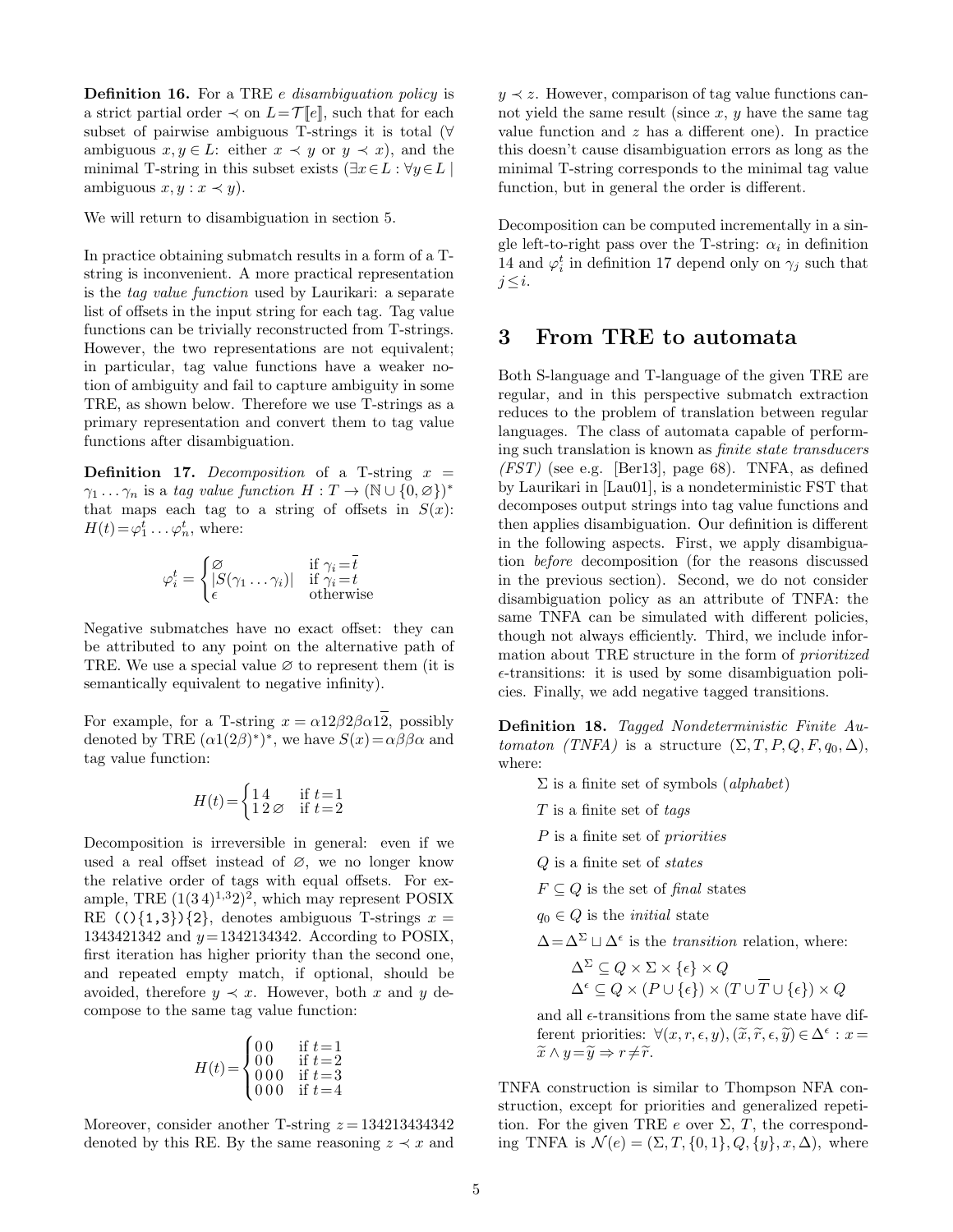$(Q, x, y, \Delta) = \mathcal{F}(\mathcal{X}(e))$  and F is defined as follows:

$$
\mathcal{F}(\emptyset) = (\{x, y\}, x, y, \emptyset)
$$
  
\n
$$
\mathcal{F}(\epsilon) = (\{x, y\}, x, y, \{(x, \epsilon, \epsilon, y)\})
$$
  
\n
$$
\mathcal{F}(\alpha) = (\{x, y\}, x, y, \{(x, \alpha, \epsilon, y)\})
$$
  
\n
$$
\mathcal{F}(t) = (\{x, y\}, x, y, \{(x, \epsilon, t, y)\})
$$
  
\n
$$
\mathcal{F}(e_1|e_2) = \mathcal{F}(e_1) \cup \mathcal{F}(e_2)
$$
  
\n
$$
\mathcal{F}(e_1e_2) = \mathcal{F}(e_1) \cdot \mathcal{F}(e_2)
$$
  
\n
$$
\mathcal{F}(e^{n, \infty}) = \mathcal{F}(e)^{n, \infty}
$$
  
\n
$$
\mathcal{F}(e^{n, m}) = \mathcal{F}(e)^{n, m}
$$

F<sup>1</sup> ∪ F<sup>2</sup> = (Q, x, y, ∆) where (Q1, x1, y1, ∆1) = F<sup>1</sup> (Q2, x2, y2, ∆2) = F<sup>2</sup> Q = Q<sup>1</sup> ∪ Q<sup>2</sup> ∪ {x, y} ∆ = ∆<sup>1</sup> ∪ ∆<sup>2</sup> ∪ { (x, 0, , x1),(y1, , , y), (x, 1, , x2),(y2, , , y)}



Figure 1: Automata union.

$$
F_1 \cdot F_2 = (Q, x_1, y_2, \Delta)
$$
  
where  $(Q_1, x_1, y_1, \Delta_1) = F_1$   
 $(Q_2, x_2, y_2, \Delta_2) = F_2$   
 $Q = Q_1 \cup Q_2$   
 $\Delta = \Delta_1 \cup \Delta_2 \cup \{(y_1, \epsilon, \epsilon, x_2)\}$ 



Figure 2: Automata product.

$$
F^{n,\infty} = (Q, x_1, y_{n+1}, \Delta)
$$
  
where  $\{(Q_i, x_i, y_i, \Delta_i)\}_{i=1}^n = \{F, ..., F\}$   

$$
Q = \bigcup_{i=1}^n Q_i \cup \{y_{n+1}\}
$$
  

$$
\Delta = \bigcup_{i=1}^n \Delta_i \cup \{(y_i, \epsilon, \epsilon, x_{i+1})\}_{i=1}^{n-1}
$$
  

$$
\cup \{(y_n, 0, \epsilon, x_n), (y_n, 1, \epsilon, y_{n+1})\}
$$



Figure 3: Unbounded repetition of automata.

$$
F^{n,m} = (Q, x_1, y_m, \Delta)
$$
  
where  $\{(Q_i, x_i, y_i, \Delta_i)\}_{i=1}^m = \{F, ..., F\}$   

$$
Q = \bigcup_{i=1}^m Q_i
$$
  

$$
\Delta = \bigcup_{i=1}^m \Delta_i \cup \{(y_i, \epsilon, \epsilon, x_{i+1})\}_{i=1}^{n-1}
$$
  

$$
\cup \{(y_i, 0, \epsilon, x_{i+1}), (y_i, 1, \epsilon, y_m)\}_{i=n}^{m-1}
$$



The above construction of TNFA has certain properties that will be used in subsequent sections.

Observation 1. We can partition all TNFA states into three disjoint subsets:

- 1. states that have outgoing transitions on symbols;
- 2. states that have outgoing  $\epsilon$ -transitions;
- 3. states without outgoing transitions (including the final state);

This statement can be proved by induction on the structure of TNFA: automata for atomic TRE  $\emptyset$ ,  $\epsilon$ ,  $\alpha$ ,  $t$  obviously satisfy it; compound automata  $F_1 \cup F_2$ ,  $F_1 \cdot F_2$ ,  $F^{n,\infty}$  and  $F^{n,m}$  do not violate it: they only add outgoing  $\epsilon$ -transitions to those states that have no outgoing transitions, and their final state is either a new state without outgoing transitions, or final state of one of the subautomata.

**Observation 2.** For repetition automata  $F^{n,\infty}$  and  $F^{n,m}$  the number of iterations uniquely determines the order of subautomata traversal: by construction subautomaton corresponding to  $(i+1)$ -th iteration is only reachable from the one corresponding to i-th iteration (in case of unbounded repetition it may be the same subautomaton).

**Definition 19.** A path in TNFA  $(\Sigma, T, P, Q, F, q_0, \Delta)$  is a sequence of transitions  $\{(q_i, \alpha_i, \tilde{q}_i)\}_{i=1}^n \subseteq \Delta$ , where  $n\geq 0$  and  $\widetilde{q}_i = q_{i+1} \ \forall i = \overline{1, n-1}.$ 

**Definition 20.** Path  $\{(q_i, \alpha_i, a_i, \tilde{q}_i)\}_{i=1}^n$  in TNFA<br>  $(\sum T P Q F q_i, \Delta)$  is accepting if other  $n = 0 \Delta q_i \in E$  $(\Sigma, T, P, Q, F, q_0, \Delta)$  is accepting if either  $n = 0 \wedge q_0 \in F$ or  $n>0 \wedge q_1 = q_0 \wedge \widetilde{q}_n \in F$ .

**Definition 21.** Every path  $\pi = \{(q_i, \alpha_i, a_i, \tilde{q}_i)\}_{i=1}^n$  in TNFA  $(\Sigma, T, P, Q, F, q_0, \Delta)$  induces an S-string, a Tstring and a string over  $P$  called *bitcode*:

$$
\mathcal{S}(\pi) = \alpha_1 \dots \alpha_n
$$
  
\n
$$
\mathcal{T}(\pi) = \alpha_1 \gamma_1 \dots \alpha_n \gamma_n
$$
 
$$
\gamma_i = \begin{cases} a_i & \text{if } a_i \in T \cup \overline{T} \\ \epsilon & \text{otherwise} \end{cases}
$$
  
\n
$$
\mathcal{B}(\pi) = \beta_1 \dots \beta_n
$$
 
$$
\beta_i = \begin{cases} a_i & \text{if } a_i \in P \\ \epsilon & \text{otherwise} \end{cases}
$$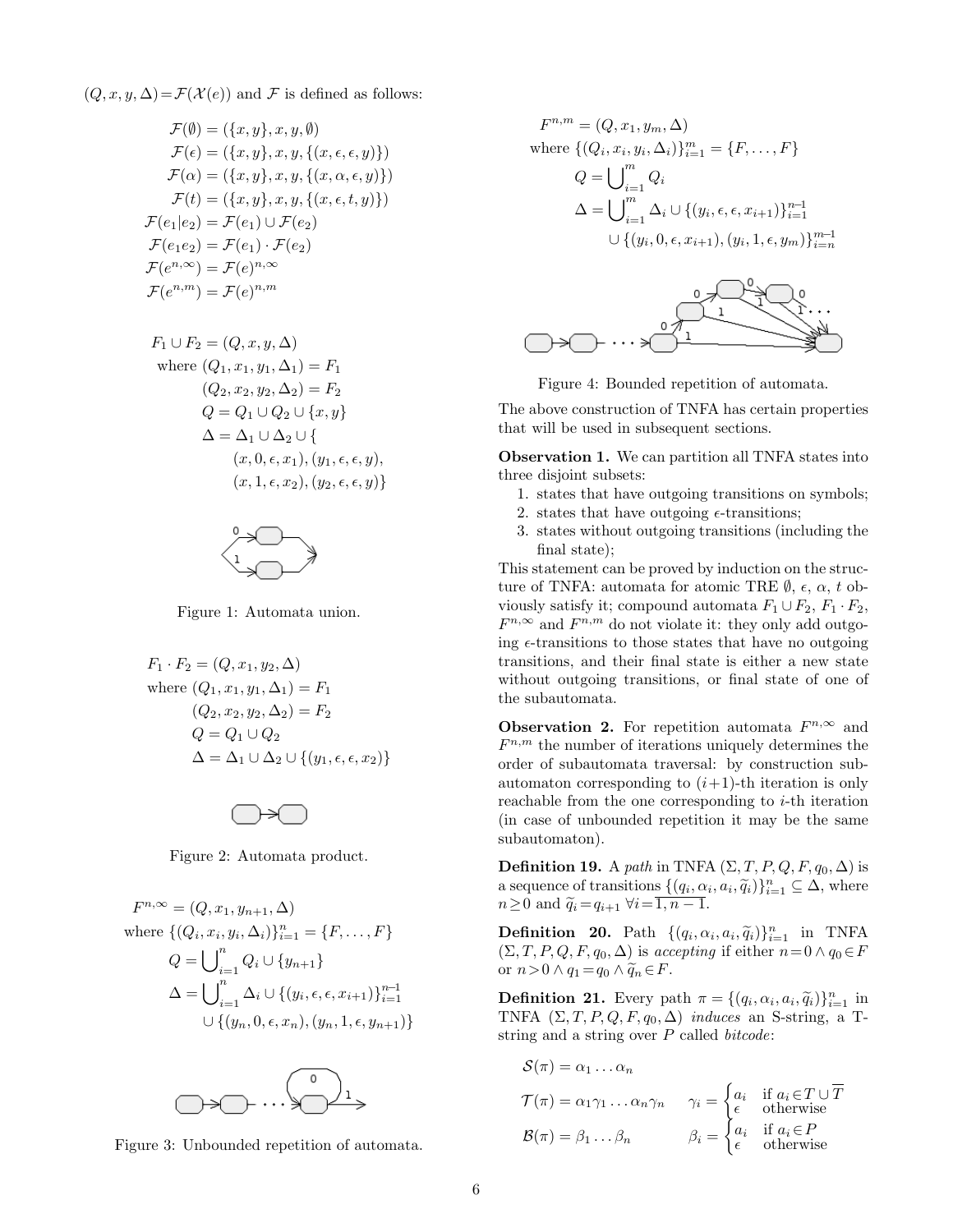**Definition 22.** TNFA  $\mathcal N$  transduces S-string s to a T-string x, denoted  $s \stackrel{\mathcal{N}}{\longrightarrow} x$  if  $s = S(x)$  and there is an accepting path  $\pi$  in N, such that  $\mathcal{T}(\pi)=x$ .

The set of all S-strings that are transduced to some T-string is the input language of TNFA; likewise, the set of all transduced T-strings is the output language of TNFA. It is easy to see that for every TRE  $e$  the input language of TNFA  $\mathcal{N}(e)$  equals to its S-language  $\mathcal{S}[\![e]\!]$  and the output language of  $\mathcal{N}(e)$  equals to its Tlanguage  $\mathcal{T}[\![e]\!]$  (proof is by induction on the structure of TRE and by construction of TNFA).

The simplest way to simulate TNFA is as follows. Starting from the initial state, trace all possible paths that match the input string; record T-strings along each path. When the input string ends, paths that end in a final state are accepting; choose the one with the minimal T-string (with respect to disambiguation policy). Convert the resulting T-string into tag value function. At each step the algorithm maintains a set of *configurations*  $(q, x)$  that represent current paths: q is TNFA state and  $x$  is the induced T-string. The efficiency of this algorithm depends on the implementation of closure, which is discussed in the next section.

$$
\frac{transduce((\Sigma, T, P, Q, F, q_0, T, \Delta), \alpha_1 \dots \alpha_n)}{X \leftarrow closure(\{(q_0, \epsilon)\}, F, \Delta)}
$$
\nfor *i* = 1, n do\n
$$
Y \leftarrow reach(X, \Delta, \alpha_i)
$$
\n
$$
X \leftarrow closure(Y, F, \Delta)
$$
\n
$$
x \leftarrow min_{\prec} \{x \mid (q, x) \in X \land q \in F\}
$$
\nreturn *H*(*x*)

 $reach(X, \Delta, \alpha)$ return  $\{(p, x\alpha) \mid (q, x) \in X \land (q, \alpha, \epsilon, p) \in \Delta\}$ 

## 4 Tagged  $\epsilon$ -closure

The most straightforward implementation of closure (shown below) is to simply gather all possible nonlooping  $\epsilon$ -paths. Note that we only need paths that end in the final state or paths which end state has outgoing transitions on symbols: all other paths will be dropped by reach on the next simulation step. Such states are called core states; they belong to subsets 1 or 3 in observation 1.

$$
\underline{closure(X, F, \Delta)}
$$

```
empty stack, result\leftarrow \emptysetfor (q, x) \in X : do
    push(state, (q, x))while stack is not empty do
     (q, x) \leftarrow pop(state)result \leftarrow result \cup \{(q, x)\}\foreach outgoing arc (q, \epsilon, \chi, p) \in \Delta do
          if \mathcal{A}(\widetilde{p}, \widetilde{x}) on stack : \widetilde{p} = p then
               push(state, (p, x\chi))return \{(q, x) \in result \mid core(q, F, \Delta)\}\
```
### $core(q, F, \Delta)$ return  $q ∈ F ∨ ∃α, p : (q, α, ε, p) ∈ ∆$

Since there might be multiple paths between two given states, the number of different paths may grow up exponentially in the number of TNFA states. If we prune paths immediately as they arrive at the same TNFA state, we could keep the number of active paths at any point of simulation bounded by the number of TNFA states. However, this puts a restriction on disambiguation policy: it must allow to compare ambiguous Tstrings by their ambiguous prefixes. We call such policy prefix-based; later we will show that both POSIX and leftmost greedy policies have this property.

**Definition 23.** Paths  $\pi_1 = \{(q_i, \alpha_i, a_i, \tilde{q}_i)\}_{i=1}^n$  and  $\pi_i = \{(p_i, \beta_i, b_i, \tilde{q}_i)\}_{i=1}^m$  and  $\pi_i = \{(q_i, \beta_i, b_i, \tilde{q}_i)\}_{i=1}^m$  $\pi_2 = \{ (p_i, \beta_i, b_i, \tilde{p}_i) \}_{i=1}^m$  are ambiguous if their start and<br>and states opinions  $\tilde{a} = \tilde{a} - \tilde{a}$  and their induced end states coincide:  $q_1 = p_1$ ,  $\widetilde{q}_n = \widetilde{p}_m$  and their induced T-strings  $\mathcal{T}(\pi_1)$  and  $\mathcal{T}(\pi_2)$  are ambiguous.

**Definition 24.** Disambiguation policy for TRE  $e$  is prefix-based if it can be extended on the set of ambiguous prefixes of T-strings in  $\mathcal{T}[e]$ , so that for any ambiguous paths  $\pi_1$ ,  $\pi_2$  in TNFA  $\mathcal{N}[\![e]\!]$  and any common suffix  $\pi_3$  the following holds:  $\mathcal{T}(\pi_1) \prec \mathcal{T}(\pi_2) \Leftrightarrow$  $\mathcal{T}(\pi_1\pi_3) \prec \mathcal{T}(\pi_2\pi_3).$ 

The problem of closure construction can be expressed in terms of single-source shortest-path problem in directed graph with cycles and mixed (positive and negative) arc weights. (We assume that all initial closure states are connected to one imaginary "source" state). Most algorithms for solving shortest-path problem have the same basic structure (see e.g. [Cor09], chapter 24): starting with the source node, repeatedly scan nodes; for each scanned node apply *relaxation* to all outgoing arcs; if path to the given node has been improved, schedule it for further scanning. Such algorithms are based on the optimal substructure principle: any prefix of the shortest path is also a shortest path. In our case tags do not map directly to weights and T-strings are more complex than distances, but direct mapping is not necessary: optimal substructure principle still applies if the disambiguation policy is prefix-based, and relaxation can be implemented via T-string comparison and extension of T-string along the given transition.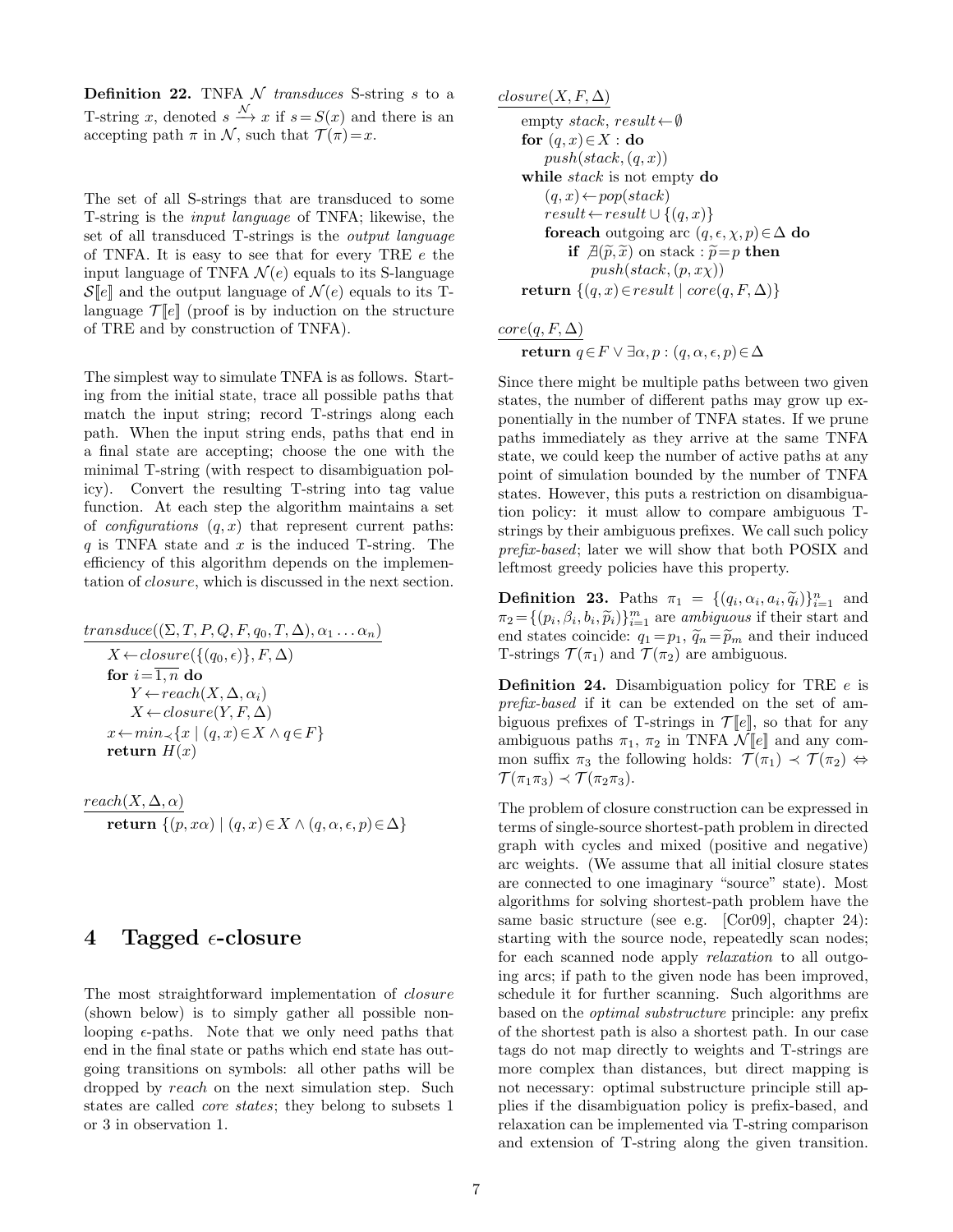Also, we assume absence of epsilon-loops with "negative weight", which is quite reasonable for any disambiguation policy. Laurikari gives the following algorithm for closure construction (see Algorithm 3.4 in [Lau01]):

#### $closure\_laurikari(X, F, \Delta)$

empty deque,  $result(q) \equiv \perp$  $indeg \leftarrow indegree(X, \Delta)$  $count \leftarrow indeg$ for  $(q, x) \in X$  do  $relax(q, x, result, deque, count, indeg)$ while *deque* is not empty **do**  $q \leftarrow pop\_front(deque)$ foreach outgoing arc  $(q, \epsilon, \chi, p) \in \Delta$  do  $x \leftarrow result(q)\chi$  $relax(p, x, result, deque, count, indeq)$ return  $\{(q, x) | x = result(q) \land core(q, F, \Delta)\}\$ 

 $relax(q, x, result, deque, count, indeg)$ 

if  $x \prec result(q)$  then  $result(q) \leftarrow x$  $count(p) \leftarrow count(p) - 1$ if  $count(p)=0$  then  $count(p) \leftarrow indeq(p)$  $push\_front(deque, q)$ else

 $push\_back(deque, q)$ 

 $indegree(X, \Delta)$ 

empty stack, indeg(q)  $\equiv 0$ for  $(q, x) \in X$  do  $push(state, q)$ while *stack* is not empty do  $q \leftarrow pop(state)$ if  $indeg(q) = 0$  then foreach outgoing arc  $(q, \epsilon, \chi, p) \in \Delta$  do  $push(state, p)$  $indeg(q)$  ←  $indeg(q) + 1$ return indeg

We will refer to the above algorithm as LAU. The key idea of LAU is to reorder scanned nodes so that ancestors are processed before their descendants. This idea works well for acyclic graphs: scanning nodes in topological order yields a linear-time algorithm [Cor09] (chapter 24.2), so we should expect that LAU also has linear complexity on acyclic graphs. However, the way LAU decrements in-degree is somewhat odd: decrement only happens if relaxation was successful, while it seems more logical to decrement in-degree every time the node is encountered. Another deficiency is that nodes with zero in-degree may occur in the middle of the queue, while the first node does not necessarily have zero in-degree. These observations lead us to a modification of LAU, which we call LAU1 (all the difference is in relax procedure):

 $relax(q, x, result, deque, count, indeg)$ 

```
if count(q) = 0 then
   count(q) \leftarrow indeg(q)count(p) \leftarrow count(p) - 1if count(p)=0 and p is on deque then
   remove(deque, p)
   push\_front(deque, p)if x \prec result(q) then
   result(q) \leftarrow xif q is not on deque then
       if count(q) = 0 then
           push\_front(deque, q)else
           push\_back(deque, q)
```
Still for graphs with cycles worst-case complexity of LAU and LAU1 is unclear; usually algorithms that schedule nodes in LIFO order (e.g. Pape-Levit) have exponential complexity [SW81]. However, there is another algorithm also based on the idea of topological ordering, which has  $O(nm)$  worst-case complexity and  $O(n+m)$  complexity on acyclic graphs (where n is the number of nodes and  $m$  is the number of edges). It is the GOR1 algorithm described in [GR93] (the version listed here is one of the possible variations of the algorithm):

 $closure\_goldberg\_radzik(X, F, \Delta)$ 

```
empty stacks topsort, newpass
result(q) \equiv \perpstatus(q) \equiv OFFSTACKfor (q, x) \in X do
   relax(q, x, result, to post)while topsort is not empty do
   while topsort is not empty do
       q \leftarrow pop(topsort)if status(q) = TOPSORT then
           push(newpass, n)
       else if status(q) = NEWPASS then
           status(q) \leftarrow TOPSORTpush(topsort, q)scan(q, result, topsort)
   while newpass is not empty do
       q \leftarrow pop(newpass)scan(q, result, topsort)
       status(q) \leftarrow OFFSTACKreturn \{(q, x) \mid x = result(q) \land core(q, F, \Delta)\}\
```
scan(q, result, topsort)

foreach outgoing arc  $(q, \epsilon, \chi, p) \in \Delta$  do  $x \leftarrow result(q)\chi$  $relax(p, x, result, topsort)$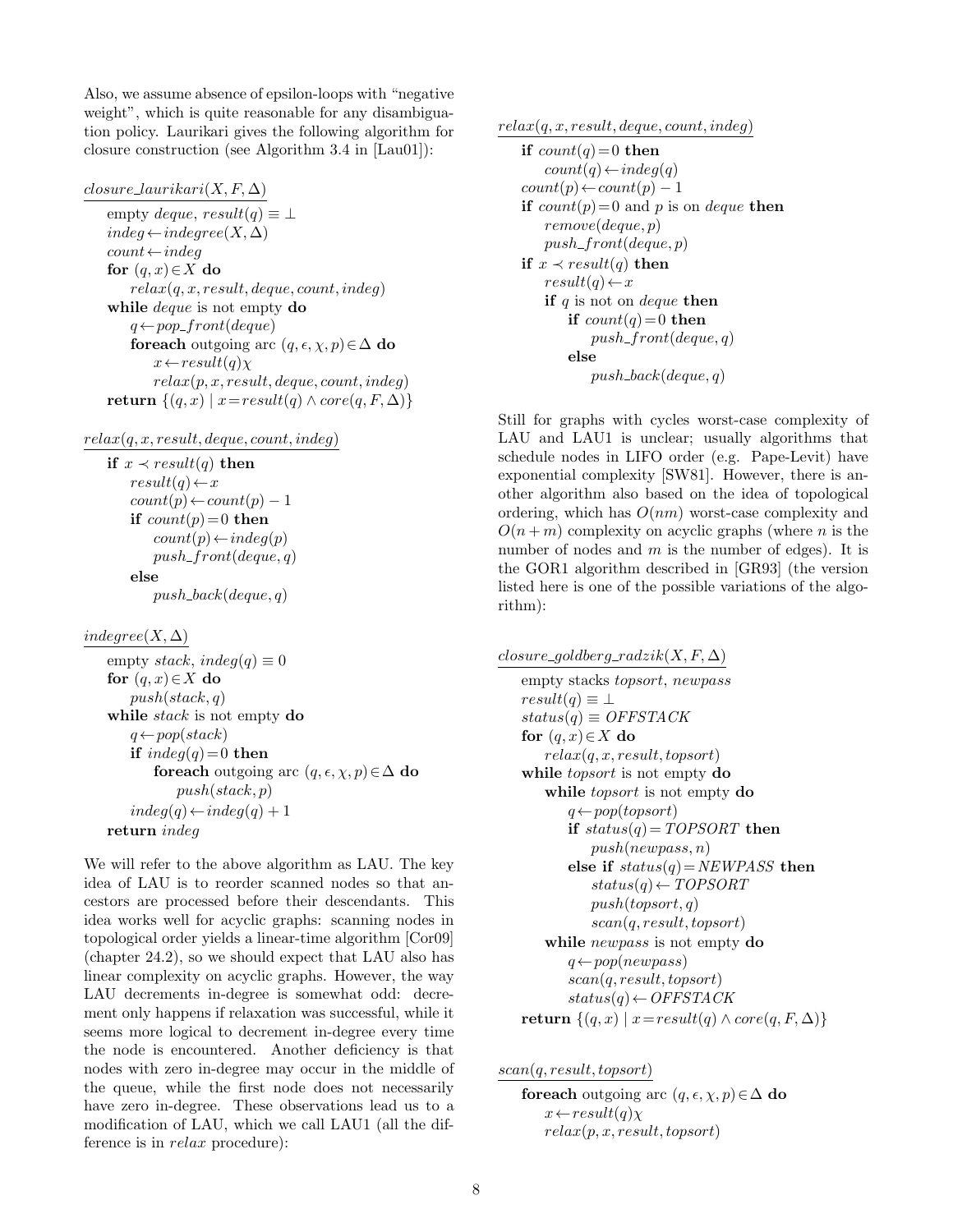$relax(q, x, result, topsort)$ 

$$
\begin{aligned}\n\text{if } x &< result(q) \text{ then} \\
\text{result}(q) &< x \\
\text{if } status(q) &\neq TOPSORT \text{ then} \\
\text{push}(topsort, q) \\
\text{status}(q) &< NEWPASS\n\end{aligned}
$$

In order to better understand all three algorithms and compare their behavior on various classes of graphs I used the benchmark suite described in [CGR96]. I implemented LAU, LAU1 and the above version of GOR1; source codes are freely available in [Tro17] and open for suggestions and bug fixes. The most important results are as follows. On Acyc-Neg family (acyclic graphs

with mixed weights) LAU is non-linear and significantly slower, while LAU1 and GOR1 are both linear and LAU1 scans each node exactly once. On Grid-NHard and Grid-PHard families (graphs with cycles designed to be hard for algorithms that exploit graph structure) both LAU and LAU1 are very slow (though approximation suggests polynomial, not exponential fit), while GOR1 is fast. On other graph families all three algorithms behave quite well; it is strange that LAU is fast on Acyc-Pos family, while being so slow on Acyc-Neg family. See also [NPX99]: they study two modifications of GOR1, one of which is very close to LAU1, and conjecture (without a proof) that worst-case complexity is exponential.



Figure 5: Behavior of LAU, LAU1 and GOR1 on Acyc-Neg family of graphs. Left: normal scale, right: logarithmic scale on both axes.



Figure 6: Behavior of LAU, LAU1 and GOR1 on Grid-Nhard family of graphs. Left: normal scale, right: logarithmic scale on both axes.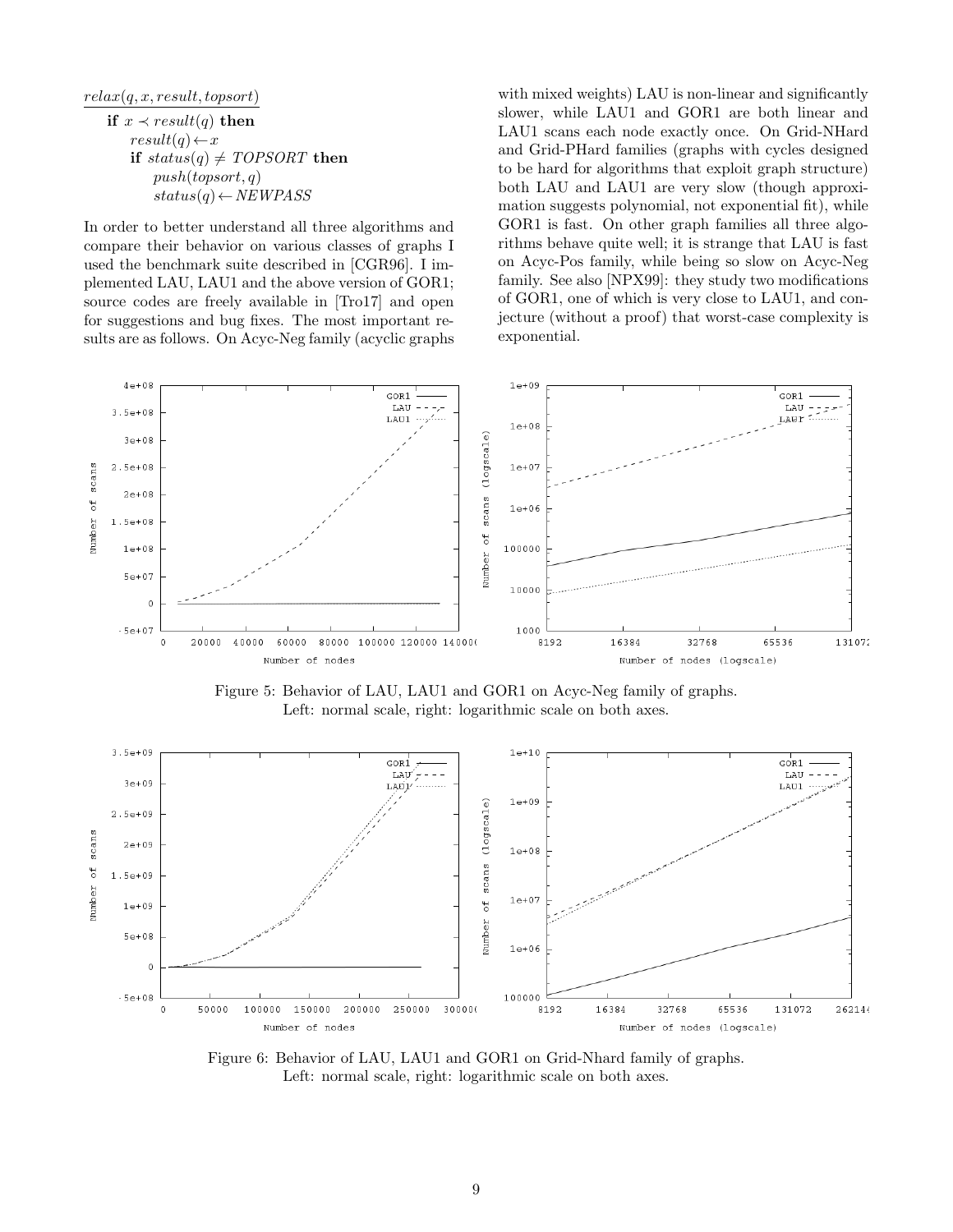## 5 Disambiguation

In section 2 we defined disambiguation policy as strict partial order on the T-language of the given TRE. In practice T-language may be very large or infinite and explicit listing of all ambiguous pairs is not an option; we need a comparison algorithm. There are two main approaches: structure-based and value-based. Structure-based disambiguation is guided by the order of operators in RE; tags play no role in it. Value-based disambiguation is the opposite: it is defined in terms of maximization/minimization of certain tag parameters. As a consequence, it has to deal with conflicts between different tags — a complication that never arises for structure-based approach. Moreover, in value-based disambiguation different tags may have different rules and relations. Below is a summary of two real-world policies supported by RE2C:

- Leftmost greedy. Match the longest possible prefix of the input string and take the *leftmost path* through RE that corresponds to this prefix: in unions prefer left alternative, in iterations prefer re-iterating.
- POSIX. Each subexpression including the RE itself should match as early as possible and span as long as possible, while not violating the whole match. Subexpressions that start earlier in RE have priority over those starting later. Empty match is considered longer than no match; repeated empty match is allowed only for nonoptional repetitions.

As we have already seen, a sufficient condition for efficient TNFA simulation is that the policy is prefixbased. What about determinization? In order to construct TDFA we must be able to fold loops: if there is a nonempty loop in TNFA, determinization must eventually construct a loop in TDFA (otherwise it won't terminate). To do this, determinization must establish equivalence of two TDFA states. From disambiguation point of view equivalence means that all ambiguities stemming from one state are resolved in the same way as ambiguities stemming from the other. However, we cannot demand exact coincidence of all state attributes engaged in disambiguation: if there is loop, attributes in one state are extensions of those in the other state (and hence not equal). Therefore we need to abstract away from absolute paths and define "ambiguity shape" of each state: relative order on all its configurations. Disambiguation algorithm must be defined in terms of relative paths, not absolute paths. Then we could compare states by their orders. If disambiguation policy can be defined in this way, we call it foldable.

In subsequent sections we will formally define both policies in terms of comparison of ambiguous T-strings and show that each policy is prefix-based and foldable.

### Leftmost greedy

Leftmost greedy policy was extensively studied by many authors; we will refer to [Gra15], as their setting is very close to ours. We can define it as lexicographic order on the set of all bitcodes corresponding to ambiguous paths (see [Gra15], definition 3.25). Let  $\pi_1$ ,  $\pi_2$  be two ambiguous paths which induce T-strings  $x = \mathcal{T}(\pi_1), y = \mathcal{T}(\pi_2)$  and bitcodes  $a = \mathcal{B}(\pi_1), b = \mathcal{B}(\pi_2)$ . Then  $x \prec y$  iff  $\prec_{lexicographic}(a, b)$ :

$$
\frac{\prec_{lexicographic} (a_1 \ldots a_n, b_1 \ldots b_m)}{\textbf{for } i = \overline{1, min(n, m)} \textbf{do}} \\ \textbf{if } a_i \neq b_i \textbf{ then } \textbf{return } a_i < b_i \\ \textbf{return } n < m
$$

This definition has one caveat: the existence of minimal element is not guaranteed for TRE that contain  $\epsilon$ -loops. For example, TNFA for  $\epsilon^+$  has infinitely many ambiguous paths with bitcodes of the form  $\hat{\mathbf{0}}^n \hat{\mathbf{1}}$ , where  $n \geq 0$ , and each bitcode is lexicographically less than the previous one. Paths that contain  $\epsilon$ -loops are called problematic (see [Gra15], definition 3.28). If we limit ourselves to non-problematic paths (e.g. by cancelling loops in  $\epsilon$ -closure), then the minimal element exists and bitcodes are well-ordered.

**Lemma 1.** Let  $\Pi$  be a set of TNFA paths that start in the same state, induce the same S-string and end in a core state (e.g. the set of active paths on each step of TNFA simulation). Then the set of bitcodes induced by paths in Π is prefix-free (compare with [Gra15], lemma 3.1).

**Proof.** Consider paths  $\pi_1$  and  $\pi_2$  in  $\Pi$  and suppose that  $\mathcal{B}(\pi_1)$  is a prefix of  $\mathcal{B}(\pi_2)$ . Then  $\pi_1$  must be a prefix of  $\pi_2$ : otherwise there is a state where  $\pi_1$  and  $\pi_2$ diverge, and by TNFA construction all outgoing transitions from this state have different priorities, which contradicts the equality of bitcodes. Let  $\pi_2 = \pi_1 \pi_3$ . Since  $\mathcal{S}(\pi_1) = \mathcal{S}(\pi_2)$ , and since  $\mathcal{S}(\rho \sigma) = \mathcal{S}(\rho) \mathcal{S}(\sigma)$  for arbitrary path  $\rho\sigma$ , it must be that  $\mathcal{S}(\pi_3) = \epsilon$ . The end state of  $\pi_2$  is a core state: by observation 1 it has no outgoing  $\epsilon$ -transitions. But the same state is also the start state of  $\epsilon$ -path  $\pi_3$ , therefore  $\pi_3$  is an empty path and  $\pi_1 = \pi_2$ .  $\Box$ 

From lemma 1 it easily follows that leftmost greedy disambiguation is prefix-based. Consider ambiguous paths  $\pi_1$ ,  $\pi_2$  and arbitrary suffix  $\pi_3$ , and let  $\mathcal{B}(\pi_1)=a$ ,  $\mathcal{B}(\pi_2) = b$ ,  $\mathcal{B}(\pi_3) = c$ . Note that  $\mathcal{B}(\rho \sigma) = \mathcal{B}(\rho) \mathcal{B}(\sigma)$ for arbitrary path  $\rho\sigma$ , therefore  $\mathcal{B}(\pi_1\pi_3) = ac$  and  $\mathcal{B}(\pi_2\pi_3) = bc$ . If  $a = b$ , then  $ac = bc$ . Otherwise, without loss of generality let  $a \prec_{lexicographic} b$ : since a, b are prefix-free,  $ac \prec_{lexicographic} bc$  (compare with [Gra15], lemma 2.2).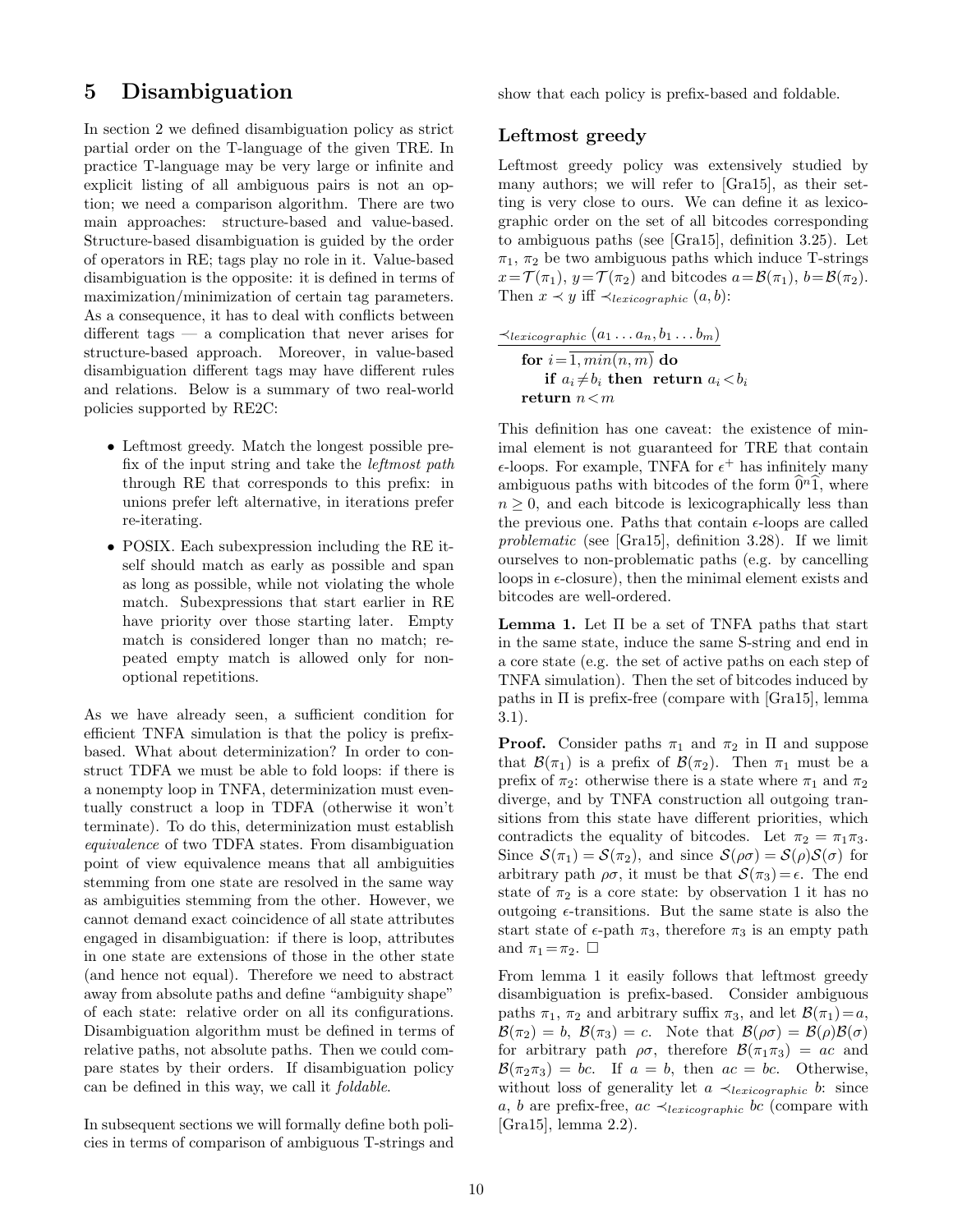From lemma 1 it also follows that leftmost greedy disambiguation is foldable: prefix-free bitcodes can be compared incrementally on each step of simulation. We define "ambiguity shape" of TDFA state as lexicographic order on bitcodes of all paths represented by configurations (compare with [Gra15], definition 7.14). The number of different weak orderings of  $n$  elements is finite, therefore determinization terminates (this number equals  $\sum_{k=0}^{n} \{n\} k!$ , also known as the *ordered Bell* number). Order on configurations is represented with ordinal numbers assigned to each configuration. Ordinals are initialized to zero and then updated on each step of simulation by comparing bitcodes. Bitcodes are compared incrementally: first, by ordinals calculated on the previous step, then by bitcode fragments added by the  $\epsilon$ -closure.

 $\prec_{leftmost\_greedy} ((n, a), (m, b))$ if  $n \neq m$  then return  $n < m$ return  $\prec_{lexicographic} (a, b)$ 

 $ordinals({(q_i, o_i, x_i)}_{i=1}^n)$  $\{(p_i, B_i)\}\leftarrow \text{sort }\{(i, (o_i, x_i))\}$  by second component using  $\prec_{leftmost\_greedy}$ let  $o_{p_1}(t) = 0$ , ord $\leftarrow 0$ for  $i=\overline{2,n}$  do if  $B_{i-1} \neq B_i$  then ord←ord+1 let  $o_{p_i}(t) = ord$  $\mathbf{return}\ \{ (q_i, o_i, x_i) \}_{i=1}^n$ 

In practice explicit calculation of ordinals and comparison of bitcodes is not necessary: if we treat TDFA states as ordered sets, sort TNFA transitions by their priority and define  $\epsilon$ -closure as a simple depth-first search, then the first path that arrives at any state would be the leftmost. This approach is taken in e.g. [Kar14]. Since tags are not engaged in disambiguation, we can use paired tags that represent capturing parentheses, or just standalone tags — this makes no difference with leftmost greedy policy.

#### POSIX

POSIX policy is defined in [POSIX]; [Fow03] gives a comprehensible interpretation of it. We will give a formal interpretation in terms of tags; it was first described by Laurikari in [Lau01], but the key idea should be absolutely attributed to Kuklewicz [Kuk07]. He never fully formalized his algorithm, and our version slightly deviates from the informal description, so all errors should be attributed to the author of this paper. Fuzz-testing RE2C against Regex-TDFA revealed a couple of rare bugs in submatch extraction in Regex-TDFA, but for the most part the two implementations agree (see section 8 for details).

POSIX disambiguation is defined in terms of subexpressions and subpatterns: subexpression is a parenthesized sub-RE and subpattern is a non-parenthesized sub-RE. Submatch extraction applies only to subexpressions, but disambiguation applies to both: subpatterns have "equal rights" with subexpressions. For simplicity we will now assume that all sub-RE are parenthesized; later in this section we will discuss the distinction in more detail.

POSIX disambiguation is hierarchical: each subexpression has a certain priority relative to other subexpressions, and disambiguation algorithm must consider subexpressions in the order of their priorities. Therefore we will start by enumerating all subexpressions of the given RE according to POSIX standard: outer ones before inner ones and left ones before right ones. Enumeration is done by rewriting RE  $e$  into an *indexed RE* (IRE): a pair  $(i, \tilde{e})$ , where i is the index and  $\tilde{e}$  mirrors the structure of  $e$ , except that each sub-IRE is an indexed pair rather than a RE. For example, RE  $a^*(b|\epsilon)$ corresponds to IRE  $(1, (2, (3, a)^*)(4, (5, b)|(6, \epsilon)))$ . Enumeration operator  $\mathcal I$  is defined below: it transforms a pair  $(e, i)$  into a pair  $(\tilde{e}, j)$ , where e is a RE, i is the start index,  $\tilde{e}$  is the resulting IRE and j is the next free index.

$$
\mathcal{I}(\emptyset, i) = ((i, \emptyset), i+1) \n\mathcal{I}(\epsilon, i) = ((i, \epsilon), i+1) \n\mathcal{I}(\alpha, i) = ((i, \alpha), i+1) \n\mathcal{I}(e_1|e_2, i) = ((i, \tilde{e_1}|\tilde{e_2}), k) \n\text{where } (\tilde{e_1}, j) = \mathcal{I}(e_1, i+1), (\tilde{e_2}, k) = \mathcal{I}(e_2, j+1) \n\mathcal{I}(e_1e_2, i) = ((i, \tilde{e_1}\tilde{e_2}), k) \n\text{where } (\tilde{e_1}, j) = \mathcal{I}(e_1, i+1), (\tilde{e_2}, k) = \mathcal{I}(e_2, j+1) \n\mathcal{I}(e^{n,m}, i) = ((i, \tilde{e}^{n,m}), j) \n\text{where } (\tilde{e}, j) = \mathcal{I}(e, i+1)
$$

Now that the order on subexpressions is defined, we can rewrite IRE into TRE by rewriting each indexed subexpression  $(i, e)$  into tagged subexpression  $t_1 e t_2$ , where  $t_1 = 2i-1$  is the *start tag* and  $t_2 = 2i$  is the *end* tag. If e is a repetition subexpression, then  $t_1$  and  $t_2$ are called orbit tags. TRE corresponding to the above example is  $(13(5a6)*47(9b10|11e12)82)$ .

According to POSIX, each subexpression should start as early as possible and span as long as possible. In terms of tags this means that the position of start tag is minimized, while the position of the end tag is maximized. Subexpression may match several times, therefore one tag may occur multiple times in the Tstring. Obviously, orbit tags may repeat; non-orbit tags also may repeat provided that they are nested in a repetition subexpression. For example, TRE  $(1 (3 (5 a 6|7 b 8) 4)^* 2)$  that corresponds to POSIX RE  $(a|b)$  \* denotes T-string  $135a\,6\overline{78}435a\,6\overline{78}42$  (cor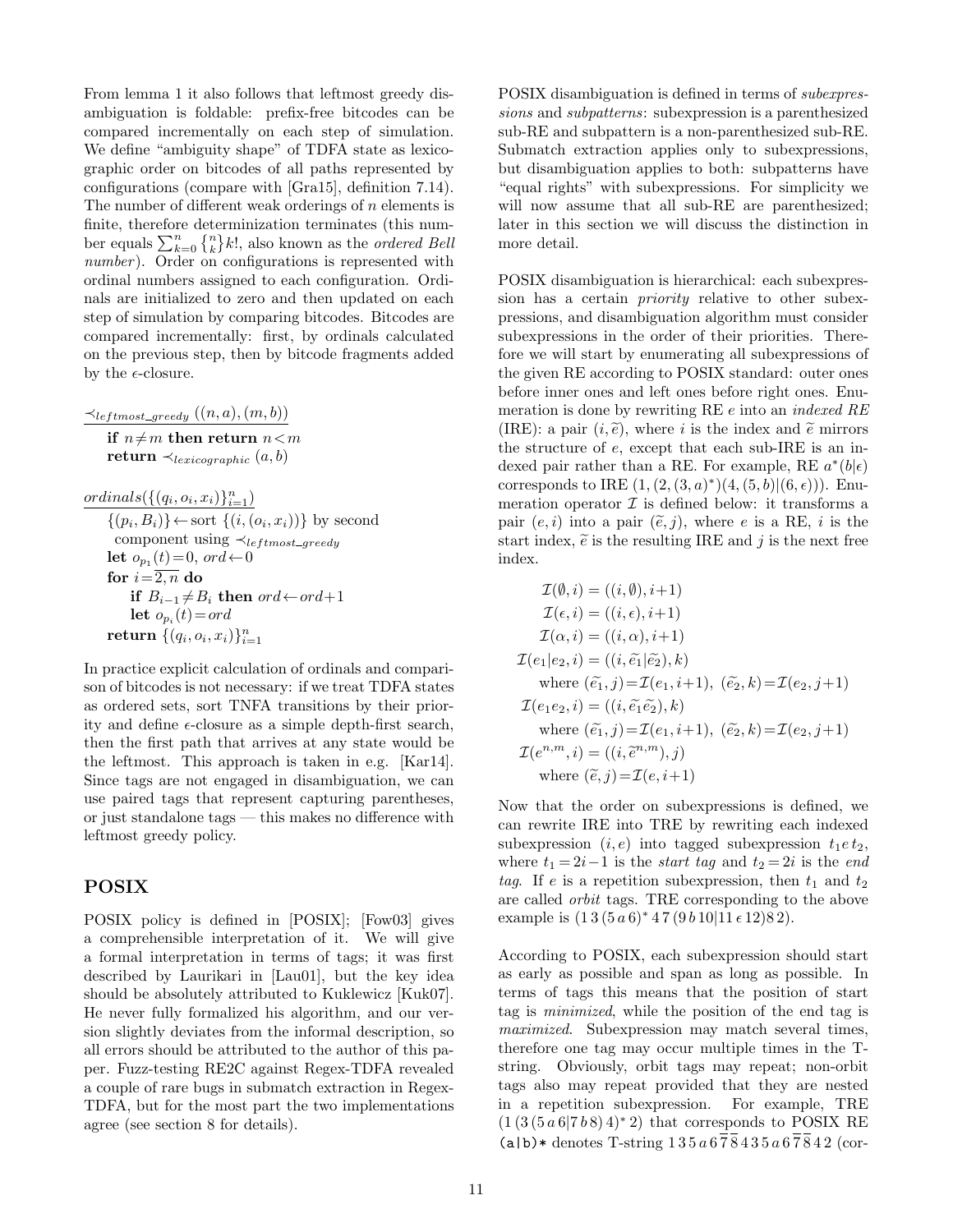responding to S-string aa), in which orbit tags 3 and 4 occur twice, as well as non-orbit tags 5, 6, 7 and 8. Each occurrence of tag has a corresponding *offset*: either  $\varnothing$  (for negative tags), or the number of preceding symbols in the S-string. The sequence of all offsets is called *history*: for example, tag 3 has history 01 and tag 7 has history ∅ ∅. Each history consists of one or more *subhistories*: longest subsequences of offsets not interrupted by tags of subexpressions with higher priority. In our example tag 3 has one subhistory 0 1, while tag 7 has two subhistories ∅ and ∅. Non-orbit subhistories contain exactly one offset (possibly  $\varnothing$ ); orbit subhistories are either  $\varnothing$ , or may contain multiple non-∅ offsets. Histories can be reconstructed from T-strings as follows:

 $history(a_1 \ldots a_n, t)$ 

```
i \leftarrow 1, j \leftarrow 1, pos \leftarrow 0while true do
     while i \leq n and a_i \notin \{t, \bar{t}\}\) do
          if a_i \in \Sigma then pos \leftarrow pos + 1i \leftarrow i+1while i \leq n and a_i \notin highestagg(t) do
          if a_i \in \Sigma then pos \leftarrow pos + 1if a_i = t then A_j \leftarrow A_j posif a_i = t then A_i \leftarrow A_i \varnothingi \leftarrow i+1if i>n then break
     j \leftarrow j+1return A_1 \ldots A_j
```

$$
\frac{hightags(t)}{\textbf{return } \{u, \overline{u} \mid u < 2\lceil t/2 \rceil - 1\}}
$$

Due to the hierarchical nature of POSIX disambiguation, if comparison reaches  $i$ -th subexpression, it means that all enclosing subexpressions have already been compared and their tags coincide. Consequently the number of subhistories of tags  $2i - 1$  and  $2i$  in the compared T-strings must be equal.

If disambiguation is defined on T-string prefixes, then the last subhistory may be incomplete. In particular, last subhistory of start tag may contain one more offset than last subhistory of end tag. In this case we assume that the missing offset is  $\infty$ , as it must be greater than any offset in the already matched S-string prefix.

Disambiguation algorithm for TRE with  $N$  subexpressions is defined as comparison of T-strings  $x$  and  $y$ :

$$
\frac{\prec_{POSIX}(x,y)}{\textbf{for }t=\overline{1,N}}\textbf{do} \\\hline A_1 \dots A_n \leftarrow history(x, 2t-1) \\\ C_1 \dots C_n \leftarrow history(x, 2t) \\\ B_1 \dots B_n \leftarrow history(y, 2t-1) \\\ D_1 \dots D_n \leftarrow history(y, 2t) \\\ \textbf{for } i=\overline{1,n} \textbf{ do} \\\textbf{let } a_1 \dots a_m = A_i, b_1 \dots b_k = B_i \\\textbf{let } c_1 \dots c_{\widetilde{m}} = C_i, d_1 \dots d_{\widetilde{k}} = D_i \\\textbf{if } \widetilde{m} < m \textbf{ then } c_m \leftarrow \infty \\\textbf{if } \widetilde{k} < k \textbf{ then } d_k \leftarrow \infty \\\textbf{for } j=\overline{1, min(m, k)} \textbf{ do} \\\textbf{if } a_j \neq b_j \textbf{ then return } a_j < b_j \\\textbf{if } r_j \neq d_j \textbf{ then return } m < k \\\textbf{return } false \\\textbf{return } false
$$

It's not hard to show that  $\prec_{POSTX}$  is prefix-based. Consider t-th iteration of the algorithm and let  $s = 2t-1$  be the start tag, history $(x, s) = A_1 \dots A_n$ and  $history(y, s) = B_1 \dots B_n$ . The value of each offset depends only on the number of preceding  $\Sigma$ -symbols, therefore for an arbitrary suffix z we have:  $history(xz, s) = A_1 ... A_{n-1} A'_n C_1 ... C_n$  and  $history(yz, s) = B_1 \dots B_{n-1} B'_n C_1 \dots C_n$ , where  $A'_n =$  $A_n c_1 \dots c_m$ ,  $B'_n = B_n c_1 \dots c_m$ . The only case when z may affect comparison is when  $m \geq 1$  and one history is a proper prefix of the other:  $A_i = B_i$ for all  $i = \overline{1, n-1}$  and (without loss of generality)  $B_n = A_n b_1 \dots b_k$ . Otherwise either histories are equal, or comparison terminates before reaching  $c_1$ . Let  $d_1 \dots d_{k+m} = b_1 \dots b_k c_1 \dots c_m$ . None of  $d_j$  can be  $\emptyset$ , because *n*-th subhistory contains multiple offsets. Therefore  $d_i$  are non-decreasing and  $d_i \leq c_i$  for all  $j = \overline{1,m}$ . Then either  $d_j < c_j$  at some index  $j \leq m$ , or  $A'_n$  is shorter than  $B'_n$ ; in both cases comparison is unchanged. The same reasoning holds for the end tag.

It is less evident that  $\prec_{POSIX}$  is foldable: the rest of this chapter is a long and tiresome justification of Kuklewicz algorithm (with a couple of modifications and ideas by the author).

First, we simplify  $\prec_{POSIX}$ . It makes a lot of redundant checks: for adjacent tags the position of the second tag is fixed on the position of the first tag. In particular, comparison of the start tags  $a_j$  and  $b_j$  is almost always redundant. Namely, if  $j > 1$ , then  $a_j$  and  $b_j$  are fixed on  $c_{j-1}$  and  $d_{j-1}$ , which have been compared on the previous iteration. If  $j=1$ , then  $a_j$  and  $b_j$  are fixed on some higher-priority tag which has already been checked, unless  $t = 1$ . The only case when this comparison makes any difference is when  $j=1$  and  $t=1$ : the very first position of the whole match. In order to simplify further discussion we will assume that the match is anchored; otherwise one can handle it as a special case of compar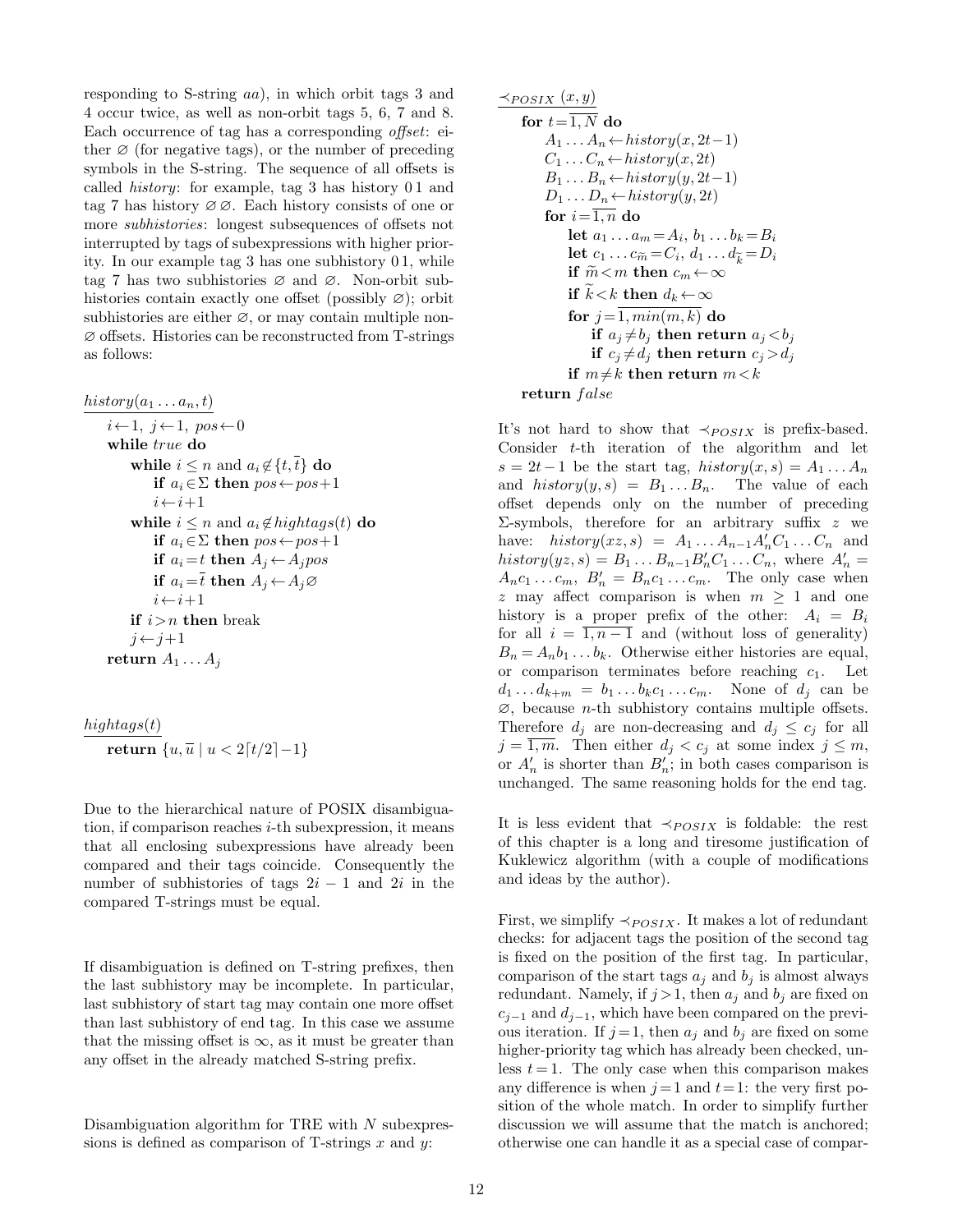ison algorithm. The simplified algorithm looks like this:

$$
\frac{\prec_{POSIX}(x,y)}{\textbf{for } t=1,N \textbf{ do}}
$$
\n
$$
A_1 \dots A_n \leftarrow history(x, 2t)
$$
\n
$$
B_1 \dots B_n \leftarrow history(y, 2t)
$$
\n
$$
\textbf{for } i=1,n \textbf{ do}
$$
\n
$$
\textbf{if } A_i \neq B_i \textbf{ then return } A_i \prec_{subhistory} B_i
$$
\n
$$
\textbf{return } false
$$

$$
\frac{\prec_{subhistory}(a_1 \ldots a_n, b_1 \ldots b_m)}{\textbf{for } i = \overline{1, min(n, m)} \textbf{ do}} \\ \textbf{if } a_i \neq b_i \textbf{ then return } a_i > b_i \\ \textbf{return } n < m
$$

Next, we explore the structure of ambiguous paths that contain multiple subhistories and show that (under certain conditions) such paths can be split into ambiguous subpaths, one per each subhistory.

Lemma 2. Let e be a POSIX TRE and suppose that the following conditions are satisfied:

- 1. a, b are ambiguous paths in TNFA  $\mathcal{N}(e)$  that induce T-strings  $x = \mathcal{T}(a), y = \mathcal{T}(b)$
- 2. t is a tag such that  $history(x,t) = A_1 \dots A_n$ , history $(y, t) = B_1 \dots B_n$
- 3. for all  $u < t$ : history $(x, u) = history(y, u)$  (tags with higher priority agree)

Then  $a$  and  $b$  can be decomposed into path segments  $a_1 \ldots a_n, b_1 \ldots b_n$ , such that for all  $i \leq n$  subpaths  $a_i$ ,  $b_i$  have common start and end states and contain subhistories  $A_i$ ,  $B_i$  respectively:  $history(\mathcal{T}(a_1 \ldots a_i), t) =$  $A_1 \ldots A_i$ , history $(\mathcal{T}(b_1 \ldots b_i), t) = B_1 \ldots B_i$ .

**Proof.** Proof is by induction on  $t$  and relies on the construction of TNFA given in section 3. Induction basis is  $t=1$  and  $t=2$  (start and end tags of the topmost subexpression): let  $n=1$ ,  $a_1=a$ ,  $b_1=b$ . Induction step: suppose that lemma is true for all  $u < t$ , and for t the conditions of lemma are satisfied. Let r be the start tag of a subexpression in which  $t$  is immediately enclosed. Since  $r < t$ , the lemma is true for r by inductive hypothesis; let  $c_1 \ldots c_m$ ,  $d_1 \ldots d_m$  be the corresponding path decompositions. Each subhistory of  $t$  is covered by some subhistory of r (by definition history doesn't break at lower-priority tags), therefore decompositions  $a_1 \ldots a_n$ ,  $b_1 \ldots b_n$  can be constructed as a refinement of  $c_1 \ldots c_m$ ,  $d_1 \ldots d_m$ . If r is a non-orbit tag, each subhistory of r covers exactly one subhistory of  $t$  and the refinement is trivial:  $n = m$ ,  $a_i = c_i$ ,  $b_i = d_i$ . Otherwise, r is an orbit tag and single subhistory of  $r$  may contain multiple subhistories of t. Consider path segments  $c_i$  and  $d_i$ : since they have common start and end states, and since they cannot contain tagged transitions with higher-priority tags, both must be contained in the same subautomaton of the form  $F^{k,l}$ . This subautomaton itself consists of one or more subautomata for  $F$  each starting with

an r-tagged transition; let the start state of each subautomaton be a breaking point in the refinement of  $c_i$  and  $d_i$ . By observation 2 the number of iterations through  $F^{k,l}$  uniquely determines the order of subautomata traversal. Since  $history(x, r) = history(y, r)$ , the number of iterations is equal and therefore breaking points coincide.  $\square$ 

Lemma 2 has the following implication. Suppose that during simulation we prune ambiguous paths immediately as they transition to to the same state, and suppose that at  $p$ -th step of simulation we are comparing histories  $A_1 \ldots A_n$ ,  $B_1 \ldots B_n$  of some tag. Let  $j \leq n$  be the greatest index such that all offsets in  $A_1 \ldots A_j$ ,  $B_1 \ldots B_j$  are less than p (it must be the same index for both histories because higher-priority tags coincide). Then  $A_i = B_i$  for all  $i \leq j$ : by lemma 2  $A_1 \ldots A_j$ ,  $B_1 \ldots B_j$  correspond to subpaths which start and end states coincide; these subpaths are either equal, or ambiguous, in which case they must have been compared on some previous step of the algorithm. This means that we only need to compare  $A_{i+1} \ldots A_n$ and  $B_{i+1} \ldots B_n$ . Of them only  $A_{i+1}$  and  $B_{i+1}$  may have offsets less than p: all other subhistories belong to current  $\epsilon$ -closure; the last pair of subhistories  $A_n$ ,  $B_n$ may be incomplete. Therefore we only need to remember  $A_{j+1}$ ,  $B_{j+1}$  from the previous simulation step, and we only need to pass  $A_n$ ,  $B_n$  to the next step. In other words, between simulation steps we need only the last subhistory for each tag.

Now we can define "ambiguity shape" of TDFA state: we define it as a set of orders, one per tag, on the last subhistories of this tag in this state. As with leftmost greedy policy, the number of different orders is finite and therefore determinization terminates. In fact, comparison only makes sense for subhistories that correspond to ambiguous paths (or path prefixes), and only in case when higher-priority tags agree. We do not know in advance which prefixes will cause ambiguity on subsequent steps, therefore some comparisons may be meaningless: we impose total order on a set which is only partially ordered. However, meaningless comparisons do not affect valid comparisons, and they do not cause disambiguation errors: their results are never used. At worst they can prevent state merging. Kuklewicz suggests to group orbit subhistories by their base offset (position of start tag on the first iteration) prior to comparison. However, experiments with such grouping revealed no effect on state merging, and for simplicity we abandon the idea of partial ordering.

Definition 25. Subhistories of the given tag are *com*parable if they correspond to prefixes of ambiguous paths and all higher-priority tags agree.

Lemma 3. Comparable orbit subhistories can be compared incrementally with  $\prec_{subhistory}$ .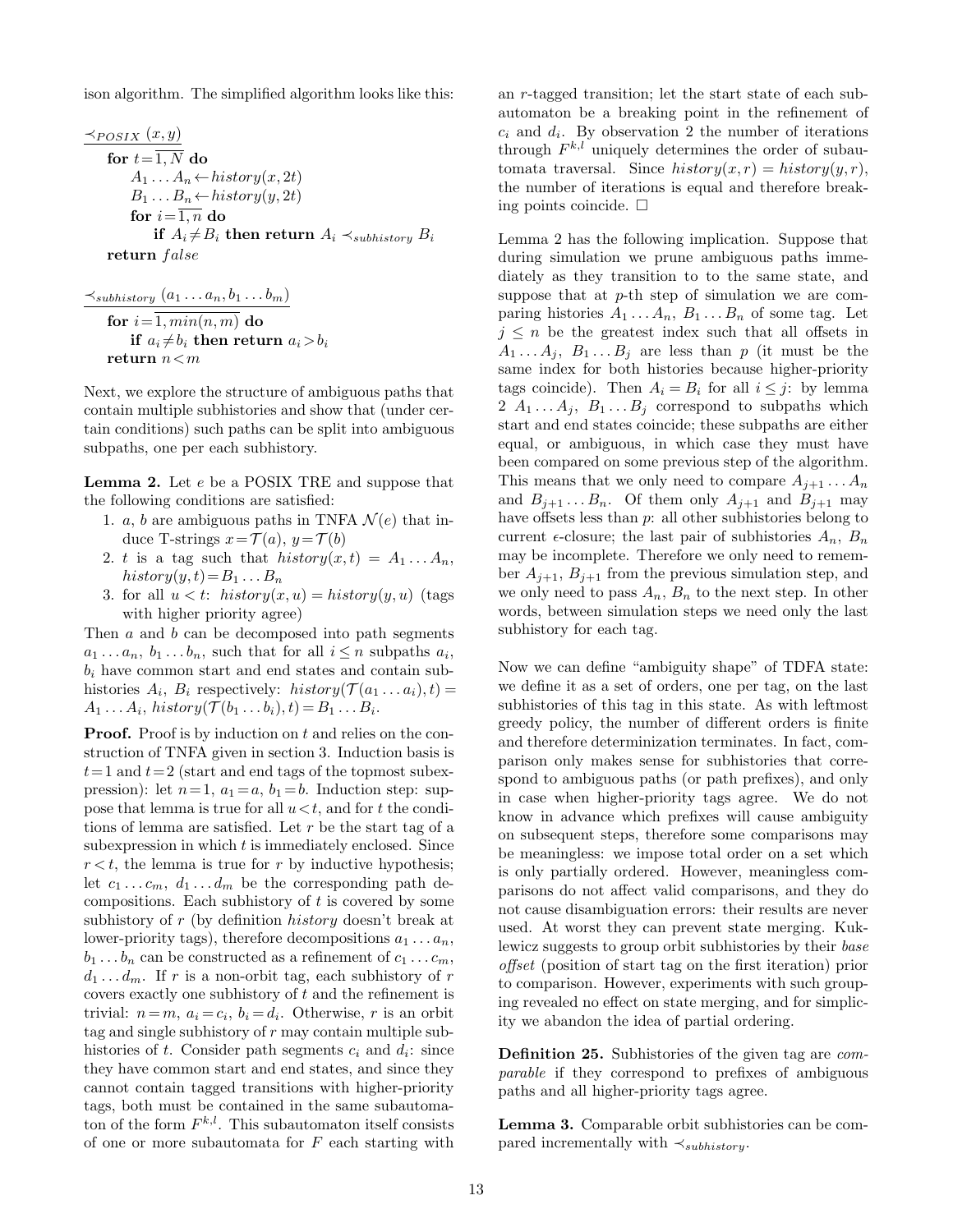Proof. Consider subhistories A, B at some step of simulation and let  $A \prec_{subhistory} B$ . We will show that comparison result will not change on subsequent steps, when new offsets are added to A and B. First, note that  $\varnothing$  can be added only on the first step of comparison: negative orbit tags correspond to the case of zero iterations, and by TNFA construction for  $F^{0,m}$  they are reachable by  $\epsilon$ -transitions from the initial state, but not from any other state of this subautomaton. Second, note that non-∅ offsets increase with each step. Based on these two facts and the definition of  $\prec_{subhistory}$ , the proof is trivial by induction on the number of steps.  $\Box$ 

Lemma 4. Comparable non-orbit subhistories can be compared incrementally with  $\prec_{subhistory}$  in case of end tags, but not in case of start tags.

Proof. Non-orbit subhistories consist of a single offset (either  $\varnothing$  or not), and ambiguous paths may discover it at different steps. Incremental comparison with  $\prec$ <sub>subhistory</sub> is correct in all cases except one: when ∅ is discovered at a later step than non-∅.

For start tags it is sufficient to show an example of such case. Consider TRE  $1(3 a 4|5 a 6)2$  that corresponds to POSIX RE  $(a)$  | (a) and denotes ambiguous T-strings  $x=13a\sqrt{4562}$  and  $y=15a\sqrt{634}2$ . Subhistory of start tag 3 in y changes from  $\epsilon$  on the first step (before consuming a) to  $\varnothing$  on the second step (after consuming a), while subhistory in  $x$  remains 0 on both steps.

For end tags we will show that the faulty case is not possible: comparable subhistories must add ∅ at the same step as non- $\varnothing$ . Consider non-orbit end tag t. Non- $\varnothing$  and  $\varnothing$  must stem from different alternatives of a union subexpression  $e_1|e_2$ , where  $e_1$  contains t and  $e_2$  does not. Since subhistories of t are comparable,  $e_1$ cannot contain higher-priority tags: such tags would be negated in  $e_2$  and comparison would stop before  $t$ . Consequently,  $e_1$  itself must be the subexpression that ends with t. By construction of TNFA for  $e_1|e_2$  all paths through it contain a single t-tagged transition at the very end (either positive or negative). Therefore both  $\varnothing$  and non- $\varnothing$  must be discovered at the same step when ambiguous paths join.  $\square$ 

This asymmetry between start and end tags in caused by inserting negative tags at the end of alternative branches; if we inserted them at the beginning, then non-orbit tags would also have the property that  $\varnothing$ belongs to the first step of comparison. Inserting negative tags at the end has other advantage: it effectively delays the associated operations, which should result in more efficient programs. Since our disambiguation algorithm ignores start tags, we can use the same comparison algorithm for all subhistories. Alternatively one can compare non-orbit tags using simple maximization/minimization strategy: if both last offsets of the given tag belong to the  $\epsilon$ -closure, they are equal; if only one of them belongs to the  $\epsilon$ -closure, it must

be greater than the other one; otherwise the result of comparison on the previous step should be used.

Orders are represented with vectors of ordinal numbers (one per tag) assigned to each configuration. Ordinals are initialized to zero and updated on each step of simulation by comparing last subhistories. Subhistories are compared using ordinals from the previous step and T-string fragments added by the  $\epsilon$ -closure. Ordinals are assigned in decreasing order, so that they can be compared like offsets: greater values have higher priority.

$$
\frac{\text{ordinates}(\{(q_i, o_i, x_i)\}_{i=1}^n)}{\text{for } t = \overline{1, N} \text{ do}}\n \qquad \qquad \text{for } i = \overline{1, n} \text{ do} \\
 \qquad \qquad \text{for } i = \overline{1, n} \text{ do} \\
 \qquad \qquad A_1 \ldots A_m \leftarrow \epsilon\_history(x_i, t) \\
 \qquad B_i \leftarrow A_m \\
 \qquad \text{if } m = 1 \text{ then } B_i \leftarrow o_i(t)B_i \\
 \{ (p_i, C_i) \} \leftarrow \text{sort } \{ (i, B_i) \} \text{ by second component} \\
 \qquad \text{using inverted } \prec_{subhistory} \\
 \qquad \text{let } o_{p_1}(t) = 0, \text{ ord} \leftarrow 0 \\
 \qquad \text{for } i = \overline{2, n} \text{ do} \\
 \qquad \qquad \text{if } C_{i-1} \neq C_i \text{ then } \text{ord} \leftarrow \text{ord} + 1 \\
 \qquad \qquad \text{let } o_{p_i}(t) = \text{ord} \\
 \qquad \text{return } \{ (q_i, o_i, x_i) \}_{i=1}^n
$$

The history algorithm is modified to handle T-string fragments added by the  $\epsilon$ -closure: non- $\varnothing$  offsets are set to  $\infty$ , as all tags in the  $\epsilon$ -closure have the same offset which is greater than any ordinal calculated on the previous step.

```
\epsilon\_{history}(a_1 \ldots a_n, t)i \leftarrow 1, j \leftarrow 1while true do
          while i \leq n and a_i \notin highest(1) do
               if a_i = t then A_j \leftarrow A_j \inftyif a_i = \overline{t} then A_j \leftarrow A_j \varnothingi \leftarrow i+1if i>n then break
          i \leftarrow i+1while i \leq n and a_i \notin \{t, \overline{t}\}\) do
                i \leftarrow i+1return A_1 \ldots A_j
```
Disambiguation is defined as comparison of pairs  $(ox, x)$ and  $(oy, y)$ , where ox, oy are ordinals and x, y are the added T-string fragments: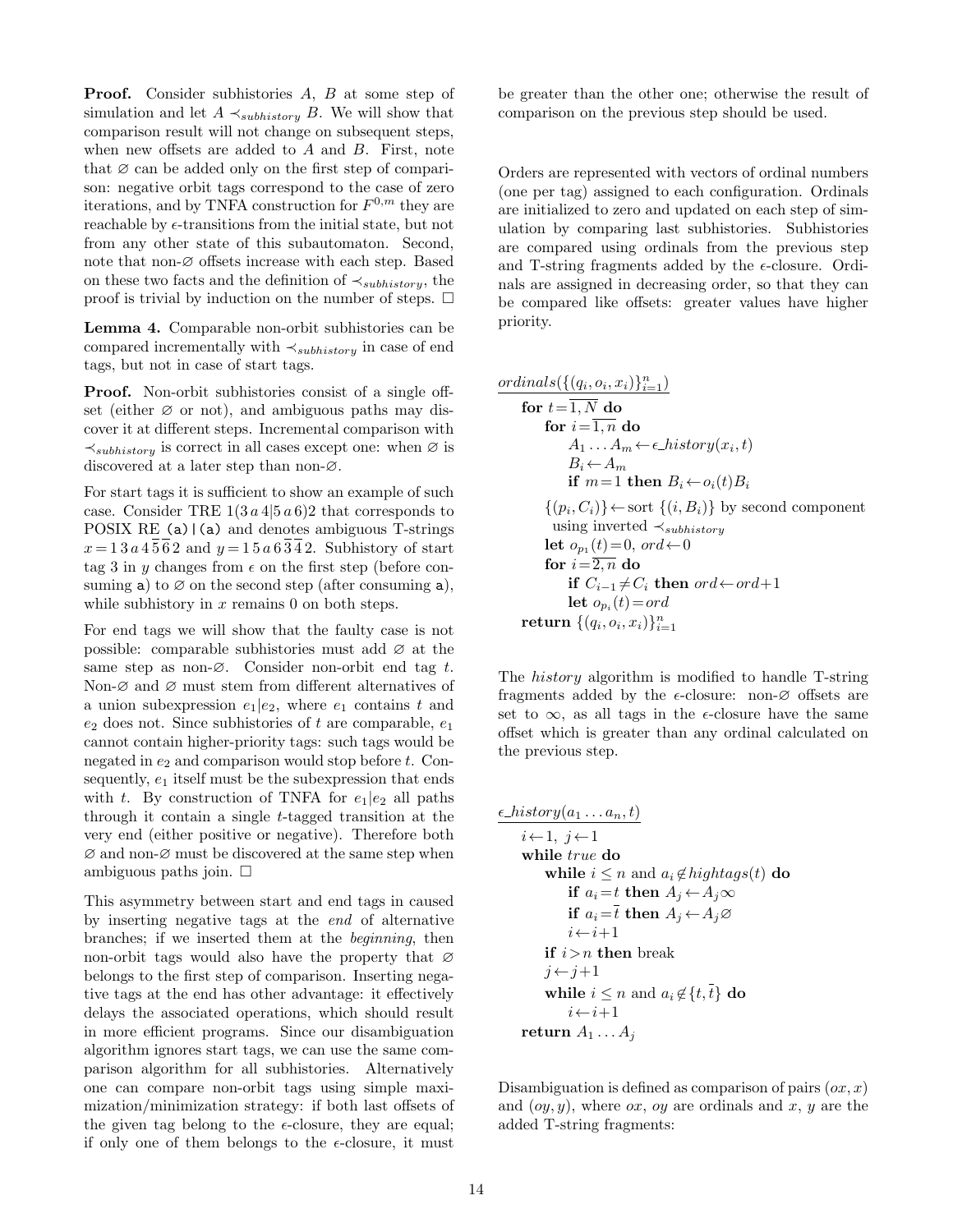$$
\frac{\prec_{POSIX} ((ox, x), (oy, y))}{\text{for } t = \overline{1, N} \text{ do}}\n \begin{array}{l}\n A_1 \ldots A_n \leftarrow \epsilon\text{-}history(x, 2t), \ a \leftarrow ox(2t) \\
 B_1 \ldots B_n \leftarrow \epsilon\text{-}history(y, 2t), \ b \leftarrow oy(2t) \\
 A_1 \leftarrow aA_1 \\
 B_1 \leftarrow bB_1 \\
 \text{for } i = \overline{1, n} \text{ do} \\
 \text{if } A_i \neq B_i \text{ then return } A_i \prec_{subhistory} B_i \\
 \text{return } false\n \end{array}
$$

So far we have treated all subexpressions uniformly as if they were marked for submatch extraction. In practice most of them are not: we can reduce the amount of tags by dropping all tags in subexpressions without nested submatches (since no other tags depend on them). However, all the hierarchy of tags from the topmost subexpression down to each submatch must be preserved, including fictive tags that don't correspond to any submatch and exist purely for disambiguation purposes. They are probably not many: POSIX RE use the same operator for grouping and submatching, and compound expressions usually need grouping to override operator precedence, so it is uncommon to construct a large RE without submatches. However, fictive tags must be inserted into RE; neither Laurikari nor Kuklewicz mention it, but both their libraries seem to do it (judging by the source code).

In this respect TDFA-based matchers have an advantage over TNFA-based ones: disambiguation happens at determinization time, and afterwards we can erase all fictive tags – the resulting TDFA will have no overhead. However, if it is necessary to reduce the amount of tags at all costs (even at disambiguation time), then fictive tags can be dropped and the algorithm modified as follows. Each submatch should have two tags (start and end) and repeated submatches should also have a third (orbit) tag. Start and end tags should be maximized, if both conflicting subhistories are non-∅; otherwise, if only one is  $\varnothing$ , leftmost path should be taken; if both are  $\varnothing$ , disambiguation should continue with the next tag. Orbit tags obey the same rules as before. The added complexity is caused by the possible absence of tags in the left part of union and concatenation. We won't go into further details, as the modified algorithm is probably not very useful; but an experimental implementation in RE2C passed all relevant tests in [Fow03]. Correctness proof might be based on the limitations of POSIX RE due to the coupling of groups and submatches.

## 6 Determinization

When discussing TNFA simulation we paid little attention to tag value functions: decomposition must wait until disambiguation, which is defined on T-strings,

and in general this means waiting until the very end of simulation. However, since then we have studied leftmost greedy and POSIX policies more closely and established that both are prefix-based and foldable. This makes them suitable for determinization, but also opens possibilities for more efficient simulation. In particular, there's no need to remember the whole Tstring for each active path: we only need ordinals and the most recent fragment added by the  $\epsilon$ -closure. All the rest can be immediately decomposed into tag value function. Consequently, we extend configurations with vectors of tag values: in general, each value is an offset list of arbitrary length, but in practice values may be single offsets or anything else.

Laurikari determinization algorithm has the same basic principle as the usual powerset construction (see e.g. [HU90], Theorem 2.1 on page 22): simulation of nondeterministic automaton on all possible inputs combined with merging of equivalent states. The most tricky part is merging: extended configuration sets are no longer equal, as they contain absolute tag values. In section 5 we solved similar problem with respect to disambiguation by moving from absolute T-strings to relative ordinals. However, this wouldn't work with tag values, as we need the exact offsets. Laurikari resolved this predicament using references: he noticed that we can represent tag values as cells in "memory" and address each value by reference to the cell that holds it. If states  $X$  and  $Y$  are equal up to renaming of references, then we can convert  $X$  to  $Y$  by copying the contents of cells in  $X$  to the cells in  $Y$ . The number of different cells needed at each step is finite: it is bounded by the number of tags times the number of configurations in the given state. Therefore "memory" can be modeled as a finite set of registers, which brings us to the following definition of TDFA:

Definition 26. Tagged Deterministic Finite Automaton (TDFA) is a structure  $(\Sigma, T, \mathbb{Q}, \mathbb{F}, Q_0, R, \delta, \zeta, \eta, \iota),$ where:

> $\Sigma$  is a finite set of *symbols* (*alphabet*)  $T$  is a finite set of tags  $\mathbb{O}$  is a finite set of *states*  $\mathbb{F} \subseteq \mathbb{Q}$  is the set of final states  $Q_0 \in \mathbb{Q}$  is the *initial* state R is a finite set of registers  $\delta: \mathbb{Q} \times \Sigma \to \mathbb{Q}$  is the *transition* function  $\zeta : \mathbb{Q} \times \Sigma \times R \to R \times \mathbb{B}^*$ is the register update function  $\eta: \mathbb{F} \times R \to R \times \mathbb{B}^*$ is the register finalize function  $\iota: R \to R \times \mathbb{B}^*$

is the register initialize function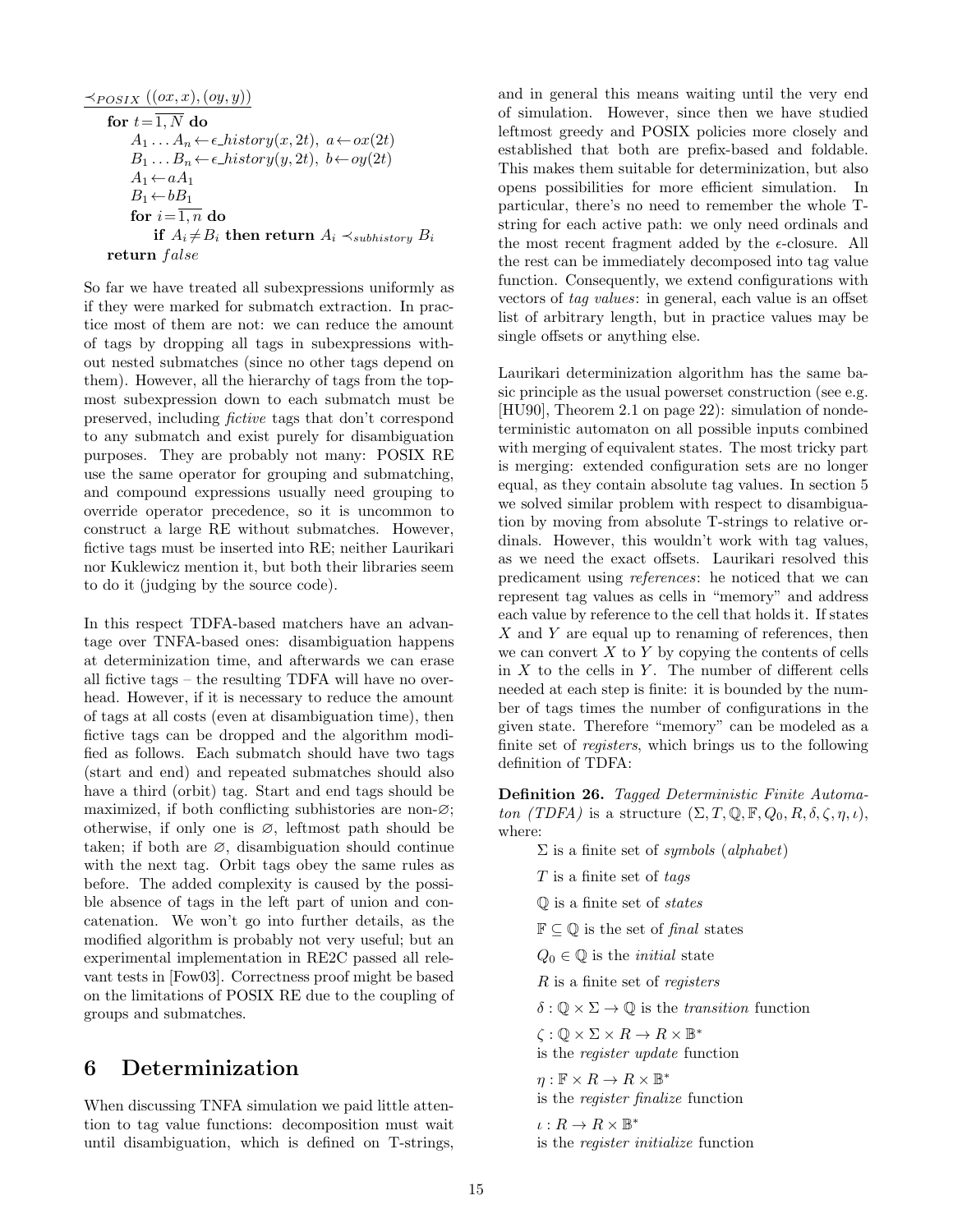where  $\mathbb B$  is the boolean set  $\{0,1\}.$ 

Operations on registers are associated with transitions, final states and start state, and have the form  $r_1 = r_2b_1 \ldots b_n$ , where  $b_1 \ldots b_n$  are booleans 1, 0 denoting current position and default value. For example,  $r_1 = 0$  means "set  $r_1$  to default value",  $r_1 = r_2$  means "copy  $r_2$  to  $r_1$ " and  $r_1 = r_1 11$  means "append current" position to  $r_1$  twice".

TDFA definition looks very similar to the definition of deterministic streaming string transducer (DSST), described by Alur and Cern $\circ$  in [AC11]. Indeed, the two kinds of automata are similar and have similar applications: DSSTs are used for RE parsing in [Gra15]. However, their semantics is different: TDFA operates on tag values, while DSST operates on strings of the output language. What is more important, DSST is copyless: its registers can be only moved, not copied. TDFA violates this restriction, but this doesn't affect its performance as long as registers hold scalar values. Fortunately, as we shall see, it is always possible to represent tag values as scalars.

TDFA can be constructed in two slightly different ways depending on whether we associate  $\epsilon$ -closure of each state with the incoming transition, or with all outgoing transitions. For the usual powerset construction it makes no difference, but things change in the presence of tagged transitions. In the former case register operations are associated with the incoming transition and should be executed after it. In the latter case they belong to each outgoing transition and should be executed before it, which means that we can exploit the lookahead symbol to filter out only the relevant part of  $\epsilon$ -closure: pick only those  $\epsilon$ -paths which end states have transitions on the lookahead symbol. This leaves out many useless register operations: intuitively, we delay their application until the right lookahead symbol shows up. However, state mapping becomes more complex: since the operations are delayed, their effect on each state is not reflected in configurations at the time of mapping. In order to ensure state equivalence we must additionally demand exact coincidence of delayed operations.

The two ways of constructing TDFA resemble slightly of  $LR(0)$  and  $LR(1)$  automata; we call them  $TDFA(0)$ and TDFA $(1)$ . Indeed, we can define *conflict* as a situation when tag has at least two different values in the given state. Tags that induce no conflicts are deterministic; the maximal number of different values per state is the tag's degree of nondeterminism. Accordingly, tag-deterministic RE are those for which it is possible to build TDFA without conflicts (also called one-pass in  $[Cox10]$ ). As with  $LR(0)$  and  $LR(1)$ , many RE are tag-deterministic with respect to TDFA(1), but not TDFA(0). Unlike LR automata, TDFA with conflicts

are correct, but they can be very inefficient: the higher tag's degree of nondeterminism, the more registers it takes to hold its values, and the more operations are required to manage these registers. Deterministic tags need only a single register and can be implemented without copy operations.

Laurikari used TDFA(0); we study both methods and argue that  $TDFA(1)$  is better. Determinization algorithm is defined on Figure 7; it handles both types of automata in a uniform way. States are sets of configurations  $(q, v, o, x)$ , where q is a core TNFA state, v is a vector of registers that hold tag values, o is the ordinal and x is the T-string of the  $\epsilon$ -path by which q was reached. The last component,  $x$ , is used only by TDFA(1), as it needs to check coincidence of delayed register operations; for TDFA(0) it is always  $\epsilon$ . During construction of  $\epsilon$ -closure configurations are extended to the form  $(q, v, o, x, y)$ , where y is the new T-string: TDFA(0) immediately applies it to tag values, but  $TDFA(1)$  applies x and delays y until the next step. Registers are allocated for all new operations: the same register may be used on multiple outgoing transitions for operations of the same tag, but different tags never share registers. We assume an infinite number of vacant registers and allocate them freely, not trying to reuse old ones; this results in a more optimizationfriendly automaton. Note also that the same set of final registers is reused by all final states: this simplifies tracking of final tag values. Mapping of a newly constructed state  $X$  to an existing state Y checks coincidence of TNFA states, orders, delayed operations, and constructs bijection between registers of  $X$  and  $Y$ . If  $r_1$  in X corresponds to  $r_2$  in Y (and they are not equal), then  $r_1$  must be copied to  $r_2$  on the transition to X (which will become transition to Y after merging). It may happen so that  $r_1$  itself is a left-hand side of an operation on this transition: in this case we simply substitute it with  $r_2$  instead of copying. Determinization algorithm can handle both POSIX and leftmost greedy policies, but in the latter case it can be simplified to avoid explicit calculation of ordinals, as discussed in section 5.

Theorem 1. Determinization algorithm terminates.

**Proof.** The proof is very similar to the one given by Laurikari in [Lau00]: we will show that for arbitrary TNFA with  $t$  tags and  $n$  states the number of unmappable TDFA states is finite. Each TDFA state with  $m$ configurations (where  $m \leq n$ ) is a combination of the following components: a set of  $m$  TNFA states,  $t$   $m$ vectors of registers, k m-vectors of ordinals  $(k = 1$  for leftmost greedy policy and  $k=t$  for POSIX policy), and an m-vector of T-strings. Consider each component in turn. First, a set of TNFA states: the number of different subsets of n states is finite. Second, a vector of registers: we assume an infinite number of registers dur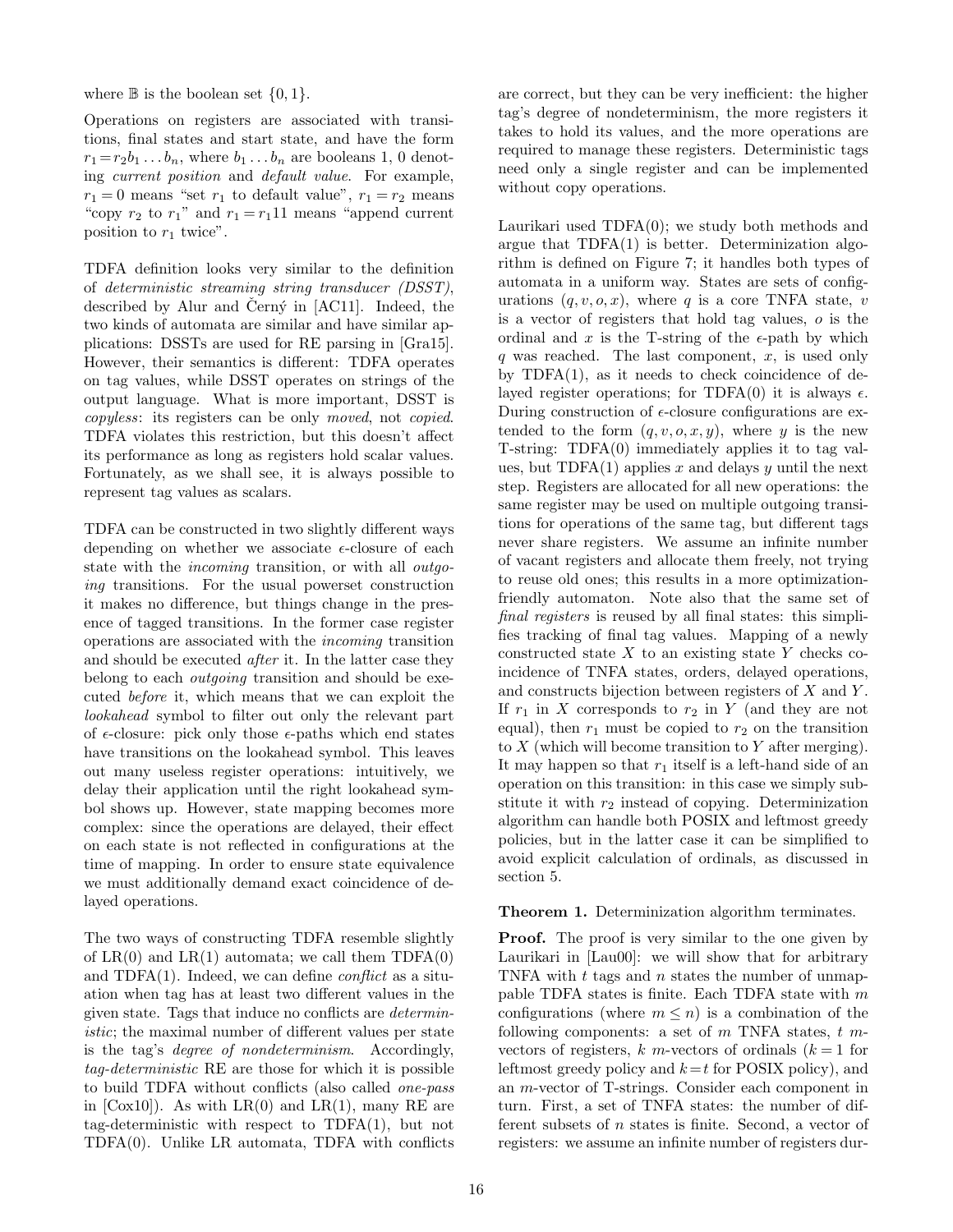$determinization(N = (\Sigma, T, Q, F, q_0, T, \Delta), \ell)$ /\* initialization \*/ let initor $d(t)=0$ let initreq $(t)=t$ let  $finreg(t) = t + |T|$ let  $maxreg = 2|T|$ let  $newreg \equiv$  undefined /\* initial closure and reg-init function \*/  $(Q_0, regops, maxreg, newreg) \leftarrow closure(N, \ell,$  $\{(q_0,initreg,initord, \epsilon)\}, maxreg, newreg)$ let  $\mathbb{Q} = \{Q_0\}$ ,  $\mathbb{F} = \emptyset$ foreach  $(r_1, r_2, h) \in regops$  do let  $\iota(r_1) = (r_2, h)$ /\* main loop \*/ while exists unmarked state  $X \in \mathbb{Q}$  do mark X /\* explore all outgoing transitions \*/ let  $newreq \equiv$  undefined foreach symbol  $\alpha \in \Sigma$  do  $Y \leftarrow reach'(\Delta, X, \alpha)$  $(Z, regops, maxreg, newreg) \leftarrow$  $closure(N, \ell, Y, maxreq, newreq)$ /\* try to find mappable state \*/ if exists  $Z' \in \mathbb{Q}$  for which  $regops' =$  $map(Z', Z, T, regops) \neq$  undefined, then  $(Z, regops) \leftarrow (Z', regops')$ else add Z to Q /\* transition and reg-update functions \*/ let  $\delta(X, \alpha) = Z$ foreach  $(r_1, r_2, h) \in regops$  do let  $\zeta(X, \alpha, r_1) = (r_2, h)$ /\* final state and reg-finalize function \*/ if exists  $(q, v, o, x) \in X \mid q \in F$  then add  $X$  to  $\mathbb F$ for each tag  $t \in T$  do let  $\eta(X, \text{finreg}(t)) = (v(t), \text{op}(x, t))$ let  $R = \{1, ..., maxreg\}$ return  $(\Sigma, T, \mathbb{Q}, \mathbb{F}, Q_0, R, \delta, \zeta, \eta, \iota)$ 

## $op(x,t)$

switch x do case  $\epsilon$  do return  $\epsilon$ case ty do return  $0 \cdot op(y, t)$ case ty do return  $1 \cdot op(y, t)$ case ay do return  $op(y,t)$ 

 $closure(N, look ahead, X, maxreg, newreg)$ /\* construct closure and update ordinals \*/  $Y \leftarrow \{(q, o, \epsilon) \mid (q, v, o, x) \in X\}$  $Y \leftarrow closure'(Y, F, \Delta)$  $Y \leftarrow ordinals(Y)$  $Z \leftarrow \{(q, v, \widetilde{o}, x, y) \mid (q, v, o, x) \in X \land (q, \widetilde{o}, y) \in Y\}$ /\* if TDFA(0), apply lookahead operations \*/ if not lookahead then  $Z \leftarrow \{(q, v, o, y, \epsilon) \mid (q, v, o, x, y) \in Z\}$ /\* find all distinct operation right-hand sides \*/ let  $newops = \emptyset$ foreach configuration  $(q, v, o, x, y) \in Z$  do foreach tag  $t \in T$  do  $h \leftarrow op(x, t)$ if  $h \neq \epsilon$  then add  $(t, v(t), h)$  to newops /\* allocate registers for new operations \*/ foreach o∈newops do if  $newreg(o) =$  undefined then  $maxreg \leftarrow maxreg + 1$ let  $newreq(o) = maxreq$ /\* update registers in closure \*/ foreach configuration  $(q, v, o, x, y) \in Z$  do foreach tag  $t \in T$  do  $h \leftarrow op(x, t)$ if  $h \neq \epsilon$  then let  $v(t) = newreg(t, v(t), h)$  $X \leftarrow \{(q, v, o, y) \mid (q, v, o, x, y) \in Z\}$  $regops \leftarrow \{(newreg(o), r, h) | o = (t, r, h) \in newops\}$ return  $(X, reqops, maxreq, newreq)$ 

#### $map(X, Y, T, ops)$

let  $xregs(t) = \{v(t) | (q, v, o, x) \in X\}$ let  $yregs(t) = \{v(t) | (q, v, o, x) \in Y\}$ 

```
/* map one state to the other so that the
    corresponding configurations have equal TNFA
    states, ordinals and lookahead operations, and
    there is bijection between registers */
if exists bijection M : X \leftrightarrow Y, and \forall t \in T exists
 bijection m(t): xregs(x) \leftrightarrow yregs(t), such that
 \forall ((q, v, o, x), (\tilde{q}, \tilde{v}, \tilde{o}, \tilde{x})) \in M : q = \tilde{q} \text{ and } o = \tilde{o} \text{ and } o\forall t \in T: op(x, t) = op(\tilde{x}, t) \text{ and } (v(t), \tilde{v}(t)) \in m(t),then
     let m = \bigcup_{t \in T} m(t)/* fix target register in existing operations */
    ops_1 \leftarrow \{(a, c, h) | (a, b) \in m \land (b, c, h) \in ops\}/* add copy operations */
    ops_2 \leftarrow \{(a, b, \epsilon) \mid (a, b) \in m \land a \neq b\land \nexists c, h : (b, c, h) \in ops\}return ops_1 \cup ops_2else return undefined
```
Figure 7: Determinization algorithm.

Functions reach' and closure' are exactly as reach from section 3 and closure goldberg radzik from section 4, except for the trivial adjustments to carry around ordinals and pass them into disambiguation procedure.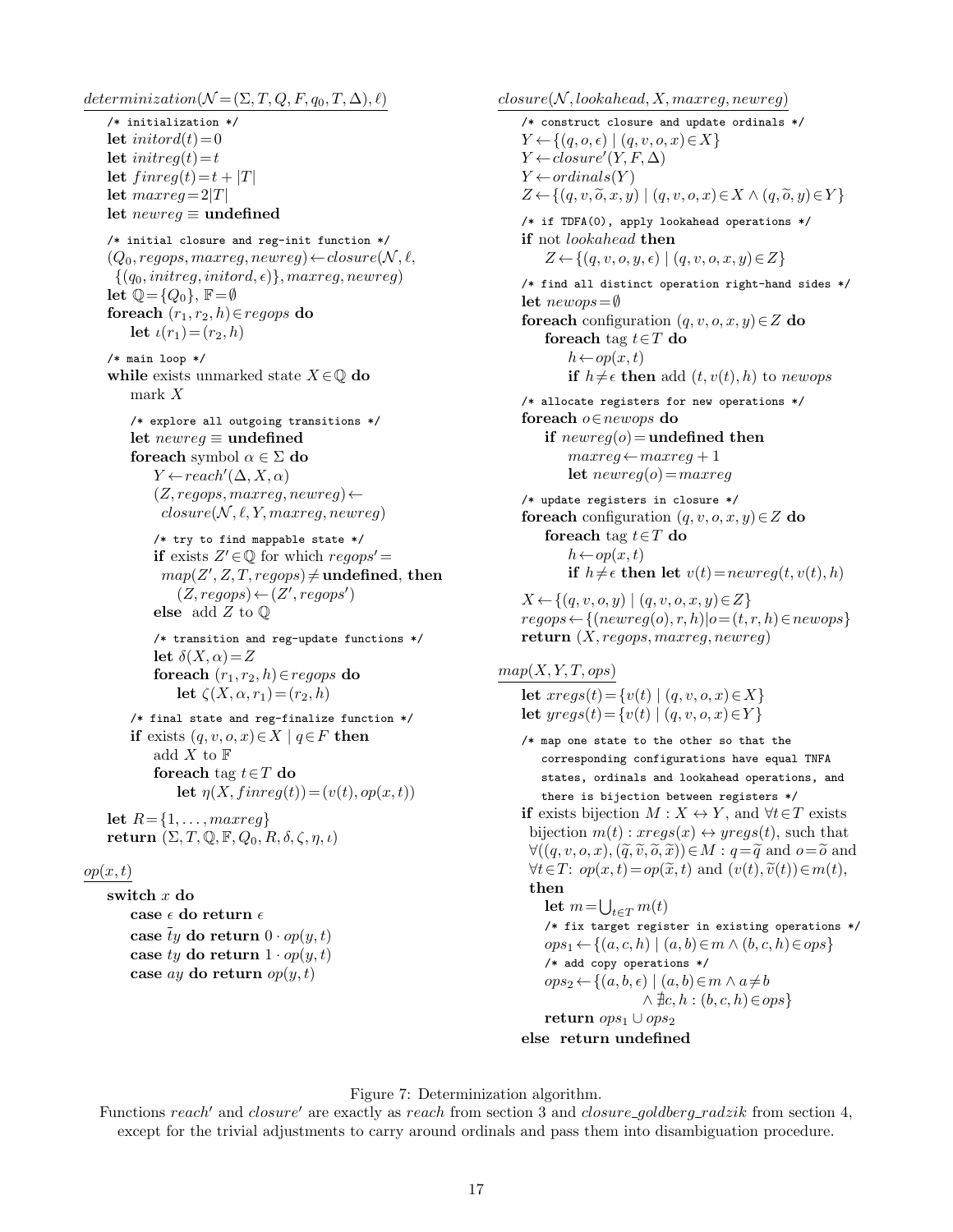ing determinization, but there is only a finite number of m-element vectors different up to bijection. Third, a vector of ordinals: the number of different weak orderings of m elements is finite. Finally, a vector of Tstrings: each T-string is induced by an  $\epsilon$ -path without loops, therefore its length is bounded by the number of TNFA states, and the number of different T-strings of length *n* over finite alphabet of t tags is finite.  $\Box$ 

Now let's see the difference between TDFA(0) and TDFA(1) on a series of small examples. Each example is illustrated with five pictures: TNFA and both kinds of TDFA, each in two forms: expanded and compact. Expanded form shows the process of determinization. TDFA states under construction are shown as tables, where rows are configurations: the first column is TNFA state, subsequent columns are registers used for each tag. TDFA(1) may have additional columns for lookahead operations; for TDFA(0) they are reflected in register versions. Ordinals are omitted for brevity: in case of leftmost greedy policy they coincide with row indices. Dotted states and transitions illustrate

the process of mapping: each dotted state has a transition to solid state (labeled with reordering operations). Initializer and finalizers are also dotted; final register versions are shown in parentheses. Discarded ambiguous paths (if any) are shown in light gray. Compact form shows the resulting TDFA. Alphabet symbols on TNFA transitions are shown as ASCII codes. TDFA transitions are labeled with numbers instead of symbols: each number represents a class of symbols (in all the examples below number 1 corresponds to symbol a and number 2 to symbol b). Operations are separated by forward slash "/" and take two forms: normal form  $r_1 = r_2b_1 \ldots b_n$  and short form rb, which means "set r to b". Symbols  $\uparrow$  and  $\downarrow$  are used instead of 1 and 0 to denote current position and default value. All graphs in this section are autogenerated with RE2C, so they reflect exactly the constructed automata. By default we use leftmost greedy disambiguation, as it allows to study standalone tags and generate smaller pictures. Note that the resulting automata are not yet optimized and use more registers than necessary.



Example 1.  $a^*1b^*$  (the TRE mentioned in the introduction).

 $(a)$  — TNFA,  $(b)$  — construction of TDFA $(0)$ ,  $(c)$  — TDFA $(0)$ ,  $(d)$  — construction of TDFA $(1)$ ,  $(e)$  — TDFA $(1)$ .

This example is very simple, but it shows an important use case: finding the edge between two non-overlapping components of the input string. As the pictures show,  $TDFA(0)$  behaves much worse than  $TDFA(1)$ : it pulls the operation inside of loop and repeatedly rewrites tag value on each iteration, while TDFA(1) saves it only once, when the lookahead symbol changes from a to b. TRE is deterministic with respect to TDFA(1) and has 2nd degree of nondeterminism with respect to TDFA(0) (as there are at most two different registers used in each state).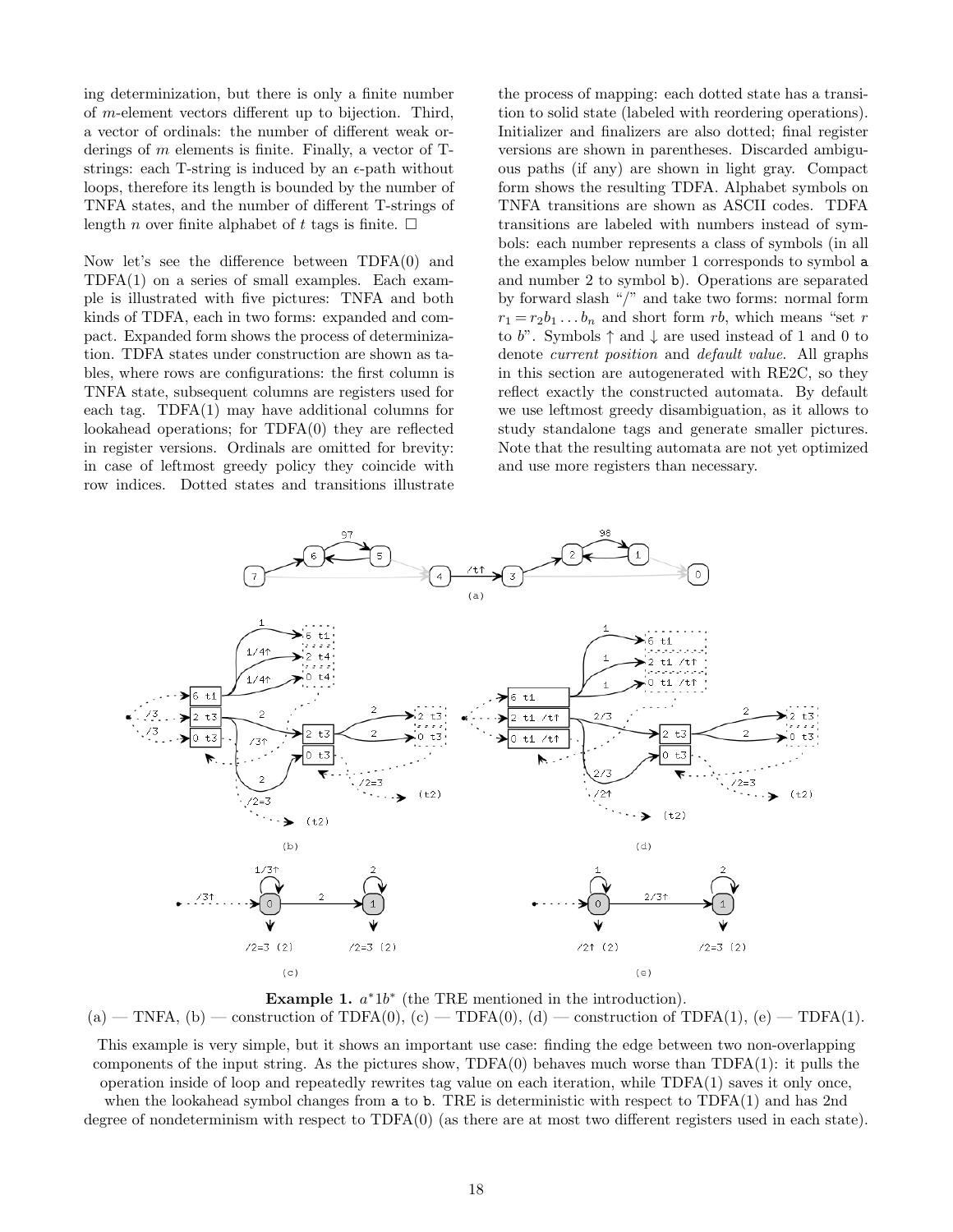

Example 2.  $a^*1a^*a$  (the TRE used by Laurikari to explain his algorithm).

 $(a)$  — TNFA,  $(b)$  — construction of TDFA $(0)$ ,  $(c)$  — TDFA $(0)$ ,  $(d)$  — construction of TDFA $(1)$ ,  $(e)$  — TDFA $(1)$ . This TRE has a modest degree of nondeterminism: 2 for TDFA(1) and 3 for TDFA(0). Compare (c) with figure 3 from [Lau00]: it is the same automaton up to a minor notational difference (in this case leftmost greedy policy agrees with POSIX).



#### Example 3.  $(1a)^*$ .

 $(a)$  — TNFA,  $(b)$  — construction of TDFA $(0)$ ,  $(c)$  — TDFA $(0)$ ,  $(d)$  — construction of TDFA $(1)$ ,  $(e)$  — TDFA $(1)$ . This example shows the typical difference between automata: TDFA(0) has less states, but more operations; its operations are more clustered and interrelated. Both automata record the full history of tag on all iterations. TRE has 2nd degree nondeterminism for TDFA(0) and is deterministic for TDFA(1).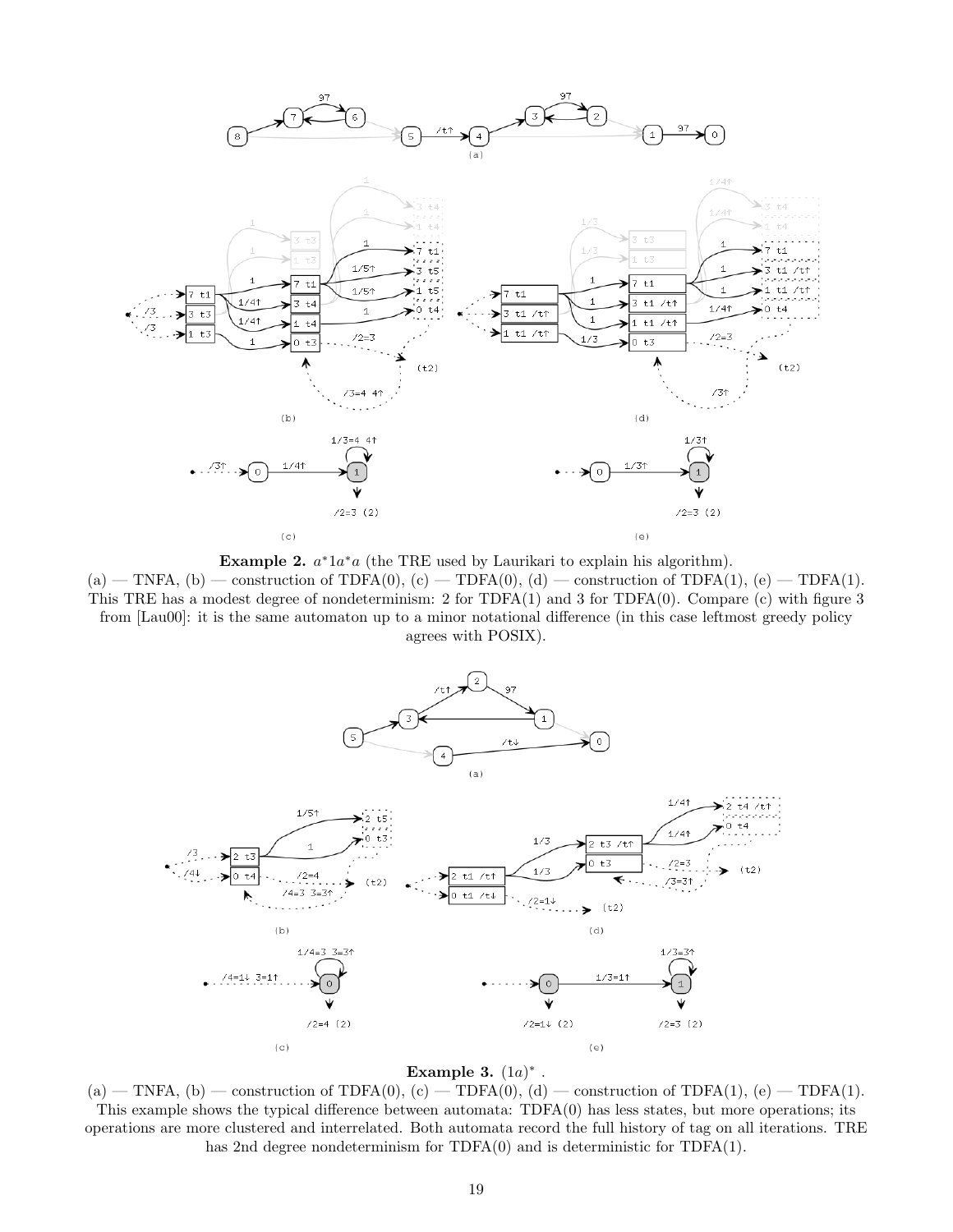



 $(c)$ 

 $74=6$  3=5 (3 4)





 $(a)$  — TNFA,  $(b)$  — construction of TDFA $(0)$ ,  $(c)$  — TDFA $(0)$ ,  $(d)$  — construction of TDFA $(1)$ ,  $(e)$  — TDFA $(1)$ . Like Example 1, this example shows that TDFA(0) tends to pull operations inside of loops and behaves much worse than hypothetical hand-written code (only this example is bigger and gives an idea how the difference between automata changes with TRE size). If  $a^+$  and  $b^+$  match multiple iterations (which is likely in practice for TRE of such form), then the difference is considerable. Both tags have 2nd degree of nondeterminism for TDFA(0), and both are deterministic for TDFA(1).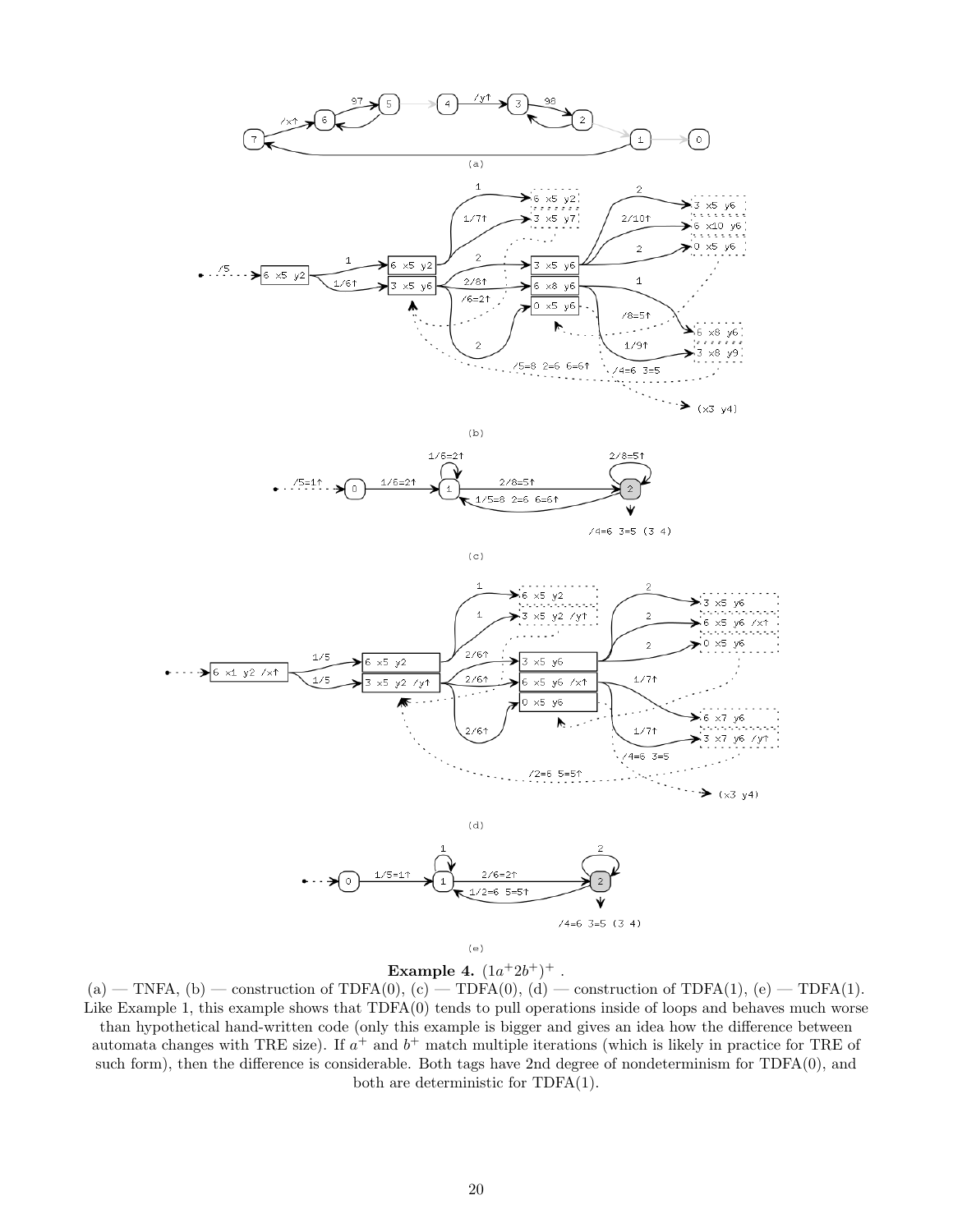



 $\left( \, c \, \right)$ 



(e)

Example 5.  $a^*1a^3$  .

 $(a)$  — TNFA,  $(b)$  — construction of TDFA $(0)$ ,  $(c)$  — TDFA $(0)$ ,  $(d)$  — construction of TDFA $(1)$ ,  $(e)$  — TDFA $(1)$ . This example demonstrates a pathological case for both types of automata: nondeterminism degree grows linearly with the number of repetitions. As a result, for n repetitions both automata contain  $O(n)$  states and  $O(n)$  copy operations inside of a loop. TDFA(0) has one more operation than TDFA(1), but for  $n>2$  this probably makes little difference. Obviously, for TRE of such kind both methods are impractical. However, bounded repetition is a problem on its own, even without tags; relatively small repetition numbers dramatically increase the size of automaton. If bounded repetition is necessary, more powerful methods should be used: e.g. automata with counters described in [Bec09] (chapter 5.1.12).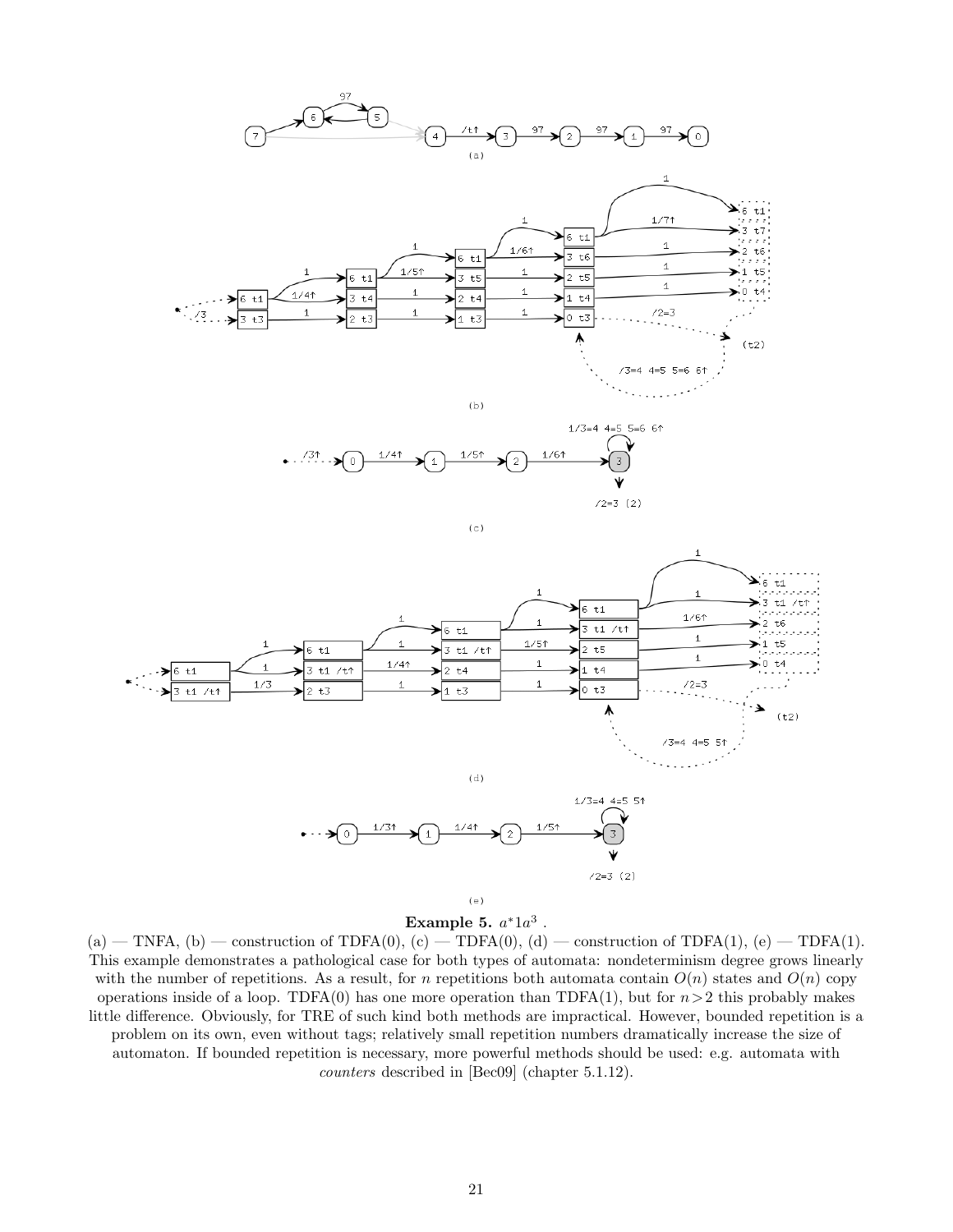



 $(a)$  — TNFA,  $(b)$  — construction of TDFA $(0)$ ,  $(c)$  — TDFA $(0)$ ,  $(d)$  — construction of TDFA $(1)$ ,  $(e)$  — TDFA $(1)$ . This example uses POSIX disambiguation. An early optimization in RE2C rewrites TRE to  $1(3(a|aa))^*42$ : orbit tag 4 is moved out of loop, as we need only its last offset (disambiguation is based on maximization of tag 3: as argued in section 5, checking both tags is redundant). The resulting automata oscillate between two final states: submatch result depends on the parity of symbol count in the input string. Tag 3 has maximal degree of nondeterminism: 3 for  $TDFA(0)$  and 2 for  $TDFA(1)$ . Tags 2 and 4 are deterministic for  $TDFA(1)$  and have degree 2 for TDFA(0). Tag 1 is deterministic for both automata.

From these examples we can draw the following conclusions. First, TDFA(1) is generally better than TDFA(0): delaying register operations allows to get rid of many conflicts. Second, both kinds of automata are only suitable for RE with modest levels of ambiguity and low submatch detalisation: TDFA can be

applied to full parsing, but other methods would probably outperform them. However, RE of such form are very common in practice and for them TDFA can be very efficient.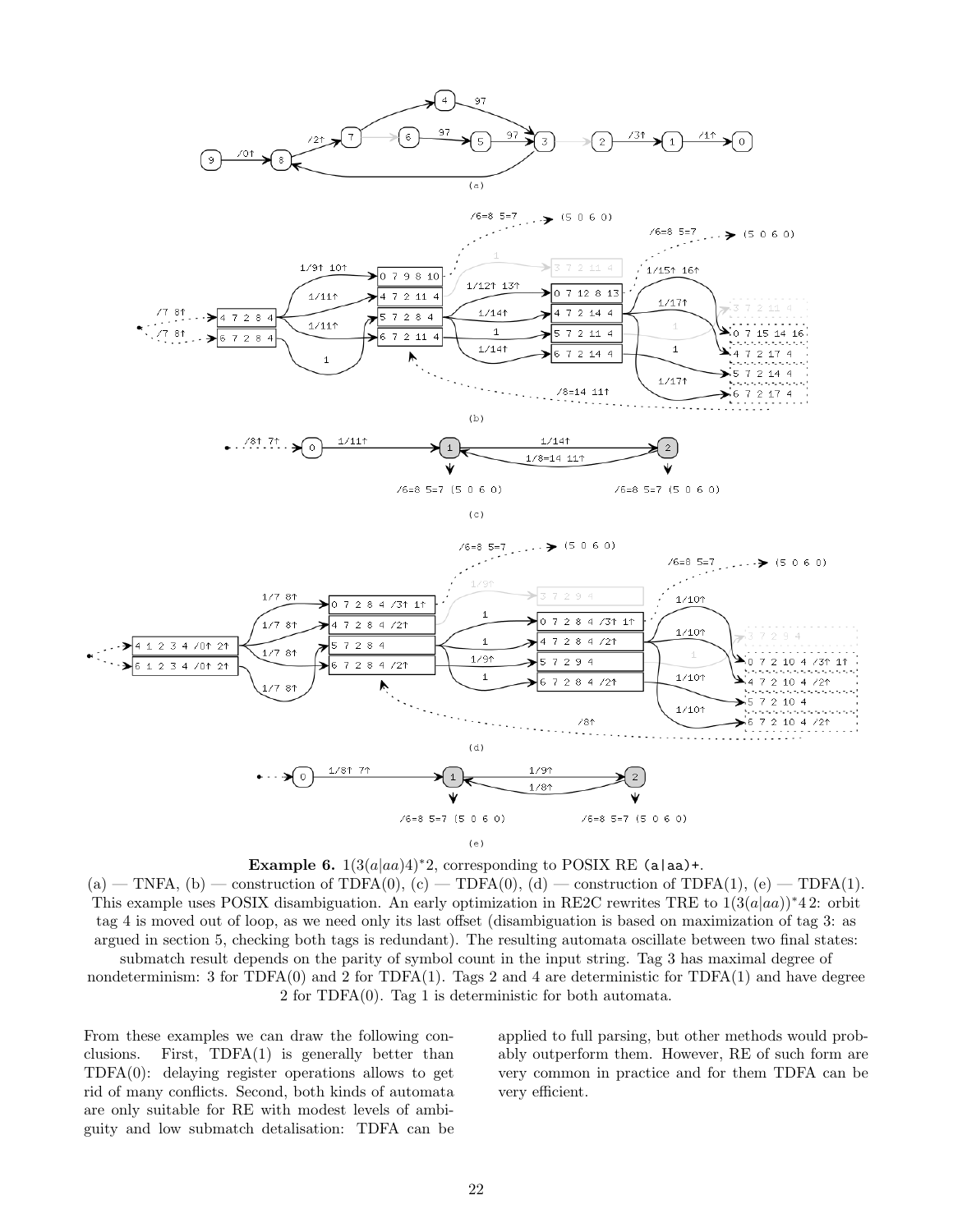## 7 Implementation

In this section we discuss some practical details that should be taken into account when implementing the above algorithm. The proposed way of doing things is neither general, nor necessarily the best; it simply reflects RE2C implementation.

#### Register reuse

There are many possible ways to allocate registers during TDFA construction. One reasonable way (used by Laurikari) is to pick the first register not already used in the given state: since the number of simultaneously used registers is limited, it is likely that some of the old ones are not occupied and can be reused. We use a different strategy: allocate a new register for each distinct operation of each tag on all outgoing transitions from the given state. It results in a more optimizationfriendly automaton which has a lot of short-lived registers with independent lifetimes. Consequently, there is less interference between different registers and more registers can be merged. The resulting program form is similar to *static single assignment* form [SSA], though not exactly SSA: we cannot use efficient SSA-specific algorithms. However, SSA construction and deconstruction is rather complex and its usefulness on our (rather simple) programs is not so evident.

It may happen that multiple outgoing transitions from the same state have register operations with identical right-hand sides. If these operations are induced by the same tag, then one register is allocated for all such transitions. If, however, operations are induced by different tags, they do not share registers. But why use different registers, if we know that the same value is written to both of them? The reason for this is the way we do mapping: if different tags were allowed to share registers, it would result in a plenty of "too specialized" states that do not map to each other. For example, TDFA for TRE of the form  $(1|\alpha_1)(2|\alpha_2)...(n|\alpha_n)$ would have exponentially many unmappable final states corresponding to various permutations of default value and current position.

#### Fallback registers

So far we have avoided one small, yet important complication. Suppose that TRE matches two strings, such that one is a proper prefix of the other:  $\alpha_1 \dots \alpha_n$  and  $\alpha_1 \ldots \alpha_n \beta_1 \ldots \beta_m$ , and the difference between them is more than one character:  $m > 1$ . Consider automaton behavior on input string  $\alpha_1 \ldots \alpha_n \beta_1$ : it will consume all characters up to  $\alpha_n$  and arrive at the final state. Then, however, it will continue matching: since the next character is  $\beta_1$ , it may be possible to match longer string. At the next step it will see mismatch and stop. At

that point automaton must backtrack to the latest final state, restoring input position and all relevant registers that might have been overwritten. TRE  $(a1bc)^+$ exhibits this problem for both  $TDFA(0)$  and  $TDFA(1)$ (labels 1, 2 and 3 on transitions correspond to symbols  $a, b$  and  $c$ ):



Figure 8: TDFA $(0)$  for  $(albc)^+$ .



Figure 9: TDFA(1) for  $(a1bc)^+$ .

Consider execution of  $TDFA(0)$  on input string  $abca$ : after matching abc in state 3 it will consume a and transition to state 1, overwriting register 3; then it will fail to match b and backtrack. Likewise,  $TDFA(1)$ will backtrack on input string *abcab*. Clearly, we must backup register 3 when leaving state 3.

We call registers that need backup *fallback registers*. Note that not all TRE with overlaps have fallback registers: it may be that the longer match is unconditional (always matches), or no registers are overwritten between the two matches, or the overwritten registers are not used in the final state. In general, fallback registers can be found by a simple depth-first search from all final states of TDFA. Each of them needs a backup register; all transitions from final state must backup it, and all fallback transitions must restore it. For the above example the "repaired" automata look as follows (register 3 is renamed to 2, register 1 is backup, fallback transitions are not shown):



Figure 10: TDFA(0) for  $(a1bc)^+$  with backup registers.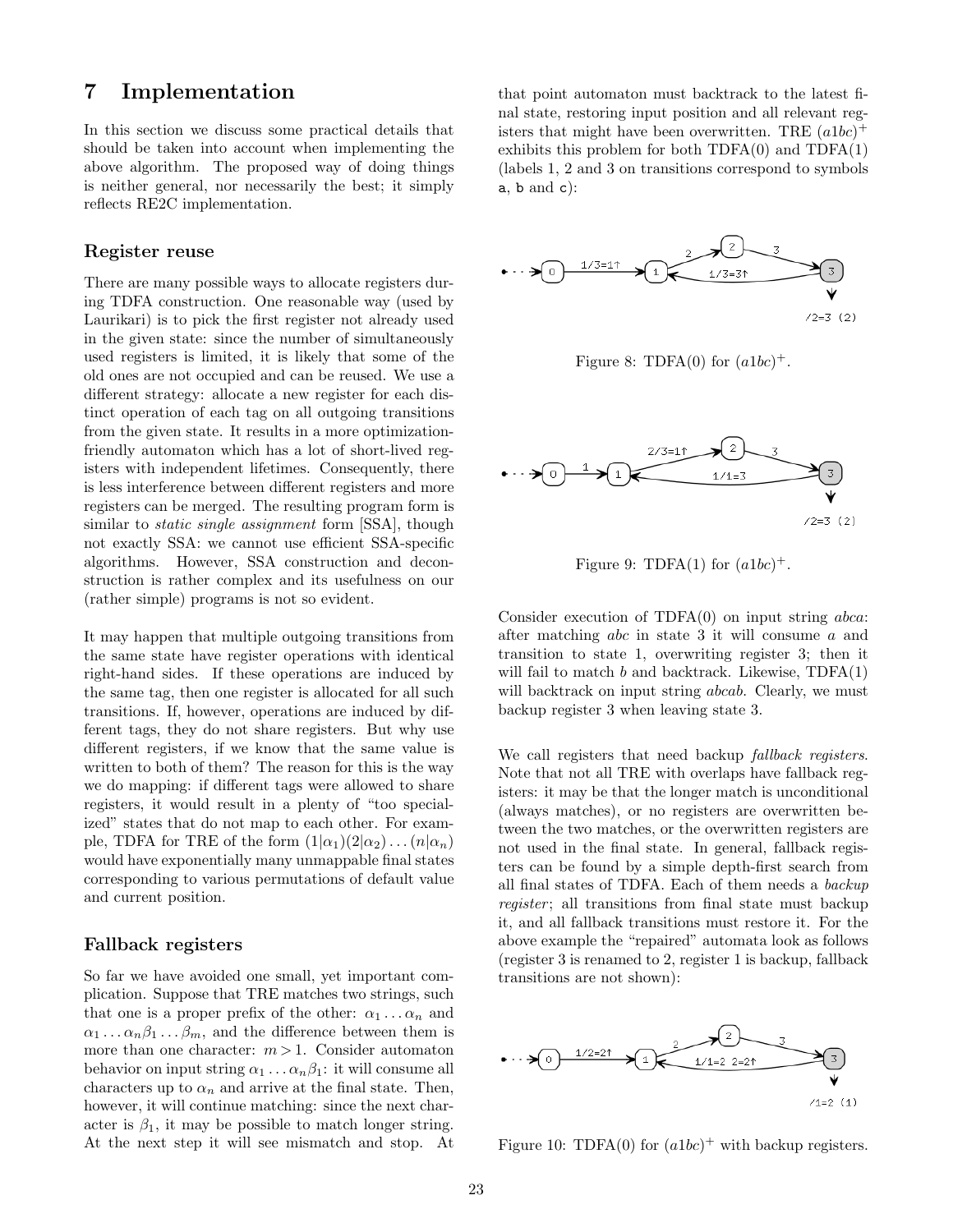

Figure 11: TDFA(1) for  $(a1bc)^+$  with backup registers.

Note that the total number of backup registers cannot exceed the number of tags: only the latest final state needs to be backup-ed, and each final TDFA state has only one configuration with final TNFA state, and this configuration has exactly one register per tag. As we already allocate distinct final register for each tag, and this register is not used anywhere else in the program, we can also use it for backup.

#### Fixed tags

It may happen that two tags in TRE are separated by a fixed number of characters: each offset of one tag is equal to the corresponding offset of the other tag plus some static offset. In this case we can track only one of the tags; we say that the second tag is fixed on the first one. For example, in TRE  $a^*1b2c^*$  tag 1 is always one character behind of tag 2, therefore it is fixed on tag 2 with offset -1. Fixed tags are ubiquitous in TRE that correspond to POSIX RE, because they contain a lot of adjacent tags. For example, POSIX RE (a\*)(b\*) is represented with TRE  $13a^* 45b^* 62$ , in which tag 1 is fixed on 3, 4 on 5 and 6 on 2 (additionally, 1 and 3 are always zero and 6, 2 are always equal to the length of matching string).

Fixity relation is transitive, symmetric and reflexive, and therefore all tags can be partitioned into fixity classes. For each class we need to track only one representative. Since fixed tags cannot belong to different alternatives of TRE, it is possible to find all classes in one traversal of TRE structure by tracking distance to each tag from the nearest non-fixed tag on the same branch of TRE. Distance is measured as the length of all possible strings that match the part of TRE between two tags: if this length is variable, distance is infinity and the new tag belongs to a new class.

When optimizing out fixed tags, one should be careful in two respects. First, negative submatches: if the value of representative is  $\varnothing$ , then all fixed tags are also ∅ and their offsets should be ignored. Second, fixed tags may be used by disambiguation policy: in this case they should be kept until disambiguation is finished; then they can be removed from TDFA with all associated operations.

This optimization is also described in [Lau01], section 4.3.

#### Simple tags

In practice we often need only the last value of some tag: either because it is not enclosed in repetition and only has one value, or because of POSIX policy, or for any other reason. We call such tags simple; for them determinization algorithm admits a number of simplifications that result in smaller automata with less register operations.

First, the mapping procedure map from section 6 needs not to check bijection between registers if the lookahead history is not empty: in this case register values will be overwritten on the next step (for non-simple tags registers would be augmented, not overwritten). Condition  $(v(t), \tilde{v}(t)) \in m(t)$  in the map algorithm on Figure 1 can be replaced with a weaker condition  $op(x,t) \neq \epsilon \vee (v(t), \tilde{v}(t)) \in m(t)$ , which increases the probability of successful mapping. This optimization applies only to TDFA(1), since lookahead history is always  $\epsilon$  for TDFA(0), so the optimization effectively reduces the gap in the number of states between  $TDFA(0)$  and  $TDFA(1)$ .

Second, operations on simple tags are reduced from normal form  $r_1 = r_2 \cdot b_1 \dots b_n$  to one of the forms  $r_1 = b_n$ (set) and  $r_1 = r_2$  (copy). It has many positive consequences: initialization of registers is not necessary; register values are less versatile and there are less dependencies between registers, therefore more registers can be merged; operations can be hoisted out of loops. What is most important, copy operations are cheap for simple tags.

#### Scalar representation of histories

The most naive representation of history is a list of offsets; however, copy operations on lists are very inefficient. Fortunately, a better representation is possible: as observed by [Kar14], histories form a prefix tree: each new history is a fork of some old history of the same tag. Prefix tree can be represented as an array of nodes  $(p, o)$ , where p is the index of parent node and o is the offset. Then each register can hold an index of some leaf node in the prefix tree, and copy operations are reduced to simple copying of indices. Append operations are somewhat more complex: they require a new slot (or a couple of slots) in the prefix tree; however, if array is allocated in large chunks of memory, then the amortized complexity of each operation is constant. One inconvenience of this representation is that histories are obtained in reversed form.

### Relative vs. absolute values

If the input is a string in memory, it might be convenient to use pointers instead of offsets (especially in C, where all operations with memory are defined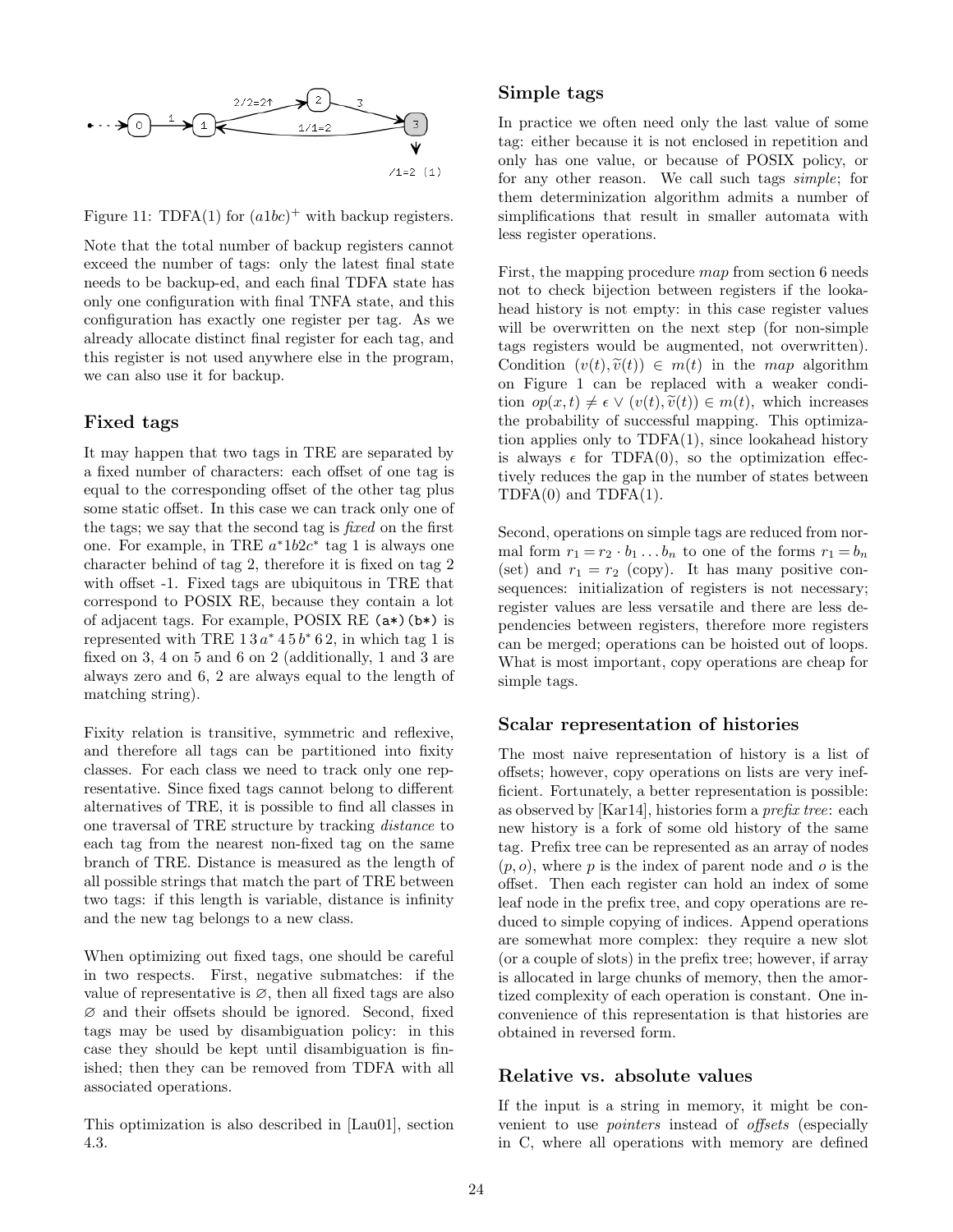in terms of pointers). However, compared to offsets, pointers have several disadvantages. First, offsets are usually smaller: often they can be represented with 1-2 bytes, while pointers need 4-8 bytes. Second, offsets are portable: unlike pointers, they are not tied to a particular environment and will not loose their meaning if we save submatch results to file or write on a sheet of paper. Even put aside storage, pointers are sensitive to input buffering: their values are invalidated on each buffer refill and need special adjustment. Nevertheless, RE2C uses pointers as default representation of tag values: this approach is more direct and efficient for simple programs. RE2C users can redefine default representation to whatever they need.

### Optimization pipeline

Right after TDFA construction and prior to any further optimizations RE2C performs analysis of unreachable final states (shadowed by final states that correspond to longer match). Such states are marked as non-final and all their registers are marked as dead.

After that RE2C performs analysis of fallback registers and adds backup operations as necessary.

Then it applies register optimizations; they are aimed at reducing the number of registers and copy operations. This is done by the usual means: liveness analysis, followed by dead code elimination, followed by interference analysis and finally register allocation with biased coalescing of registers bound by copy operations. The full cycle is run twice (first iteration is enough in most cases, but subsequent iterations are cheap as they run on an already optimized program and reuse the same infrastructure). Prior to the first iteration RE2C renames registers so that they occupy consecutive numbers; this allows to save some space on liveness and interference tables.

Then RE2C performs TDFA minimization: it is exactly like ordinary DFA minimization, except that equivalence must take into account register operations: final states with different finalizers cannot be merged, as well as transitions with different operations. Thus it is crucial that minimization is applied after register optimizations.

Then RE2C examines TDFA states and, if all outgoing transitions have the same operation, this operation is hoisted out of transitions into the state itself.

Finally, RE2C converts TDFA to a tunnel automaton [Gro89] that allows to further reduce TDFA size by merging similar states and deduplicating pieces of code.

Most of these optimizations are basic and some are even

primitive, yet put all together and in correct order they result in a significant reduction of registers, operations and TDFA states (see the section 8 for experimental results).

## 8 Tests and benchmarks

### **Correctness**

Correctness testing of RE2C was done in several different ways. First, about a hundred of hand-written tests were added to the main RE2C test suite. These tests include examples of useful real-world programs and checks for various optimizations, errors and special cases.

Second, RE2C implementation of POSIX captures was verified on the canonical POSIX test suite composed by Glenn Fowler [Fow03]. I used the augmented version provided by Kuklewicz [Kuk09] and excluded a few tests that check POSIX-specific extensions which are not supported by RE2C (e.g. start and end anchors  $\hat{ }$ and  $\phi$ ) — the excluded tests do not contain any special cases of submatch extraction.

Third, and probably most important, I used the fuzzer contributed by Sergei Trofimovich (available as a part of RE2C source code) and based on the Haskell QuickCheck library [CH11]. Fuzzer generates random RE with the given *constrains* and verifies that each generated RE satisfies certain properties. By redefining the set of constraints one can control the size and the form of RE: for example, tweak the probability of different operations or change the basic character set. One can tune fuzzer to emit RE with heavy use of some particular feature, which is often useful when testing various implementation aspects. Properties, on the other hand, control the set of tests and checks that are applied to each RE: by redefining properties it is possible to chase all sorts of bugs.

While RE were generated at random, each particular RE was tested extensively on the set of input strings generated with RE2C --skeleton option. This option enables RE2C self-validation mode: instead of embedding the generated lexer in used-defined interface code, RE2C embeds it in a self-contained template program called skeleton. Additionally, RE2C generates two input files: one with strings derived from the regular grammar and one with compressed match results that are used to verify skeleton behavior on all inputs. Input strings are generated so that they cover all TDFA transitions and many TDFA paths (including paths that cause match failure). Data generation happens right after TDFA construction and prior to any optimizations, but the lexer itself is fully optimized (it is the same lexer that would be generated in normal mode).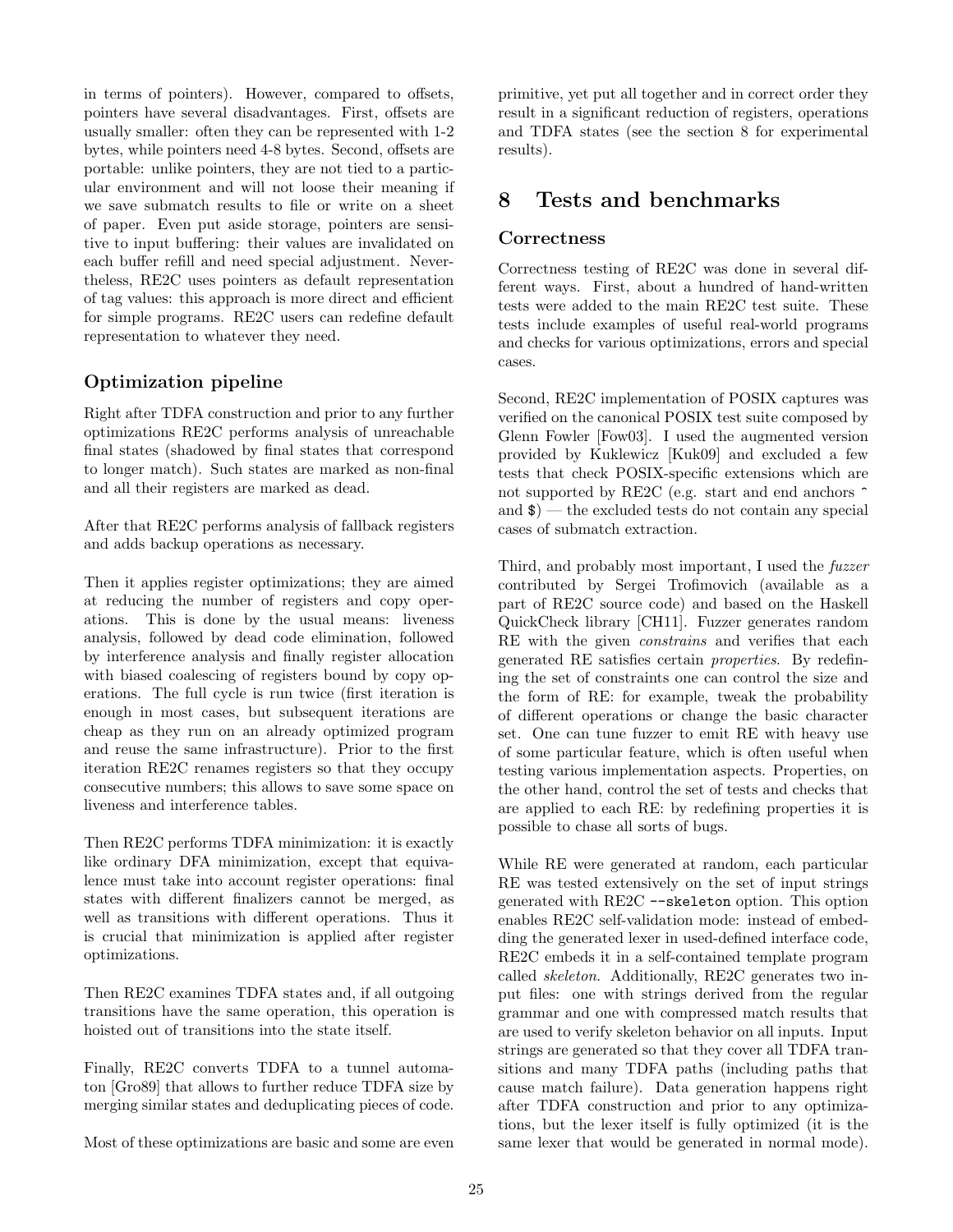Thus skeleton programs are capable of revealing any errors in optimization and code generation.

Combining skeleton with fuzzer yields a powerful and generic testing method. I used it to verify the following properties:

- Correctness of RE2C optimizations: fuzzer found tens of bugs in the early implementation of tags in RE2C, including some quite involved and rare bugs that occurred on later stages of optimization and would be hard to find otherwise.
- Coherence of TDFA(0) and TDFA(1): the two automata result in different programs which must yield identical results. I ran TDFA(0) programs on skeleton inputs generated for TDFA(1) programs and vice versa; it helped to reveal modelspecific bugs.
- Coherence of RE2C and Regex-TDFA (Haskell RE library written by Kuklewicz that supports POSIX submatch semantics [Regex-TDFA]). I ran Regex-TDFA on skeleton input strings generated by RE2C and compared match results with those of the skeleton program. Aside from a couple of minor discrepancies (such as newline handling and anchors) I found two bugs in submatch extraction in Regex-TDFA. Both bugs were found multiple times on slightly different RE and inputs, and both are relatively rare (the faulty RE occurred approximately once in 50 000 tests and it only failed on some specific input strings). On the bulk of inputs RE2C and Regex-TDFA are coherent.

First bug can be triggered by RE  $((a*)|b)|b$ + and input string ab: Regex-TDFA returns incorrect submatch result for second capturing group  $((a*)|b)$  (no match instead of b at offset 1). Some alternative variants that also fail:  $((a*)|b)|b\rangle\{1,2\}, ((b|(a*))|b)+$ .

Second bug can be triggered by RE  $((a?)(())*|a)+$  and input string aa. Incorrect result is for second group (a?) (no match instead of a at offset 1), third group (()) and fourth group () (no match instead of empty match at offset 2). Alternative variant that also fails:  $((a?()?)|a)+$ .

Tested against Regex-TDFA-1.2.2.

• Numerous assumptions and hypotheses that arose during this work: fuzzer is a most helpful tool to verify or disprove one's intuition.

I did not compare RE2C against other libraries, such as [TRE] or [RE2], as none of these libraries support POSIX submatch semantics: TRE has known bugs [LTU], and RE2 author explicitly states that POSIX submatch semantics is not supported [Cox17].

#### Benchmarks

Benchmarks are aimed at comparison of TDFA(0) and TDFA(1); comparison of RE2C and other lexer generators is beyond the scope of this paper (see [BC93]). As we have already seen on numerous examples in section 6, TDFA(1) has every reason to result in faster code; however, only a real-world program can show if there is any perceivable difference in practice. I used two canonical use cases for submatch extraction in RE: URI parser and HTTP parser. Both examples are used in literature [BT10] [GHRST16], as they are simple enough to admit regular grammar, but at the same time both grammars have non-trivial structure composed of multiple components of varying length and form [RFC-3986] [RFC-7230]. Each example has two implementations: RFC-compliant and simplified (both forms may be useful in practice). The input to each parser is a 1G file of randomly generated URIs or HTTP messages; it is buffered in 4K chunks. Programs are written so that they spend most of the time on parsing, so that benchmarks measure the efficiency of parsing, not the accompanying code or the operating system. For each of the four parsers there is a corresponding DFA-based recognizer: it sets a baseline for expectations of how fast and small the lexer can be and what is the real overhead on submatch extraction. Benchmarks are written in C-90 and compiled with [RE2C] version 1.0 and four different C compilers: [GCC] version 7.1.10, [Clang] version 4.0.1, [TCC] version 0.9.26 and [PCC] version 1.1.0 with optimization level -O2 (though some compilers probably ignore it). RE2C was run in three different settings: default mode, with -b option (generate bit masks and nested if-s instead of plain switch-es), and with --no-optimize-tags option (suppress optimizations of tag variables described in section 7). All benchmarks were run on 64-bit Intel Core i3 machine with 3G RAM and 32K L1d, 32K L1i, 256K L2 and 3072K L3 caches; each result is the average of 4 subsequent runs after a proper warm-up. Benchmark results are summarized in tables  $1 - 4$  and visualized on subsequent plots.

Benchmarks are available as part of RE2C-1.0 distribution in subdirectory re2c/benchmarks.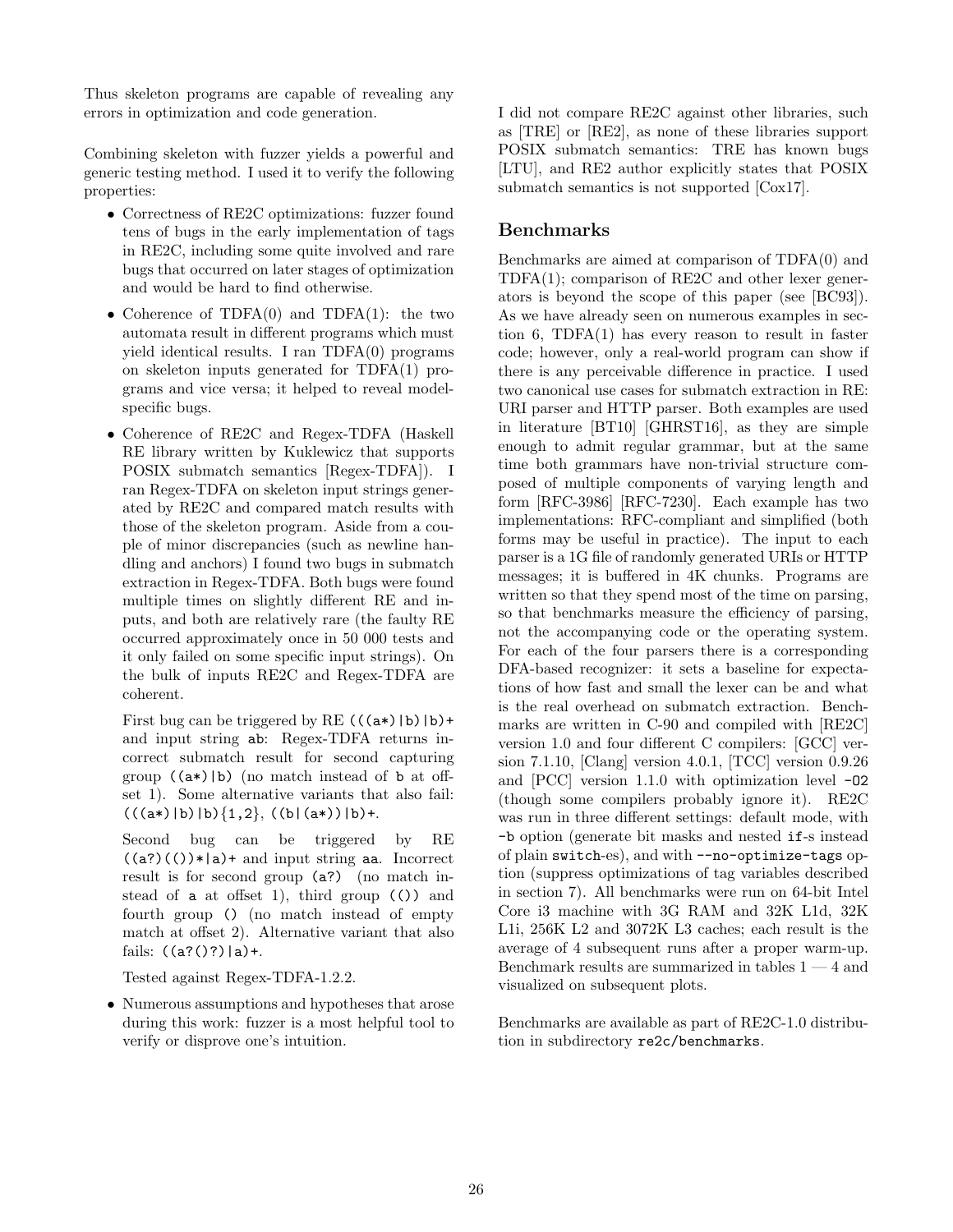|                          | registers                             | states | code size $(K)$ | stripped binary size $(K)$ |       |              |               | run time $(s)$ |       |        |               |
|--------------------------|---------------------------------------|--------|-----------------|----------------------------|-------|--------------|---------------|----------------|-------|--------|---------------|
|                          |                                       |        |                 | $_{\rm gcc}$               | clang | $_{\rm tcc}$ | $_{\rm{pcc}}$ | gcc            | clang | tcc    | $_{\rm{pcc}}$ |
| re2c                     |                                       |        |                 |                            |       |              |               |                |       |        |               |
| TDFA(0)                  | 45                                    | 452    | 250             | 63                         | 135   | 339          | 247           | 12.86          | 10.27 | 99.09  | 55.83         |
| TDFA(1)                  | 42                                    | 457    | 183             | 55                         | 139   | 213          | 151           | 6.43           | 5.59  | 67.00  | 27.93         |
| DFA                      | $\hspace{1.0cm} \rule{1.5cm}{0.15cm}$ | 414    | 135             | 35                         | 111   | 145          | 91            | 4.96           | 4.46  | 62.04  | 23.67         |
| $re2c - b$               |                                       |        |                 |                            |       |              |               |                |       |        |               |
| TDFA(0)                  | 45                                    | 452    | 295             | 63                         | 59    | 352          | 267           | 11.95          | 10.30 | 65.47  | 36.95         |
| TDFA(1)                  | 42                                    | 457    | 171             | 55                         | 51    | 144          | 111           | 6.01           | 5.40  | 15.94  | 10.53         |
| DFA                      | $\overline{\phantom{a}}$              | 414    | 123             | 35                         | 39    | 75           | 51            | 4.71           | 4.76  | 10.88  | 5.61          |
| $re2c$ -no-optimize-tags |                                       |        |                 |                            |       |              |               |                |       |        |               |
| TDFA(0)                  | 2054                                  | 625    | 816             | 275                        | 267   | 1107         | 839           | 14.11          | 13.25 | 105.58 | 59.60         |
| $\text{TDFA}(1)$         | 149                                   | 462    | 200             | 63                         | 147   | 233          | 167           | 6.47           | 5.90  | 68.43  | 29.09         |

Table 1: RFC-7230 compliant HTTP parser.

Total 39 tags: 34 simple and 5 with history. Nondeterminism for TDFA(0): 23 tags with degree 2, 12 tags with degree 3 and 1 tag with degree 4. Nondeterminism for TDFA(1): 18 tags with degree 2, 2 tags with degree 3.

|                          | registers | states | code size $(K)$ |              | stripped binary size $(K)$ |              |               | run time $(s)$ |                 |       |               |
|--------------------------|-----------|--------|-----------------|--------------|----------------------------|--------------|---------------|----------------|-----------------|-------|---------------|
|                          |           |        |                 | $_{\rm gcc}$ | $\alpha$                   | $_{\rm tcc}$ | $_{\rm{pcc}}$ | $_{\rm gcc}$   | $_{\rm{clang}}$ | tcc   | $_{\rm{pcc}}$ |
| re2c                     |           |        |                 |              |                            |              |               |                |                 |       |               |
| TDFA(0)                  | 18        | 70     | 32              | 15           | 31                         | 41           | 31            | 7.66           | 5.47            | 71.60 | 33.90         |
| TDFA(1)                  | 16        | 73     | 33              | 15           | 35                         | 41           | 31            | 5.30           | 3.83            | 63.30 | 26.74         |
| <b>DFA</b>               |           | 69     | 25              | 15           | 31                         | 31           | 23            | 4.90           | 3.34            | 62.00 | 23.59         |
| $re2c - b$               |           |        |                 |              |                            |              |               |                |                 |       |               |
| TDFA(0)                  | 18        | 70     | 31              | 15           | 19                         | 31           | 31            | 7.12           | 7.30            | 31.81 | 17.44         |
| TDFA(1)                  | 16        | 73     | 29              | 15           | 19                         | 29           | 27            | 5.24           | 4.43            | 13.50 | 8.84          |
| DFA                      |           | 69     | 19              | 11           | 15                         | 15           | 15            | 4.64           | 3.94            | 11.00 | 5.77          |
| $re2c$ -no-optimize-tags |           |        |                 |              |                            |              |               |                |                 |       |               |
| TDFA(0)                  | 72        | 106    | 57              | 23           | 55                         | 73           | 55            | 8.61           | 6.77            | 72.96 | 34.63         |
| TDFA(1)                  | 44        | 82     | 39              | 19           | 43                         | 49           | 39            | 6.00           | 5.39            | 63.79 | 27.37         |

Table 2: Simplified HTTP parser.

Total 15 tags: 12 simple and 3 with history. Nondeterminism for TDFA(0): 8 tags with degree 2. Nondeterminism for TDFA $(1)$ : 3 tags with degree 2.

|                          | registers | states | code size $(K)$ | stripped binary size $(K)$ |       |              |               | run time $(s)$ |                 |        |               |
|--------------------------|-----------|--------|-----------------|----------------------------|-------|--------------|---------------|----------------|-----------------|--------|---------------|
|                          |           |        |                 | $_{\rm gcc}$               | clang | $_{\rm tcc}$ | $_{\rm{pcc}}$ | $_{\rm gcc}$   | $_{\rm{clang}}$ | tcc    | $_{\rm{pcc}}$ |
| re2c                     |           |        |                 |                            |       |              |               |                |                 |        |               |
| TDFA(0)                  | 23        | 252    | 152             | 39                         | 75    | 203          | 155           | 10.01          | 6.01            | 111.76 | 73.75         |
| TDFA(1)                  | 20        | 256    | 115             | 35                         | 75    | 138          | 103           | 6.78           | 3.23            | 104.36 | 51.00         |
| <b>DFA</b>               |           | 198    | 67              | 23                         | 55    | 73           | 55            | 7.06           | 3.19            | 97.87  | 51.37         |
| $re2c - b$               |           |        |                 |                            |       |              |               |                |                 |        |               |
| TDFA(0)                  | 23        | 252    | 165             | 39                         | 35    | 181          | 151           | 8.36           | 8.58            | 39.51  | 31.81         |
| TDFA(1)                  | 20        | 256    | 127             | 55                         | 31    | 130          | 107           | 5.21           | 4.81            | 12.02  | 10.01         |
| DFA                      |           | 198    | 60              | 19                         | 23    | 39           | 35            | 4.04           | 4.06            | 9.13   | 8.17          |
| $re2c$ -no-optimize-tags |           |        |                 |                            |       |              |               |                |                 |        |               |
| TDFA(0)                  | 611       | 280    | 426             | 127                        | 151   | 536          | 463           | 10.39          | 7.51            | 127.35 | 75.23         |
| TDFA(1)                  | 64        | 256    | 131             | 43                         | 87    | 156          | 123           | 6.74           | 3.54            | 103.91 | 51.08         |

Table 3: RFC-3986 compliant URI parser.

Total 20 tags (all simple). Nondeterminism for TDFA(0): 15 tags with degree 2 and 4 tags with degree 3. Nondeterminism for TDFA(1): 10 tags with degree 2.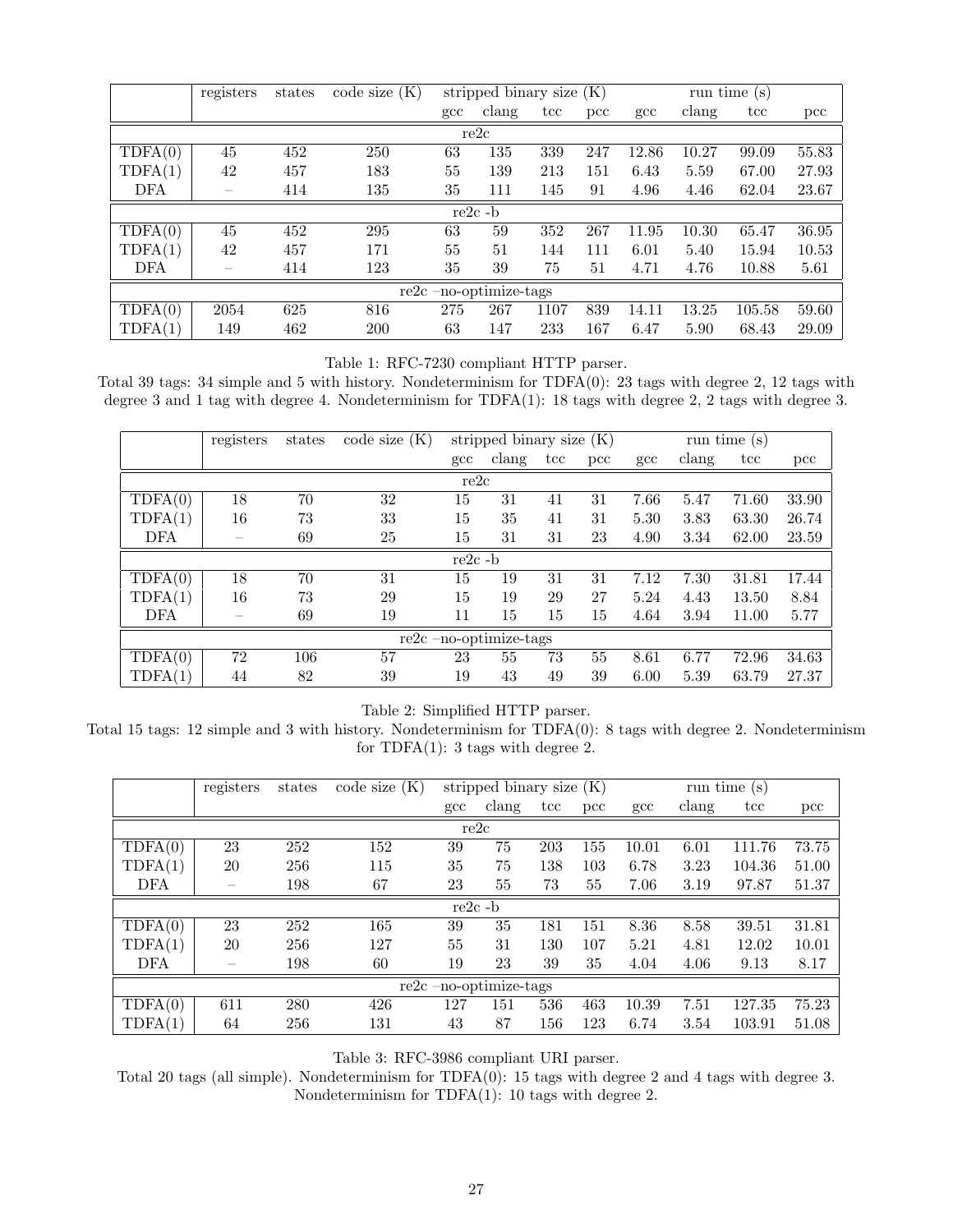|                          | registers | states | code size (K) |              | stripped binary size $(K)$ |              |              | run time $(s)$ |       |                 |              |
|--------------------------|-----------|--------|---------------|--------------|----------------------------|--------------|--------------|----------------|-------|-----------------|--------------|
|                          |           |        |               | $_{\rm gcc}$ | clang                      | $_{\rm tcc}$ | $_{\rm pcc}$ | $_{\rm gcc}$   | clang | $_{\text{tcc}}$ | $_{\rm pcc}$ |
| re2c                     |           |        |               |              |                            |              |              |                |       |                 |              |
| TDFA(0)                  | 16        | 26     | 17            | 11           | 19                         | 23           | 19           | 8.34           | 3.55  | 102.72          | 59.84        |
| TDFA(1)                  | 13        | 28     | 19            | 11           | 19                         | 25           | 23           | 6.04           | 3.12  | 100.28          | 47.85        |
| <b>DFA</b>               |           | 22     | 10            | 11           | 15                         | 14           | 15           | 5.89           | 2.66  | 97.95           | 47.01        |
| $re2c - b$               |           |        |               |              |                            |              |              |                |       |                 |              |
| TDFA(0)                  | 16        | 26     | 20            | 11           | 11                         | 22           | 23           | 7.14           | 6.67  | 23.19           | 18.73        |
| TDFA(1)                  | 13        | 28     | 17            | 11           | 11                         | 19           | 19           | 4.02           | 3.08  | 8.56            | 6.90         |
| DFA                      | -         | 22     | 7             | 11           | 11                         | 8            | 11           | 3.90           | 2.52  | 8.00            | 4.40         |
| $re2c$ -no-optimize-tags |           |        |               |              |                            |              |              |                |       |                 |              |
| TDFA(0)                  | 79        | 29     | 33            | 19           | 23                         | 43           | 39           | 7.43           | 4.05  | 105.06          | 61.74        |
| TDFA(1)                  | 40        | 31     | 28            | 15           | 23                         | 36           | 31           | 6.27           | 3.32  | 101.79          | 48.15        |

Table 4: Simplified URI parser.

Total 14 tags (all simple). Nondeterminism for TDFA(0): 8 tags with degree 2 and 5 tags with degree 3. Nondeterminism for TDFA(1): 7 tags with degree 2.



Figure 12: Binary size for GCC, Clang, TCC and PCC.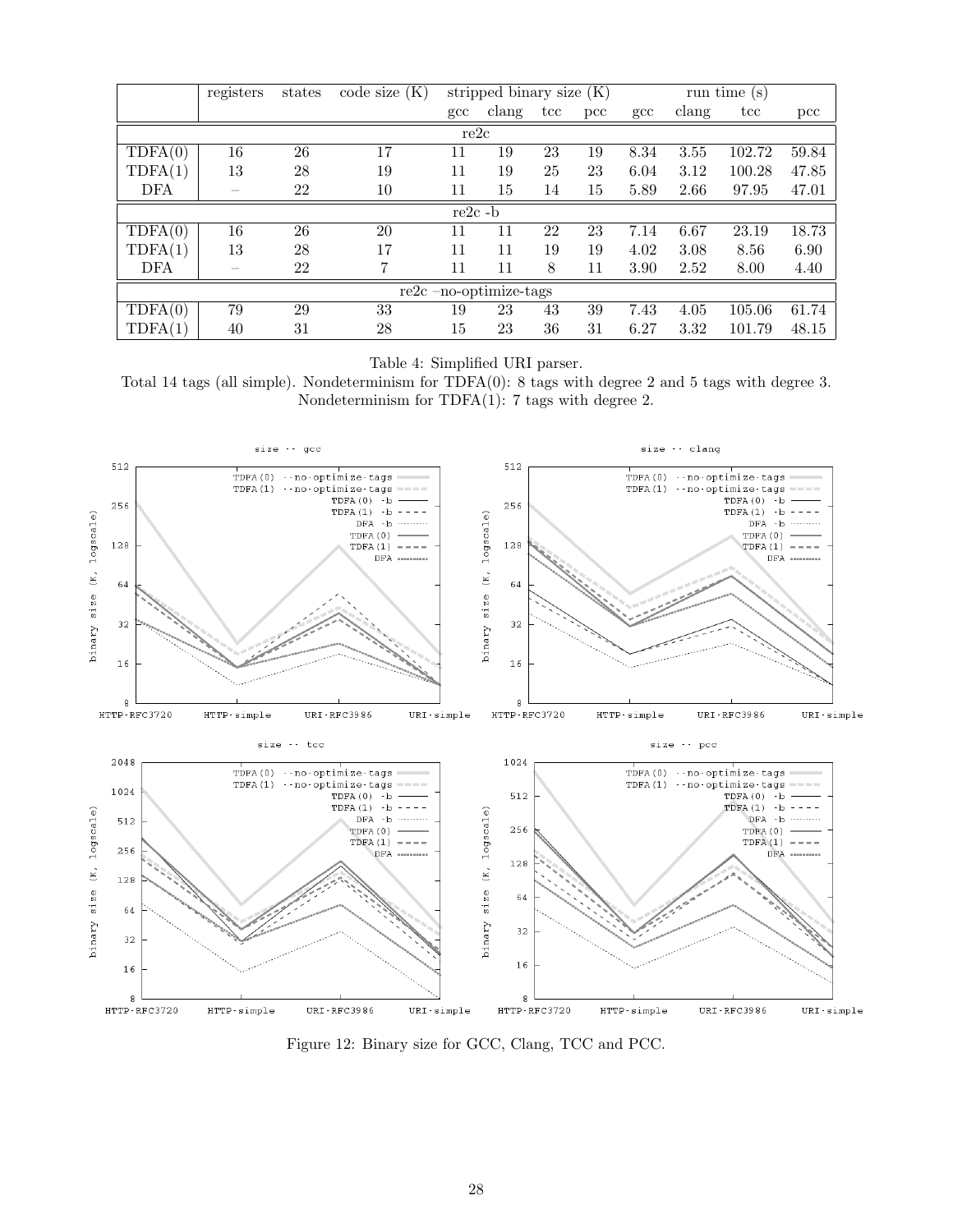

Figure 13: Run time for GCC, Clang, TCC and PCC.

Benchmark results show the following:

- Speed and size of the generated code vary between different compilers: as expected, TCC and PCC generate slower and larger code than GCC and Clang (though PCC performs notably better); but even GCC and Clang, which are both known for their optimizations, generate very different code: GCC binaries are often 2x smaller, while the corresponding Clang-generated code runs up to 2x faster.
- RE2C code-generation option -b has significant impact on the resulting code: it results in up to 5x speedup for TCC, 2x speedup for PCC and about 2x reduction of binary size for Clang at the cost of about 1.5x slowdown; of all compilers only GCC seems to be unaffected by this option.
- Regardless of different compilers and options, TDFA(1) is consistently more efficient than TDFA $(0)$ : the resulting code is about 1.5 - 2x faster and generally smaller, especially on large programs and in the presence of tags with his-

tory.

- TDFA(1) incurs modest overhead on submatch extraction compared to DFA-based recognition; in particular, the gap between DFA and TDFA(0) is smaller than the gap between TDFA(0) and  $TDFA(1)$ .
- Nondeterminism levels are not so high in the example programs.
- RE2C optimizations of tag variables reduce binary size, even with optimizing C compilers.
- RE2C optimizations of tag variables have less effect on execution time: usually they reduce it, but not by much.

## 9 Conclusions

 $TDFA(1)$  is a practical method for submatch extraction in lexer generators that optimize for speed of the generated code. It incurs a modest overhead compared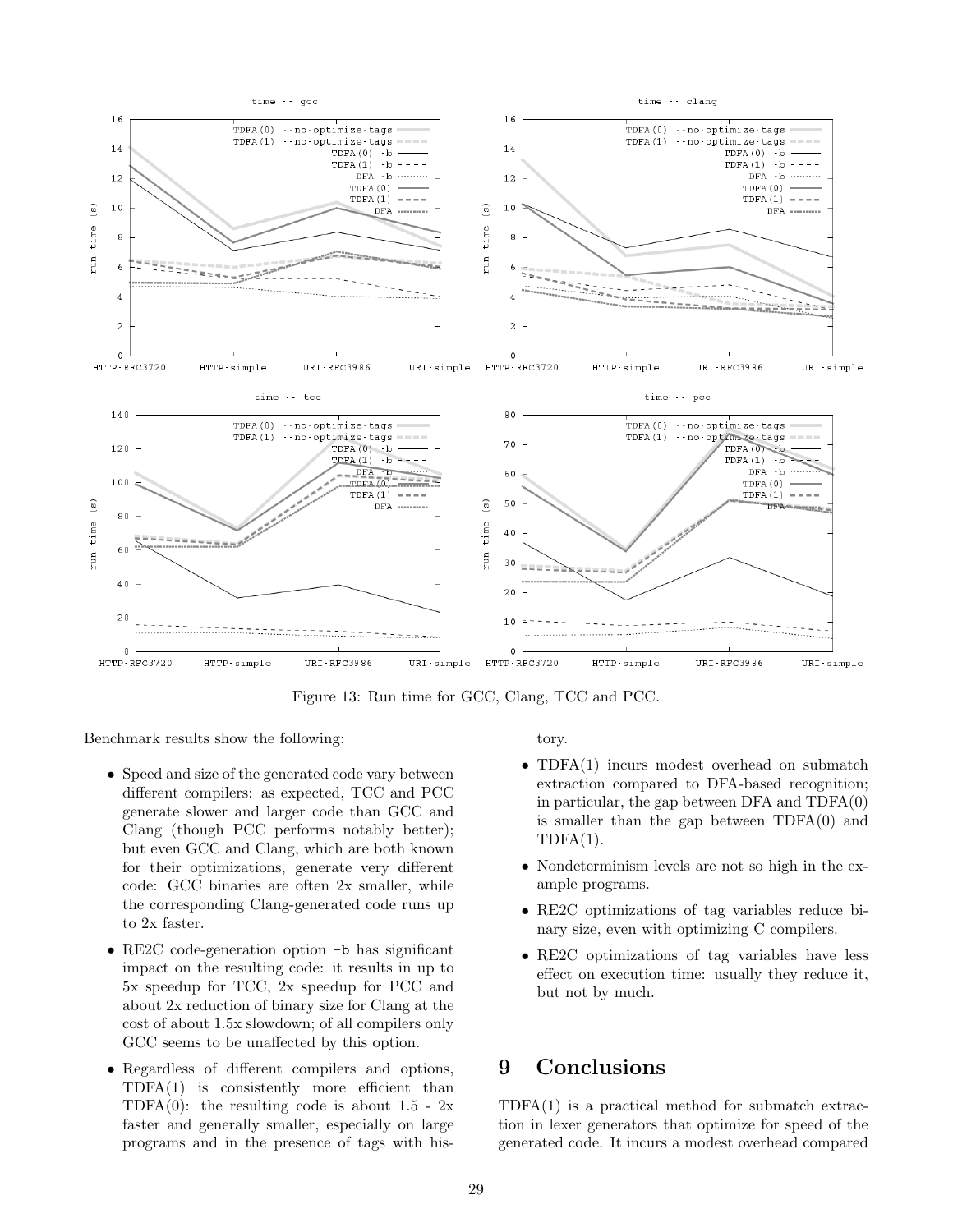to simple recognition, and the overhead depends on detalization of submatch (in many cases it is proportional to the number of tags). One exception is the case of ambiguous submatch in the presence of bounded repetition: it causes high degree of nondeterminism for the corresponding tags and renders the method impractical compared to hand-written code.

TDFA(1) method is considerably more efficient than TDFA(0) method, both theoretically and practically. Experimental results show that  $TDFA(1)$  achieves 1.5x  $-2x$  speedup compared to TDFA $(0)$  and in most cases it results in smaller binary size.

TDFA method is capable of extracting repeated submatches, and therefore it is applicable to full parsing. Efficiency of the generated parsers depends on the data structures used to hold and manipulate repeated submatch values (an efficient implementation is possible).

TDFA can be used in combination with various disambiguation policies; in particular, leftmost greedy and POSIX policies.

## 10 Future work

The most interesting subject that needs further exploration and experiments is the comparison of TDFA (described in this paper) and DSST (described in [Gra15] and [GHRST16]) on practical problems of submatch extraction. Both models are aimed at generating fast parsers, and both depend heavily on the efficiency of particular implementation. For instance, DSST is applied to full parsing, which suggests that it has some overhead on submatch extraction compared to TDFA; however, optimizations of the resulting program may reduce the overhead, as shown in [Gra15]. On the other hand, TDFA allows copy operations on registers, contrary to DSST; but in practice copy operations are cheap if the registers hold scalar values, as shown in section 7. The author's expectation is that on RE of

modest size and submatch complexity optimized implementations of TDFA and DSST should result in very similar code. The construction of DSST given in [Gra15] works only for leftmost greedy disambiguation; it might be interesting to construct DSST with POSIX disambiguation.

Extending TDFA lookahead to more than one symbol (in other words, extending TDFA to multi-stride automata described in [Bec09]) is an interesting theoretical experiment, but probably not very useful in practice. As in the case of  $LR(k)$  methods for  $k > 1$ ,  $TDFA(k)$  would pobably be much larger and yet insufficiently expressive to resolve all conflicts.

A more practical subject is combining TDFA and the counting automata described in [Bec09]: it would solve the problem of tag nondeterminism in the presence of bounded repetition.

It would be interesting to implement more involved analysis and optimizations in RE2C, as it has stronger guarantees and deeper knowledge of the program than the C compiler.

# Acknowledgments

This study would not be possible without the help of Sergei Trofimovich. His relentless work on open source projects and his ability to track down and fix the hardest bugs are my highest ideal of a programmer. If it were not for him, I would not even know about RE2C.

All that I understand in mathematics I owe to my parents Vladimir Fokanov and Elina Fokanova, my school teacher Tatyana Leonidovna Ilyushenko and the Belarusian State University [BSU].

And many thanks to all the good people who cheered me up during this work. :)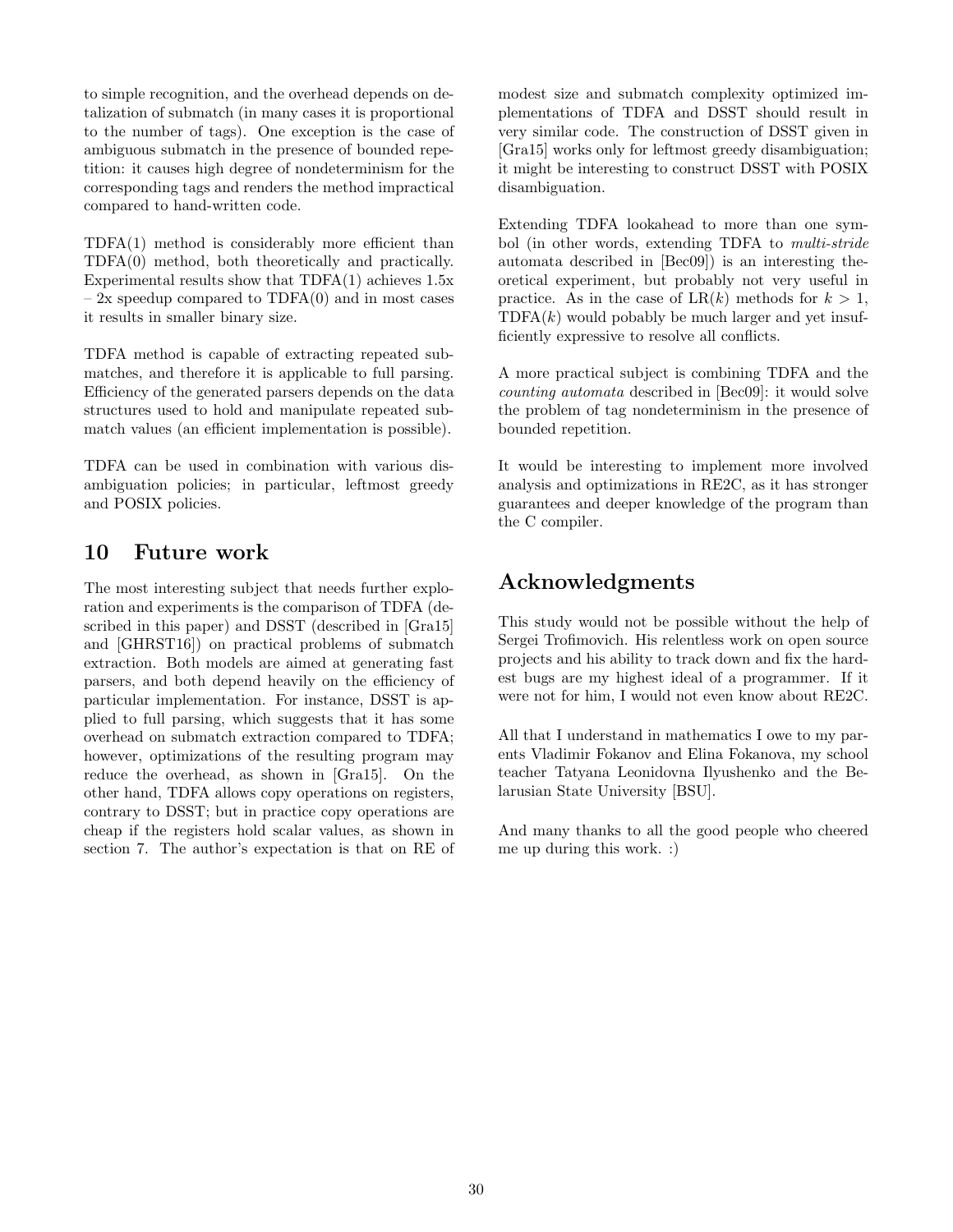## References

- [AC11] Rajeev Alur and Pavol Černỳ. Streaming transducers for algorithmic verification of single-pass listprocessing programs. In ACM SIGPLAN Notices, volume 46, pages 599–610. ACM, 2011.
- [BC93] Peter Bumbulis and Donald D Cowan. RE2C: A more versatile scanner generator. ACM Letters on Programming Languages and Systems (LOPLAS), 2(1-4):70–84, 1993.
- [BSU] Belarusian State University. URL: http://bsu.by/.
- [BT10] Claus Brabrand and Jakob G Thomsen. Typed and unambiguous pattern matching on strings using regular expressions. In Proceedings of the 12th international ACM SIGPLAN symposium on Principles and practice of declarative programming, pages 243–254. ACM, 2010.
- [Bec09] Michela Becchi. Data structures, algorithms and architectures for efficient regular expression evaluation. PhD thesis, Washington University In St. Louis, School of Engineering and Applied Science, Department of Computer Science and Engineering, 2009.
- [Ber13] Jean Berstel. Transductions and context-free languages. Springer-Verlag, 2013.
- [CGR96] Boris V Cherkassky, Andrew V Goldberg, and Tomasz Radzik. Shortest paths algorithms: Theory and experimental evaluation. Mathematical programming, 73(2):129–174, 1996.
- [CH11] Koen Claessen and John Hughes. Quickcheck: a lightweight tool for random testing of haskell programs. Acm sigplan notices, 46(4):53–64, 2011.
- [Clang] Clang: a C language family frontend for LLVM. URL: http://clang.llvm.org/.
- [Cor09] Thomas H Cormen. Introduction to algorithms. MIT press, 3rd edition, 2009.
- [Cox10] Russ Cox. Regular expression matching in the wild. URL: http://swtch.com/~rsc/regexp/regexp3. html, 2010.
- [Cox17] Russ Cox. Comments on RE2 bug tracker. URL: http://github.com/google/re2/issues/146, 2017.
- [Fow03] Glenn Fowler. An Interpretation of the POSIX Regex Standard. URL: https://web.archive.org/web/ 20050408073627/http://www.research.att.com/~gsf/testregex/re-interpretation.html, 2003.
- [GCC] GCC, the GNU Compiler Collection.
- [GHRST16] Bjørn Bugge Grathwohl, Fritz Henglein, Ulrik Terp Rasmussen, Kristoffer Aalund Søholm, and Sebastian Paaske Tørholm. Kleenex: Compiling nondeterministic transducers to deterministic streaming transducers. ACM SIGPLAN Notices, 51(1):284–297, 2016.
- [GR93] Andrew V Goldberg and Tomasz Radzik. A heuristic improvement of the Bellman-Ford algorithm. Applied Mathematics Letters, 6(3):3–6, 1993.
- [Gra15] Niels Bjørn Bugge Grathwohl. Parsing with Regular Expressions & Extensions to Kleene Algebra. PhD thesis, DIKU, University of Copenhagen, 2015.
- [Gro89] Josef Grosch. Efficient generation of table-driven scanners. Software Practice and Experience 19, pages 1089–1103, 1989.
- [HU90] John E. Hopcroft and Jeffrey D. Ullman. Introduction To Automata Theory, Languages, And Computation. Addison-Wesley Longman Publishing Co., Inc. Boston, MA, USA ( $\odot$ 1990, 1st edition, 1990.
- [Kar14] Aaron Karper. Efficient regular expressions that produce parse trees. epubli GmbH, 2014.
- [Kle51] Stephen Cole Kleene. Representation of events in nerve nets and finite automata. Technical report, RAND Project US Air Force, 1951.
- [Kle56] Stephen Cole Kleene. Representation of events in nerve nets and finite automata. In: Shannon, C.E., McCarthy, J. (eds.) Automata Studies, page 3–41, 1956.